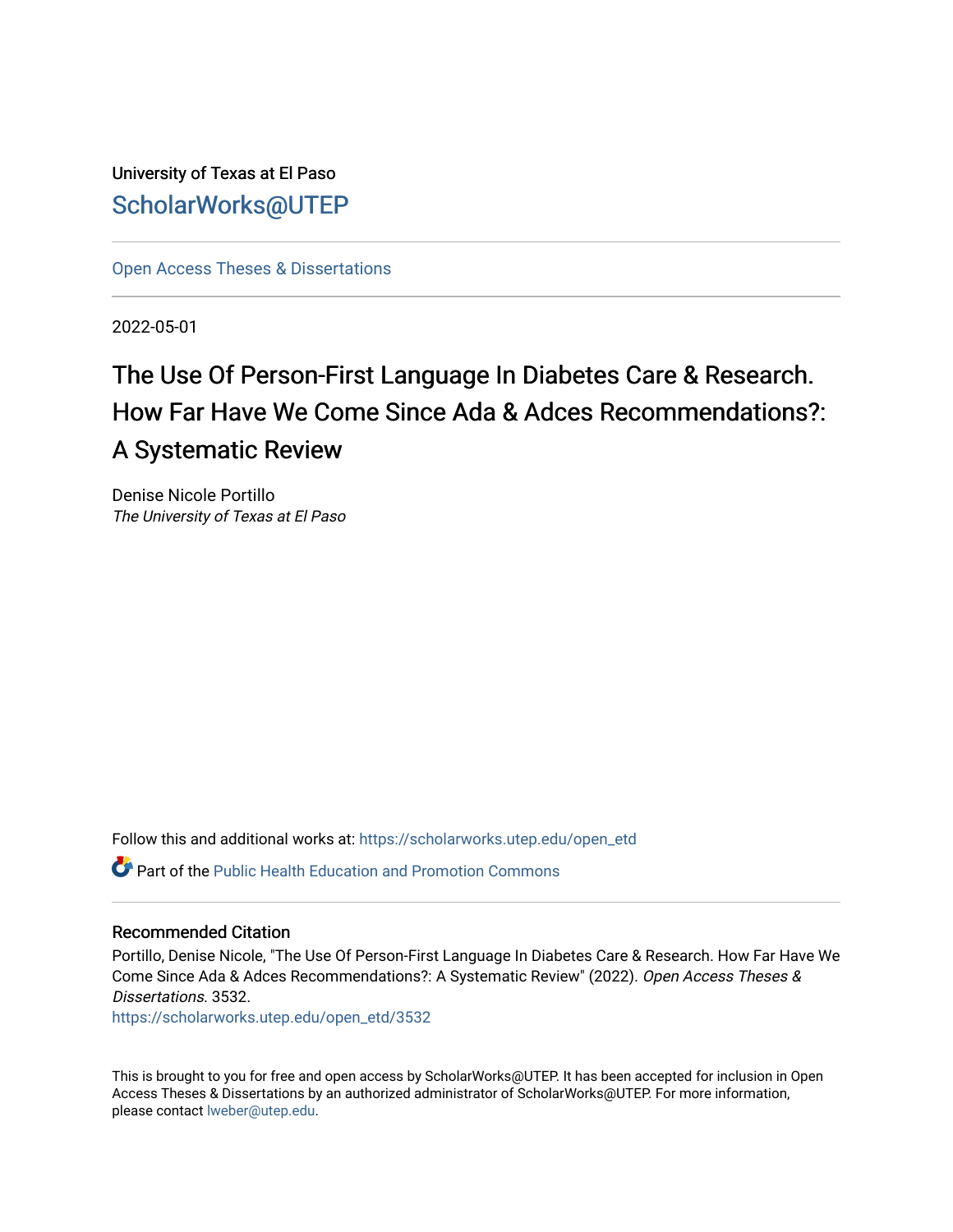# THE USE OF PERSON-FIRST LANGUAGE IN DIABETES CARE & RESEARCH. HOW FAR HAVE WE COME SINCE ADA & ADCES RECOMMENDATIONS?:

## A SYSTEMATIC REVIEW

## DENISE NICOLE PORTILLO

Master's Program in Public Health

APPROVED:

Jeannie B. Concha, Ph.D., Chair

Maria O. Duarte-Gardea, Ph.D.

Eva M. Moya, Ph.D.

Stephen L. Crites, Jr., Ph.D. Dean of the Graduate School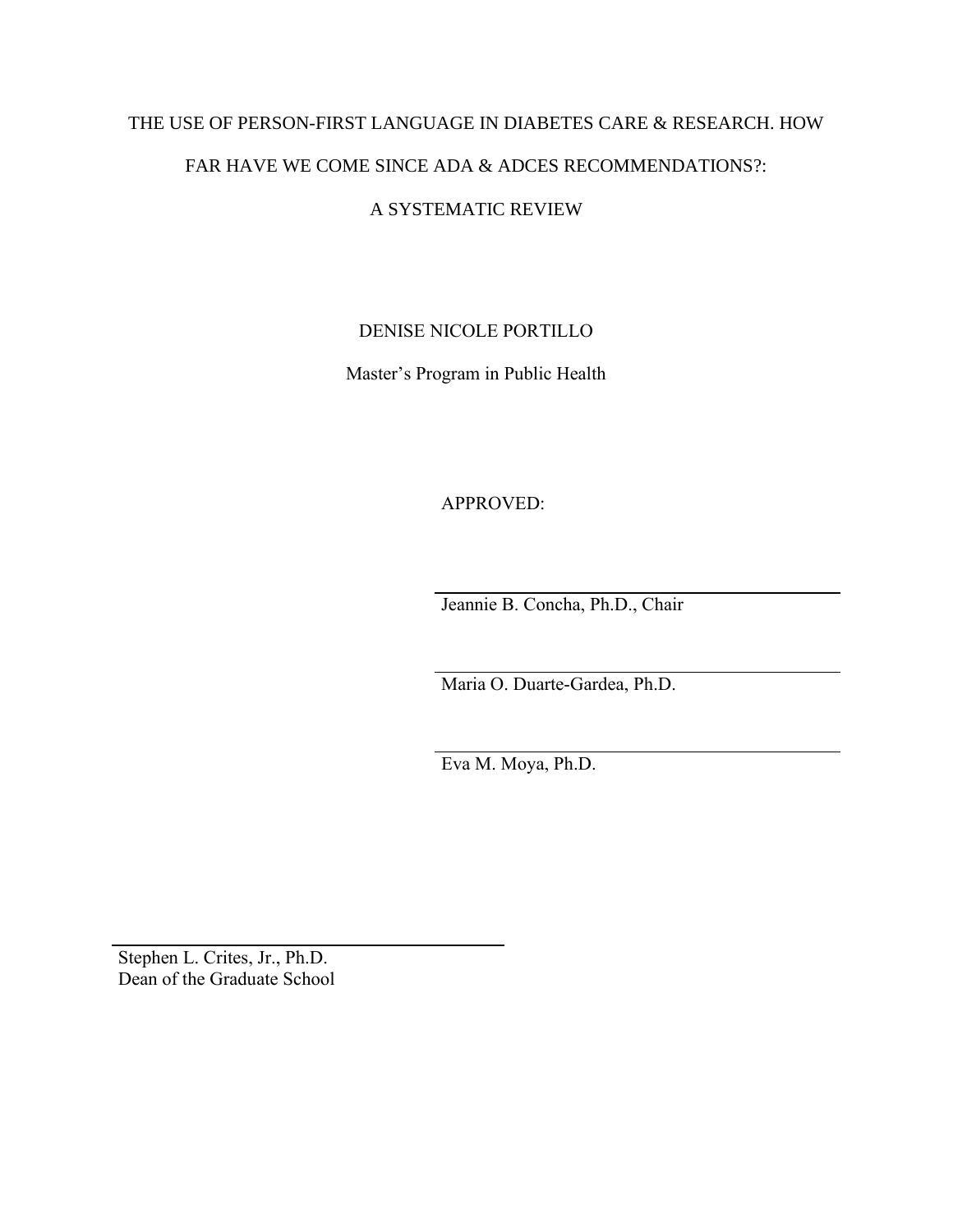Copyright ©

by

Denise Nicole Portillo

2022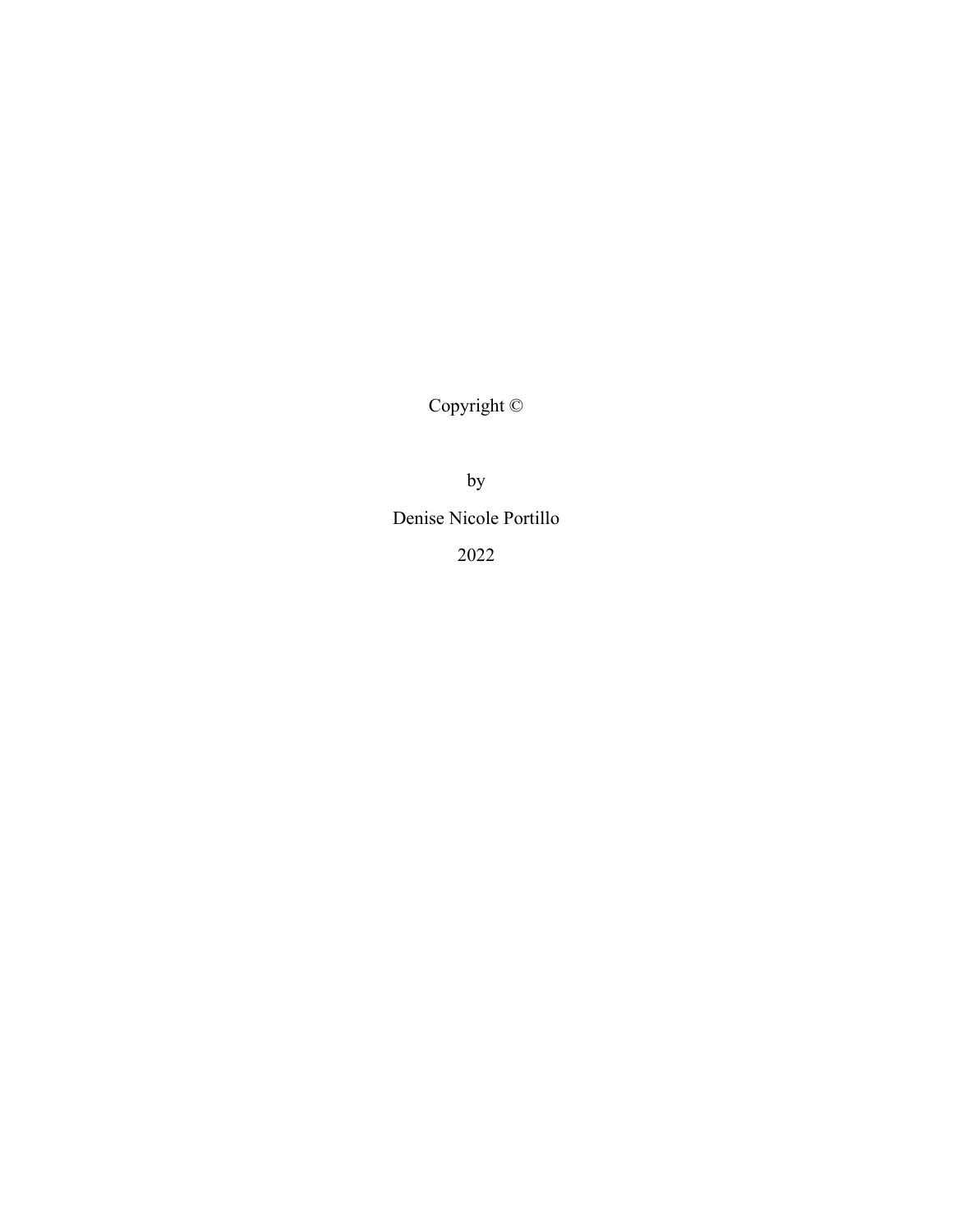### **Dedication**

I would like to dedicate this thesis to my parents, without your continued support and love this would not have been possible. Thank you for being an example of what hard work and dedication can achieve. To my abuelita, todavía estás con nosotros pero no puedes comunicarte con nosotros, te extraño mucho. Gracias por todo lo que hiciste por mí.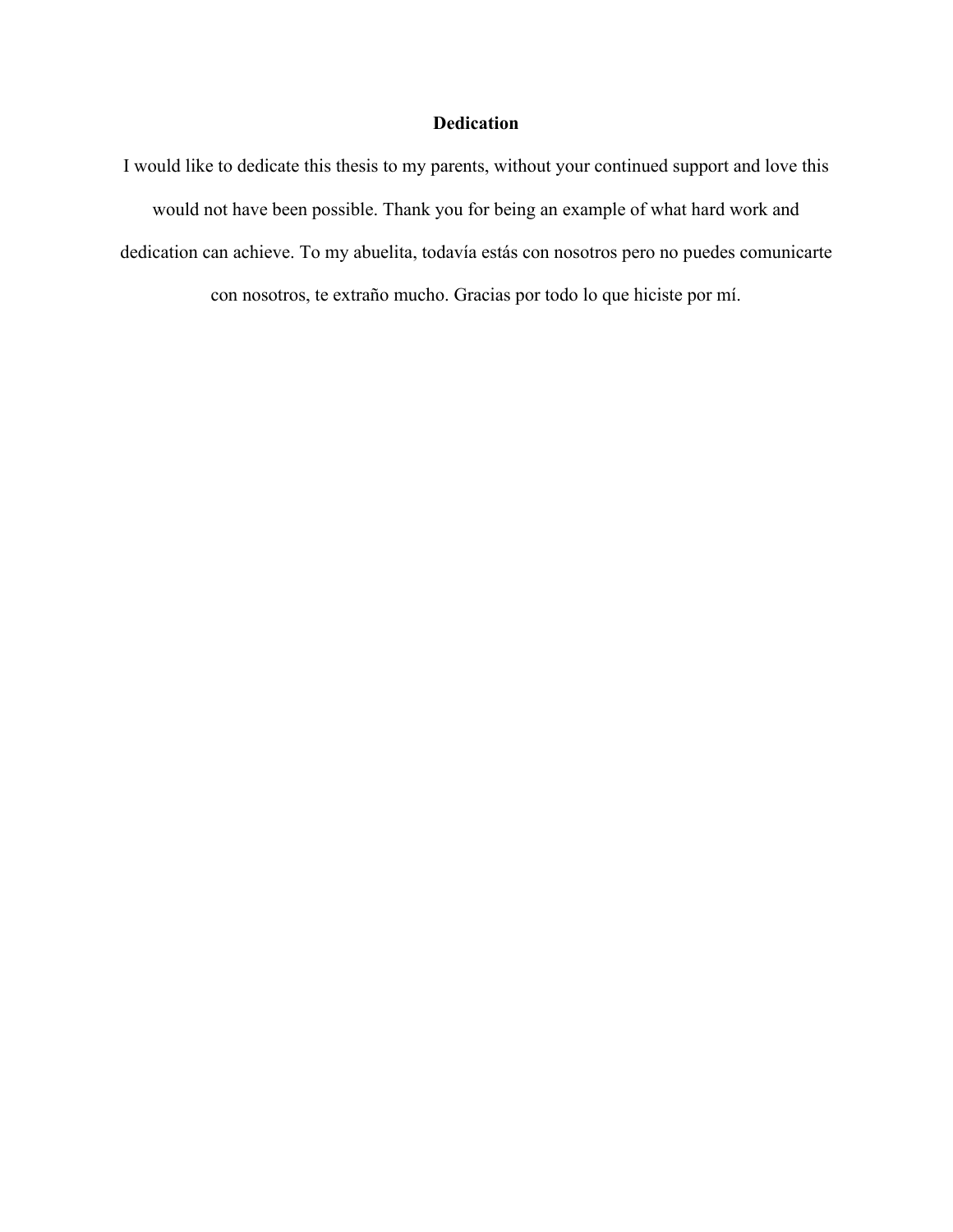# THE USE OF PERSON-FIRST LANGUAGE IN DIABETES CARE & RESEARCH. HOW FAR HAVE WE COME SINCE ADA & ADCES RECOMMENDATIONS?:

## A SYSTEMATIC REVIEW

by

## DENISE NICOLE PORTILLO, BS, CHES®

## **THESIS**

Presented to the Faculty of the Graduate School of

The University of Texas at El Paso

in Partial Fulfillment

of the Requirements

for the Degree of

### MASTER OF PUBLIC HEALTH

Department of Public Health Sciences THE UNIVERSITY OF TEXAS AT EL PASO May 2022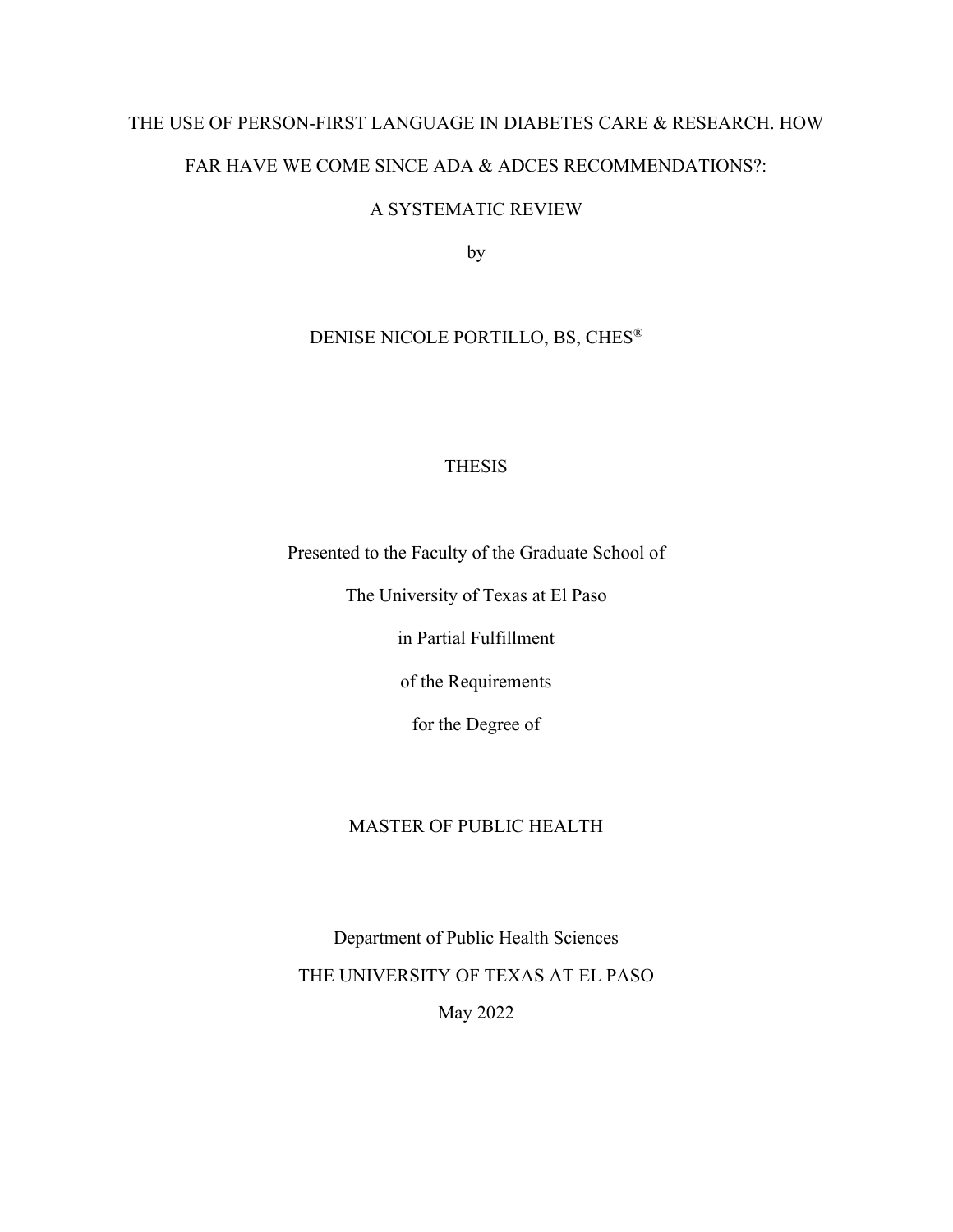#### **Acknowledgements**

<span id="page-5-0"></span>I would like to thank my committee chair and mentor Dr. Jeannie B. Concha. Without you reading my second email and inviting me to talk about diabetes in your office, I do not know where I would be. Throughout these years you have guided, taught, and allowed me to be involved in different projects that I have learned so much, thank you.

To my committee members, Dr. Duarte and Dr. Moya, I am honored to have worked and learned from you both. Thank you both for your support and mentorship.

To Prof. Cynthia Wittenburg, Dr. Gregory Schober, Dr. Holly Mata, Dr. Jacob Martinez, and Nora Hernandez, thank you for support and guidance throughout my academic career.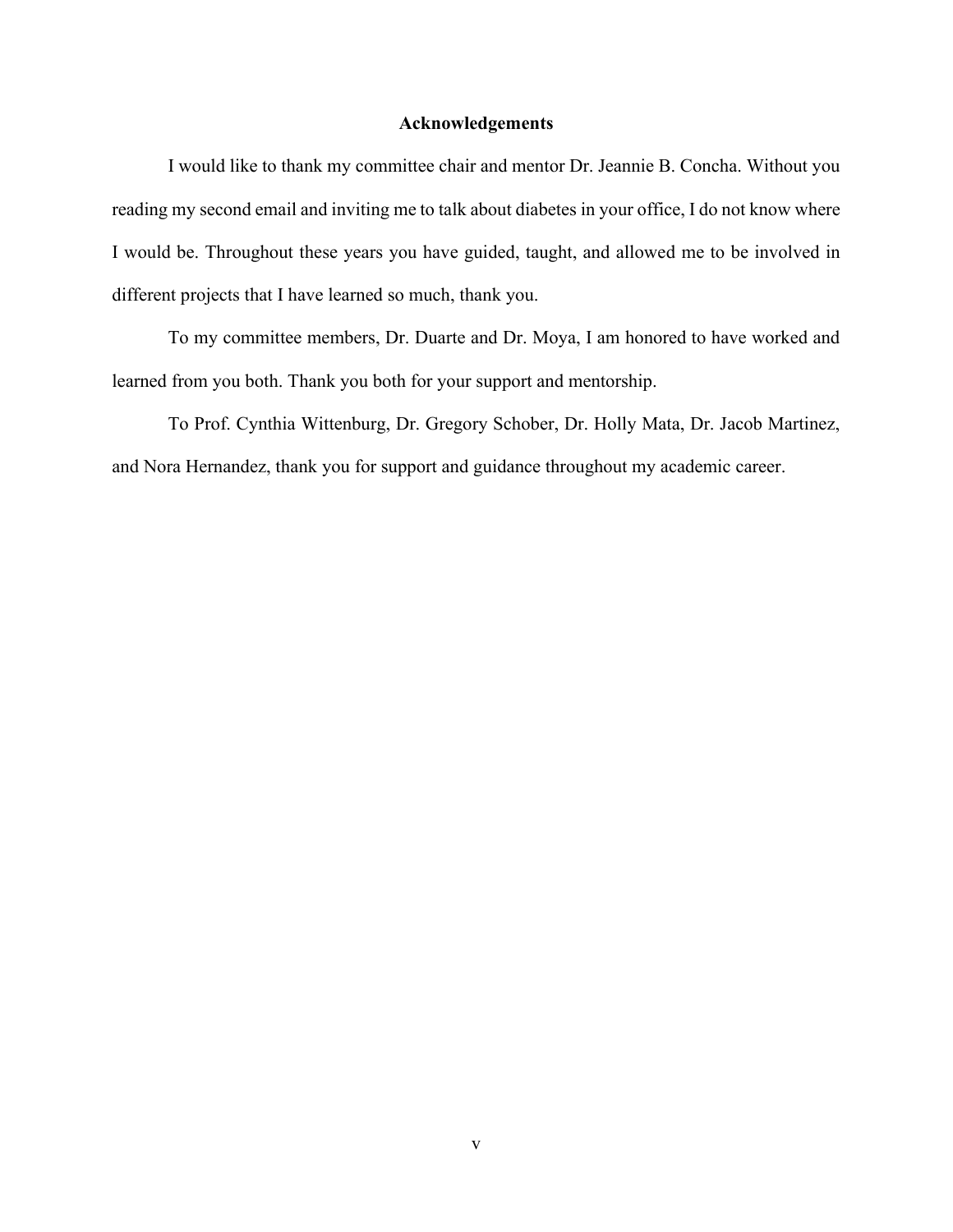#### **Abstract**

<span id="page-6-0"></span>Background: Diabetes is a chronic medical condition that affects more than 34 million people across the United States (Centers for Disease Control and Prevention (CDC), 2020). Diabetes is characterized as the inability to create or regulate insulin adequately (Costabile et al., 2020). There are three main types of diabetes, type 1 diabetes mellitus (T1D), type 2 diabetes mellitus (T2D), and gestational diabetes (CDC, 2020). Of the more than 34 million people with diabetes, 5 to 10% have T1D, while the remaining 90-95% have T2D (CDC, 2020). In 2017, the Association of Diabetes Care & Education Specialists (ADCES) and the American Diabetes Association (ADA) recommended changing the language used in diabetes care and education (Dickinson et al., 2017). There is substantial support for person-centered and person-first language as a priority for improving health outcomes. Purpose: This research aims to: 1) review the literature on the use of Person-First Language (PFL); 2) identify thematic characteristics of organizations and institutions that do not use the proper PFL; and 3) determine differences in the use of PFL among ethnic/racial samples. Methods: The systematic review was completed using the Preferred Reporting Items for Systematic Reviews and Meta-Analyses (PRISMA) guidelines (Moher et al., 2009). Inclusion criteria used to conduct searches focused on peer-reviewed literature regarding 1) diabetes patient care and management; 2) human subject intervention research related to behavior and treatment care; and 3) research conducted in the US. The articles included were from 2018 to 2020. Articles with at least one use of disease first language (e.g., 'diabetic,' 'compliant,' 'control,' and 'adhere') were included. Exclusion criteria consisted of all research literature focused on molecular level diabetes research and non-human research; and articles published before 2017 and after 2020. Articles that utilized 100% PFL, and international studies and journals were also excluded. Articles were searched using the online databases of PubMed, CINAHL, and PsycInfo.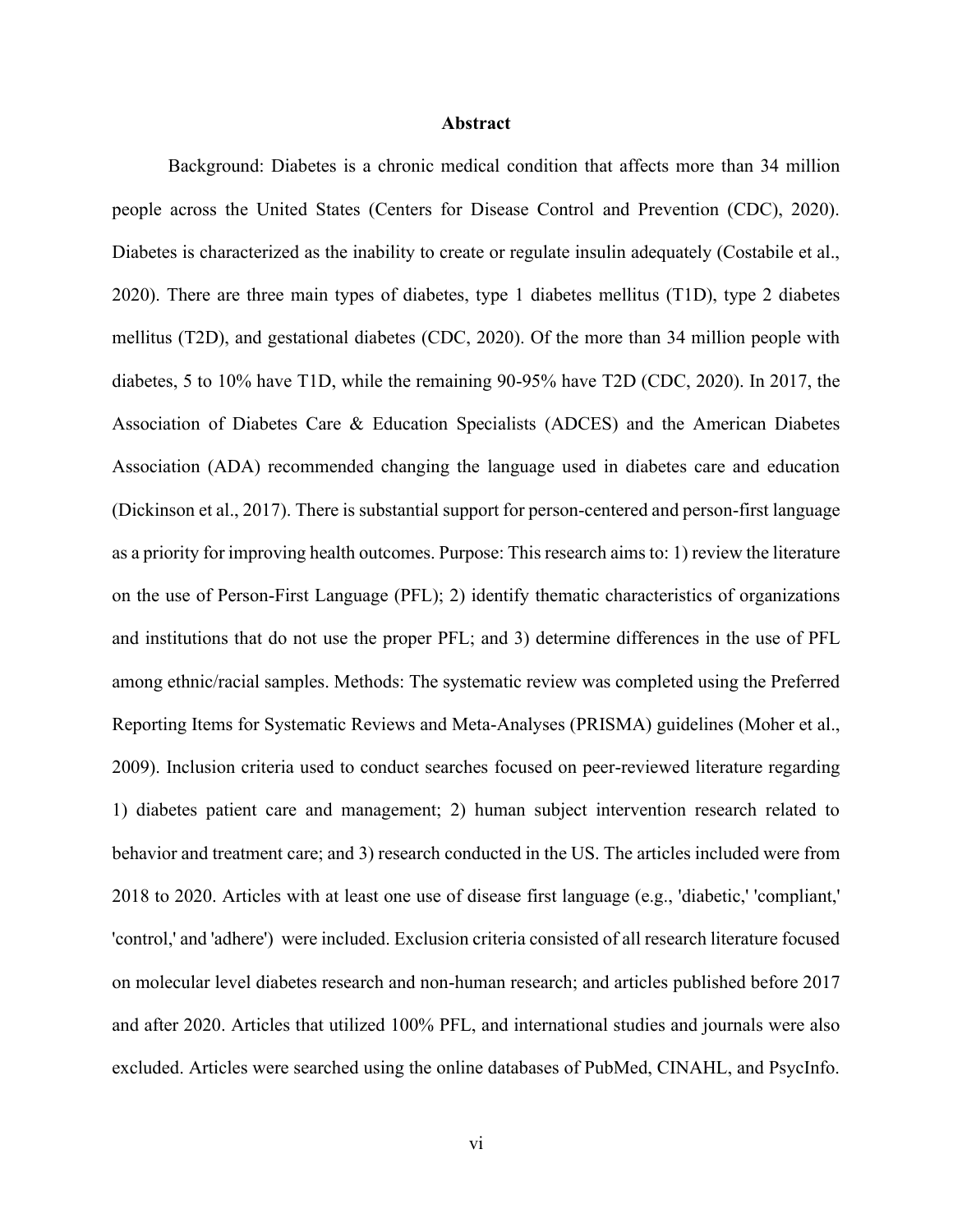Results: The total number of identified articles was 3,481; after inclusion and exclusion criteria were applied and duplicates were removed, only 62 articles met the criteria to be used for analysis. Overall, of the articles assessed, 17.74% still used the term 'diabetic' within the article; 16.13% used 'compliant/compliance;' 93.55% used 'control/controlling/controlled;' and 70.97% used 'adhere/adherence/adherent.' When considering the credentials of the senior authors, 100% of Master of Arts used the terms' control' and 'adhere' within the article; 100% of Medical doctors (MD) used 'control;' 90% of MDs with additional degrees and/or certifications used 'control;' 95.45% of PhDs used 'control;' 58.33% of PhDs and additional degrees and/or certifications used 'adhere.' Among pharmacists, 100% used 'control' and among pharmacists with additional degrees and/or certifications 100% used 'control; 100% of nurse practitioners used 'diabetic' and 'control;' 80% of nurse practitioners with additional degrees and/or certifications used 'adhere;' and 100% of individuals with a Certified Diabetes Care and Education Specialist certification used the terms' control' and 'adhere.' Among senior authors from an academic setting, 94.12% used the term 'control' in the articles; 92.31% of medical schools used 'control;' 100% of nursing schools used 'control;' 100% of associations used 'control;' 88.89% of hospitals or clinics used 'control; and 100% of research based institutions used 'control.' Of the 62 articles analyzed, only 35.48% had Hispanic/Latinos in their studies. Conclusion: In literature specific to diabetes patient care and management, between 2018 through 2020, this review showed the frequency of use of PFL with the term 'people with diabetes' vs. the terms' diabetic' and 'managed' vs. the term 'compliant.' This review, however, revealed a high frequency of the non-recommended terms' control' and 'adherence.' Moreover, Hispanic/Latinos continue to be an underserved population when it comes to diabetes patient care and management.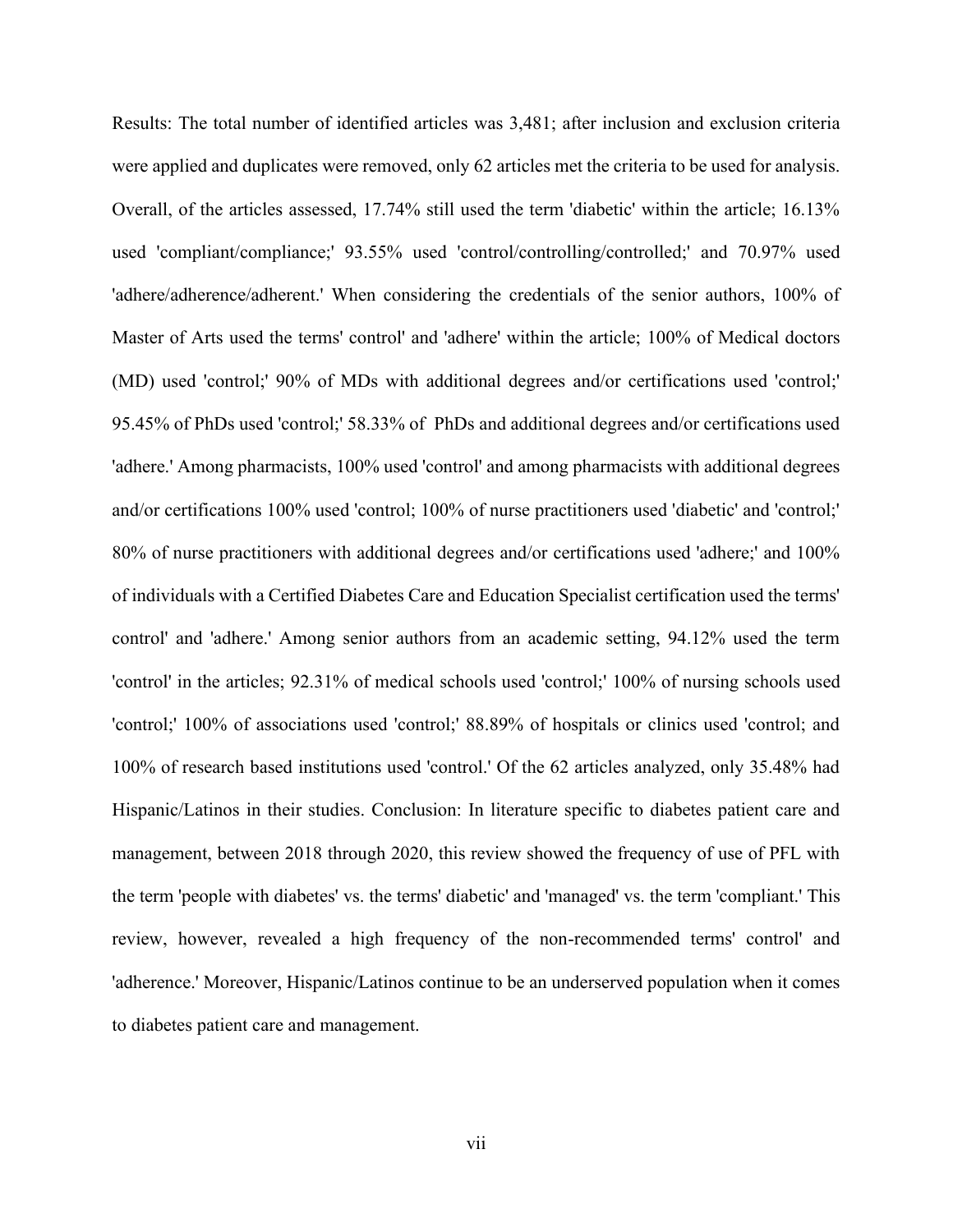Keywords: person-first language, diabetes patient care and management, patient-centered communication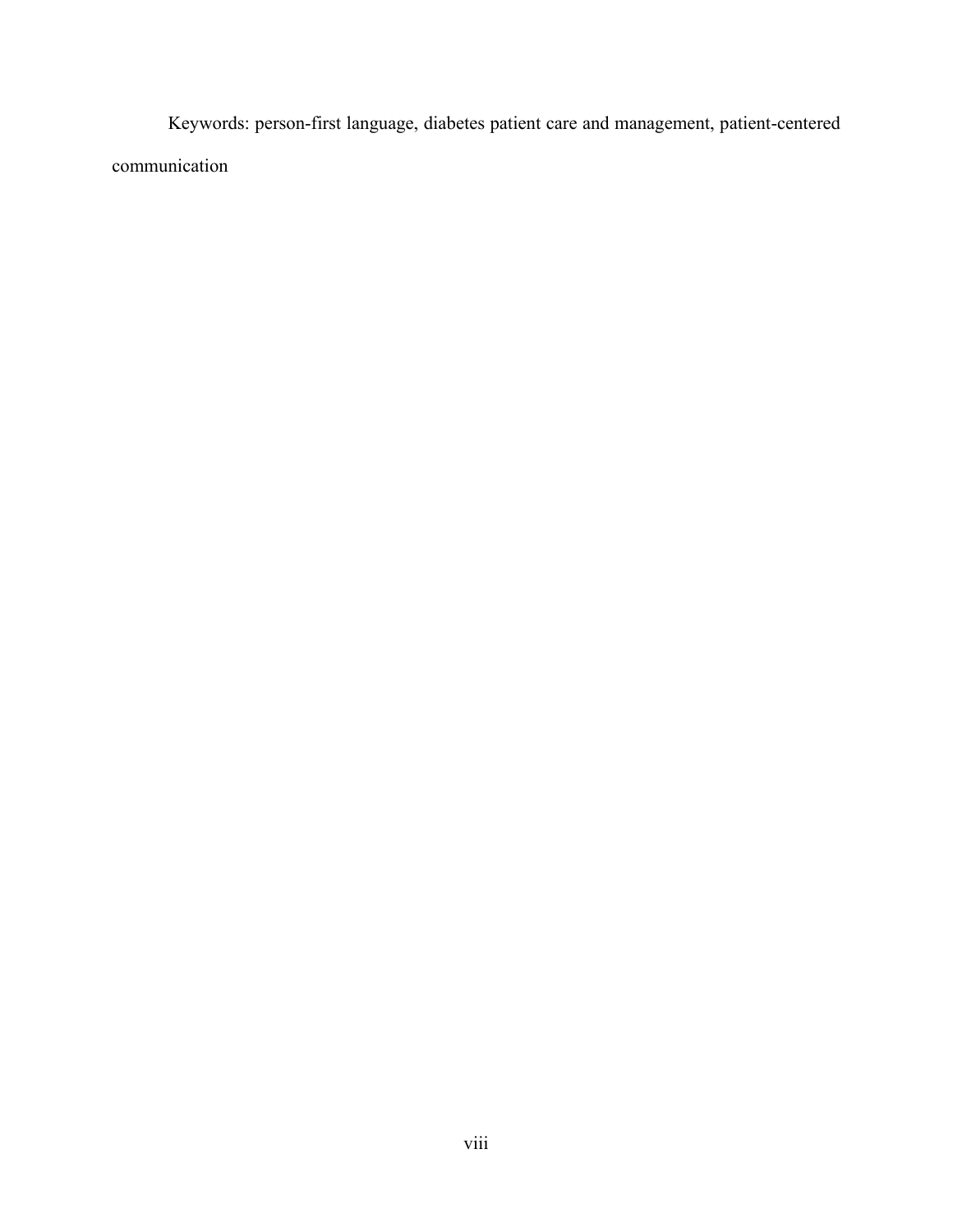<span id="page-9-0"></span>

| 1.3 Diabetes Stigma and Stereotype: Importance of person-first vs. identity-first |
|-----------------------------------------------------------------------------------|
|                                                                                   |
|                                                                                   |
|                                                                                   |
|                                                                                   |
|                                                                                   |
|                                                                                   |
|                                                                                   |
|                                                                                   |
|                                                                                   |
|                                                                                   |
|                                                                                   |
|                                                                                   |
|                                                                                   |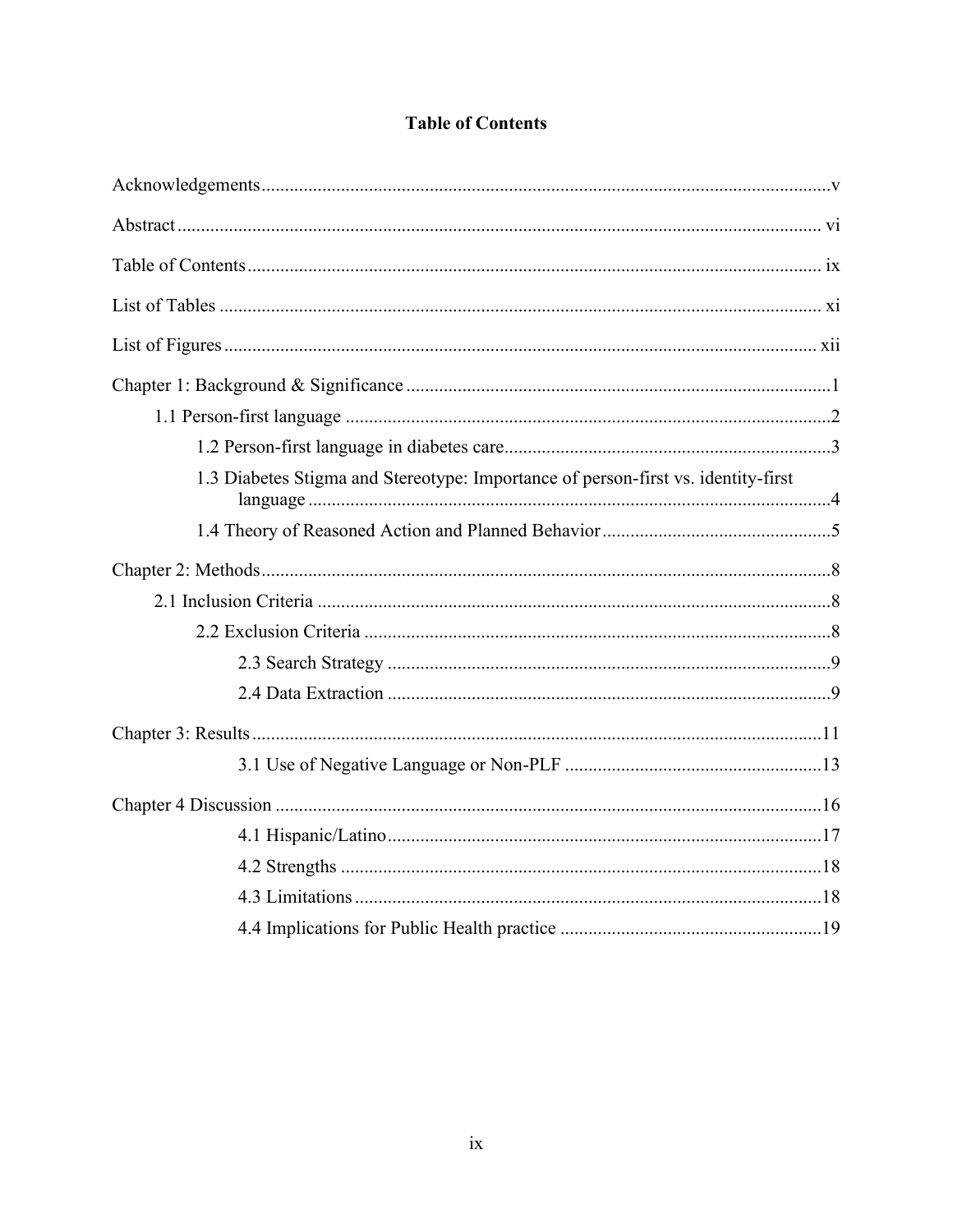| MPH Program Hispanic and Border Health Concentration Competencies 22 |  |
|----------------------------------------------------------------------|--|
|                                                                      |  |
|                                                                      |  |
| Vita 57                                                              |  |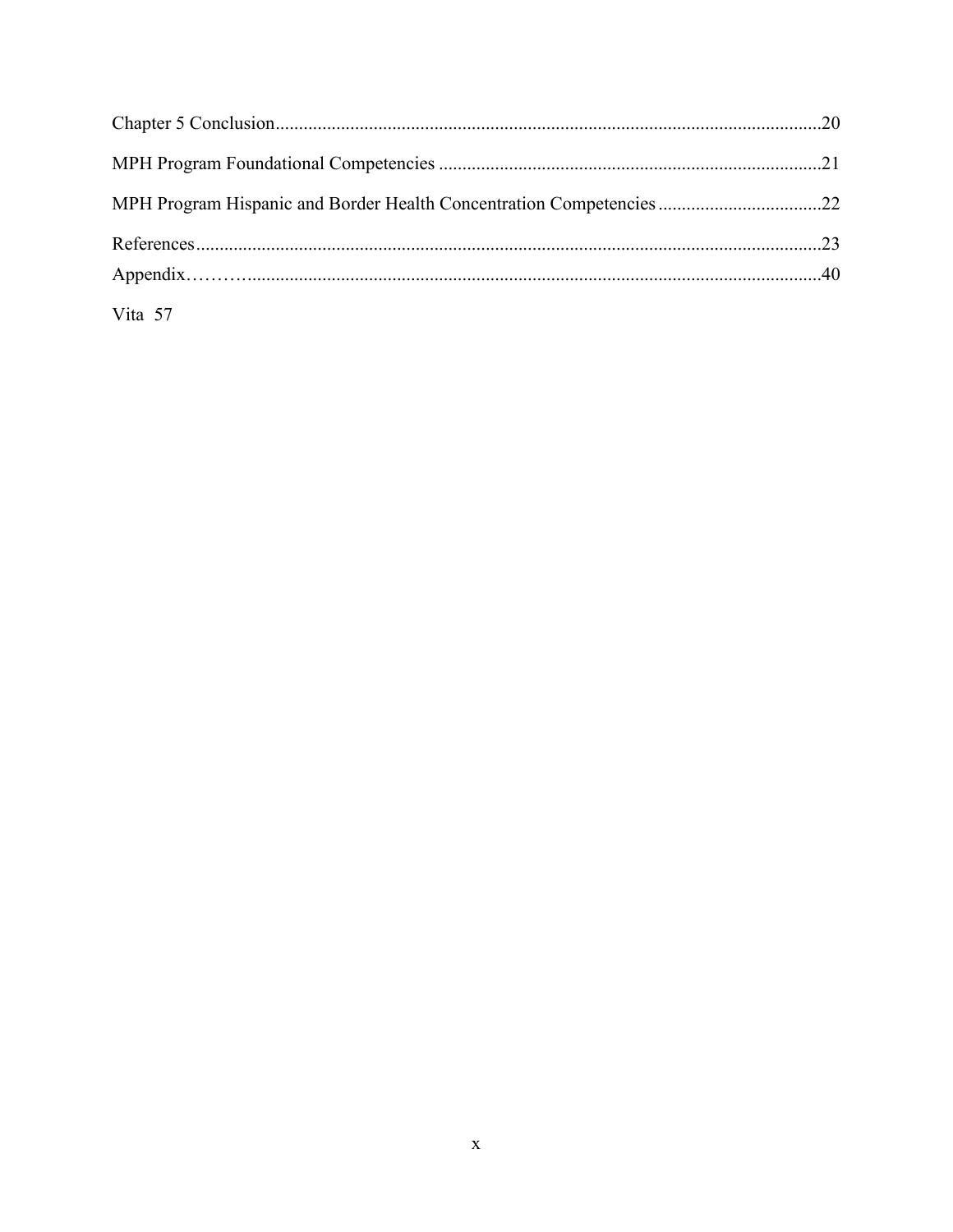## **List of Tables**

<span id="page-11-0"></span>

| Table 6: Organization and Institution of the Senior Authoor and usage of problematic terms  56 |  |
|------------------------------------------------------------------------------------------------|--|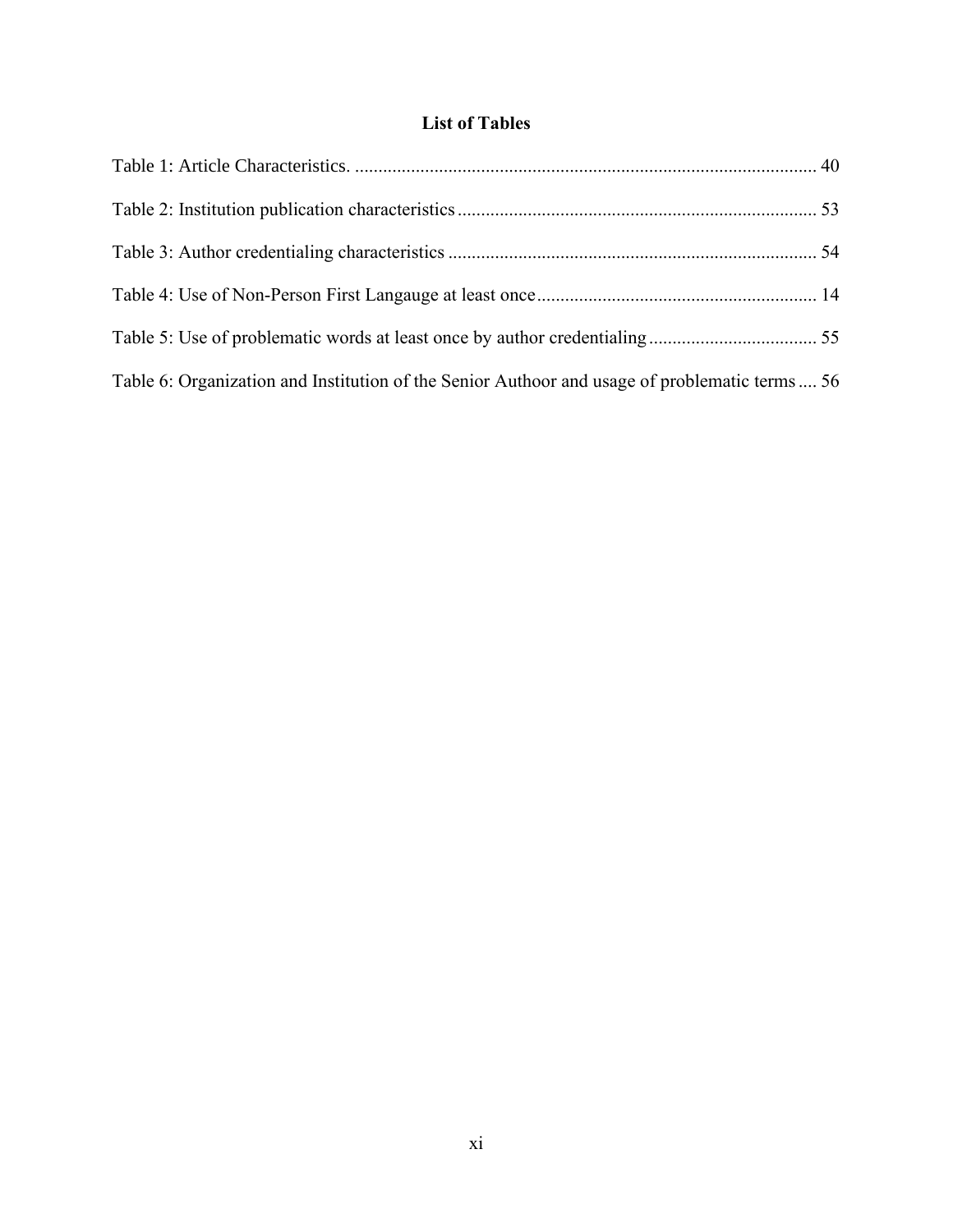## **List of Figures**

<span id="page-12-0"></span>

| Figure 2: PRISMA 2020 flow diagram for new systematic reviews which included searches of |  |
|------------------------------------------------------------------------------------------|--|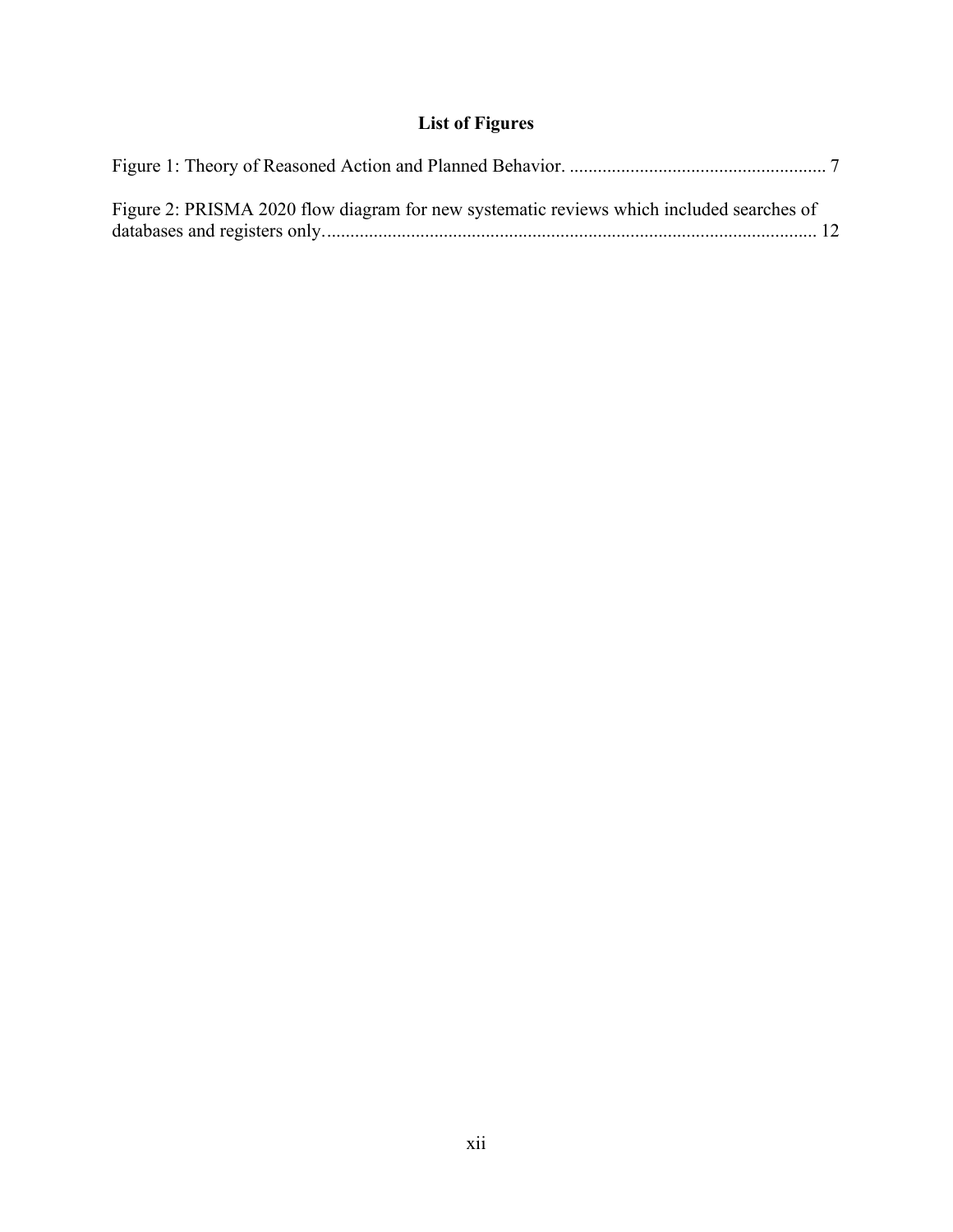#### **Chapter 1: Background & Significance**

<span id="page-13-0"></span>Diabetes is a chronic non-communicable disease that affects more than 37.3 million people across the United States (Centers for Disease Control and Prevention (CDC), 2020). Diabetes is characterized as the pancreas inability to create insulin or the inability to be used properly, which then creates an excess amount of glucose within the body (Costabile et al., 2020). There are three main types of diabetes, type 1 diabetes mellitus (T1D), type 2 diabetes mellitus (T2D), and gestational diabetes (CDC, 2020). Of the more than 37.3 million people with diabetes, 5 to 10% have T1D, while the remaining 90-95% have T2D (CDC, 2020). The prevalence of diabetes is higher in racial and ethnic minority groups than in non-Hispanic whites (CDC, 2020) American Diabetes Association (ADA, n.d.). Among Hispanics in the US, 12.5% have been diagnosed with diabetes, versus the national prevalence of 11.3% (CDC, 2020). In Texas, 12.4% of individuals have diabetes, while El Paso County has higher rates of diabetes at 15.3% (Healthy Paso del Norte, 2020).

It is not known what causes T1D but it is thought to be caused by an autoimmune disorder and an inability to prevent T1D from developing (Dean & McEntyre, 2004). Risk factors leading to the development of T2D are categorized as modifiable and non-modifiable risk factors (CDC, 2020). Non-modifiable risk factors consist of age, a family history of T2D, and race or ethnicity; in contrast, modifiable risk factors consist of pre-diabetes, having excess weight or having obesity, lack of physical activity, high caloric intake, high carbohydrate intake, and unhealthy eating (CDC, 2020). Some non-modifiable risk factors, such as race or ethnicity, can cause diabetes due to these groups having low socioeconomic status, the built environment, and lack of health insurance (Schaffer, 2021; Fortier, 2008).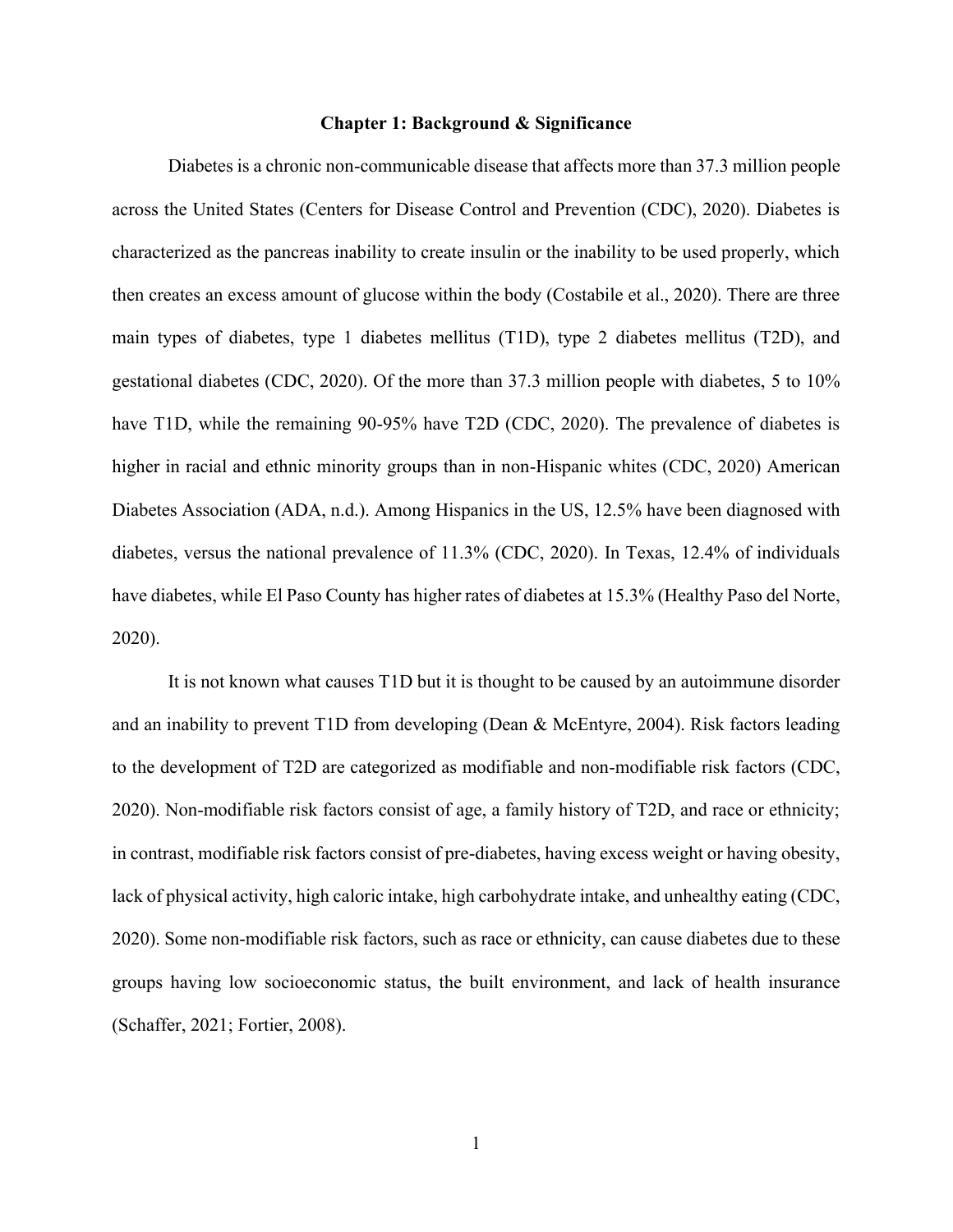For an individual with diabetes to have optimal glycemic management, it is recommended that they engage in diabetes self-management education and support (ADA, 2021). Diabetes selfmanagement focuses on modifiable risk factors such as food portion management, regularly tracking glucose levels, including or increasing physical activity, among many other recommendations (CDC, 2020). ADA recommends that for an individual to have optimal diabetes care, they should have a coordinated team of healthcare-trained professionals working together where patient-centered care is the priority (ADA, 2020).

Although there are evidence-based recommendations for effective diabetes management, such behaviors rely on individuals to engage in their own self-care. Health professionals need to engage patients to participate in self-management recommendations. The ADA also recommends that patient-centered communication be used during the patient-provider encounters. According to the ADA (2021), patient-centered communication is a standard that emphasizes the use of strengthbased language, active listening skills, individual preference and beliefs, and health literacy to optimize health outcomes for people with diabetes; this includes the use of person-first language (PFL). Furthermore, when an individual is engaged in their self-management, there is a metric called patient activation measure; this metric can measure internal factors such as knowledge, skill, and ability to manage health (Greene, et al., 2015). It has been shown that when this metric is activated, there is a reduction in healthcare costs (Greene, et al., 2015).

#### <span id="page-14-0"></span>**1.1 PERSON-FIRST LANGUAGE**

PFL is the use of language toward an individual with a disability or disease (Crocker  $\&$ Smith, 2019). The use of PFL switches the focus from the disease and back onto the individual. The concept of person-first language is not new; in 1974, a conference was held to advocate that people be emphasized over their disability (Crocker & Smith, 2019). The American Psychological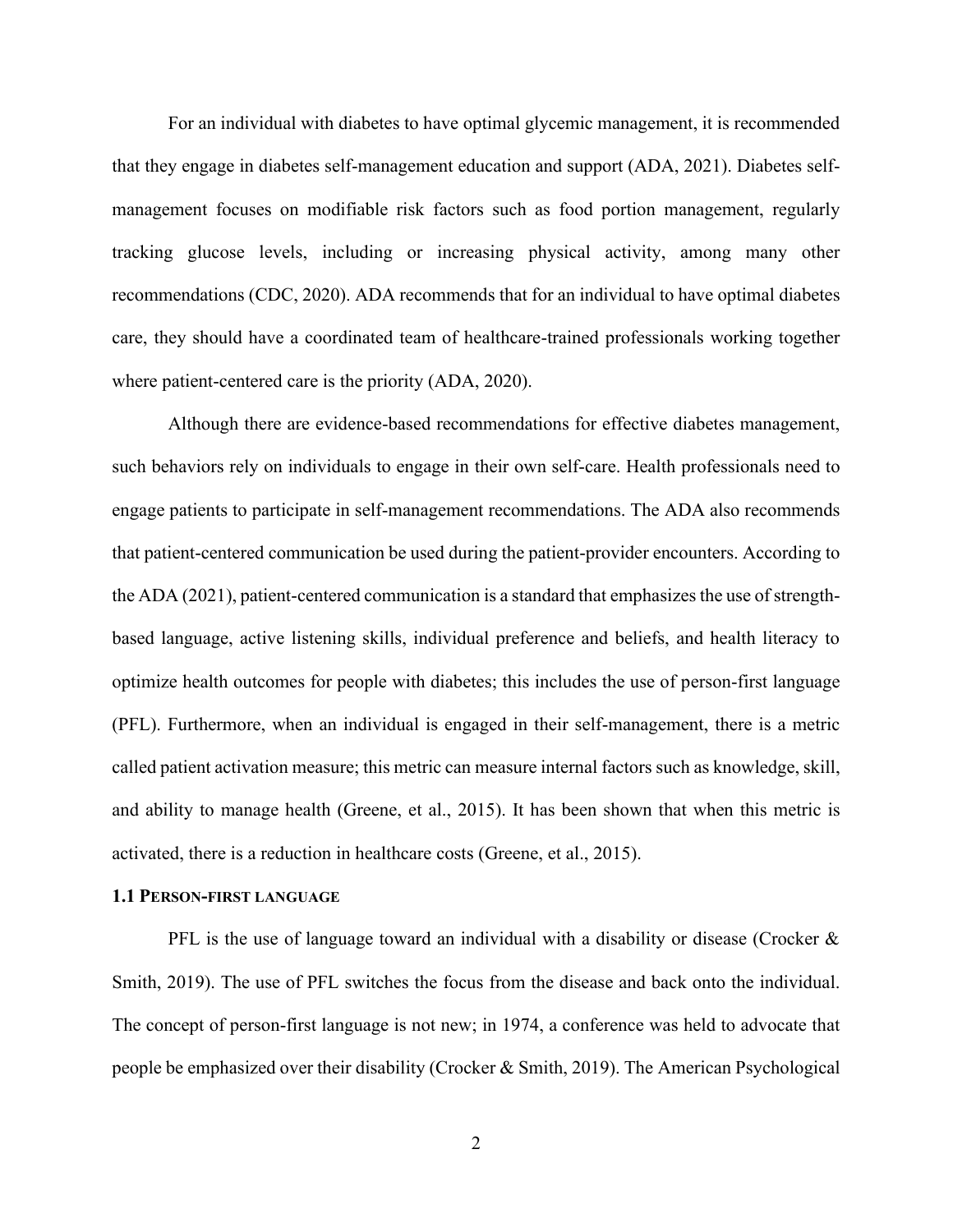Association (APA) is one of the first organizations to advocate and lead the change to use personfirst language in 1992 (Crocker & Smith, 2019). It has been noted that Beatrice A. Wright, a social psychologist, objected to the use of language that stigmatized people with disabilities, and her work led to a shift in the field that emphasized the person over the disability (Dunn & Andrews, 2015).

#### <span id="page-15-0"></span>**1.2 Person-first language in diabetes care**

In 2017, the Association of Diabetes Care & Education Specialists (ADCES) and the ADA recommended changing the language used in diabetes care and education (Dickinson et al., 2017). This recommendation has been set forth to align with other disciplines, empower individuals with diabetes, and engage all professions to move toward language change (Dickinson et al., 2017). These recommendations are meant to be used by medical providers, educators, researchers, journal editors, authors, media, and other individuals who communicate about diabetes to adapt to the use of PFL (Dickinson et al., 2017). Additional organizations that have switched to the use of PFL consist of Diabetes Australia, International Diabetes Federation, The Obesity Society, and Diabetes UK (Dickinson et al., 2017; Cooper et al., 2018).

The ADCES stipulates that using identity-first language, such as non-compliant, unmotivated, or other negative terms, can lead individuals to self-fulfill those prophecies (Dickinson et al., 2017); this is also described in expectancy theory. Research has shown that when teachers thought that students would do better, they were nicer to the students and these students performed better than other students that were expected to do worse (Rosenthal, 1994). Moreover, this same phenomenon has been seen in the athletic abilities of basketball players, in which coaches' expectations were met with some athletes over others (Weaver et al., 2016).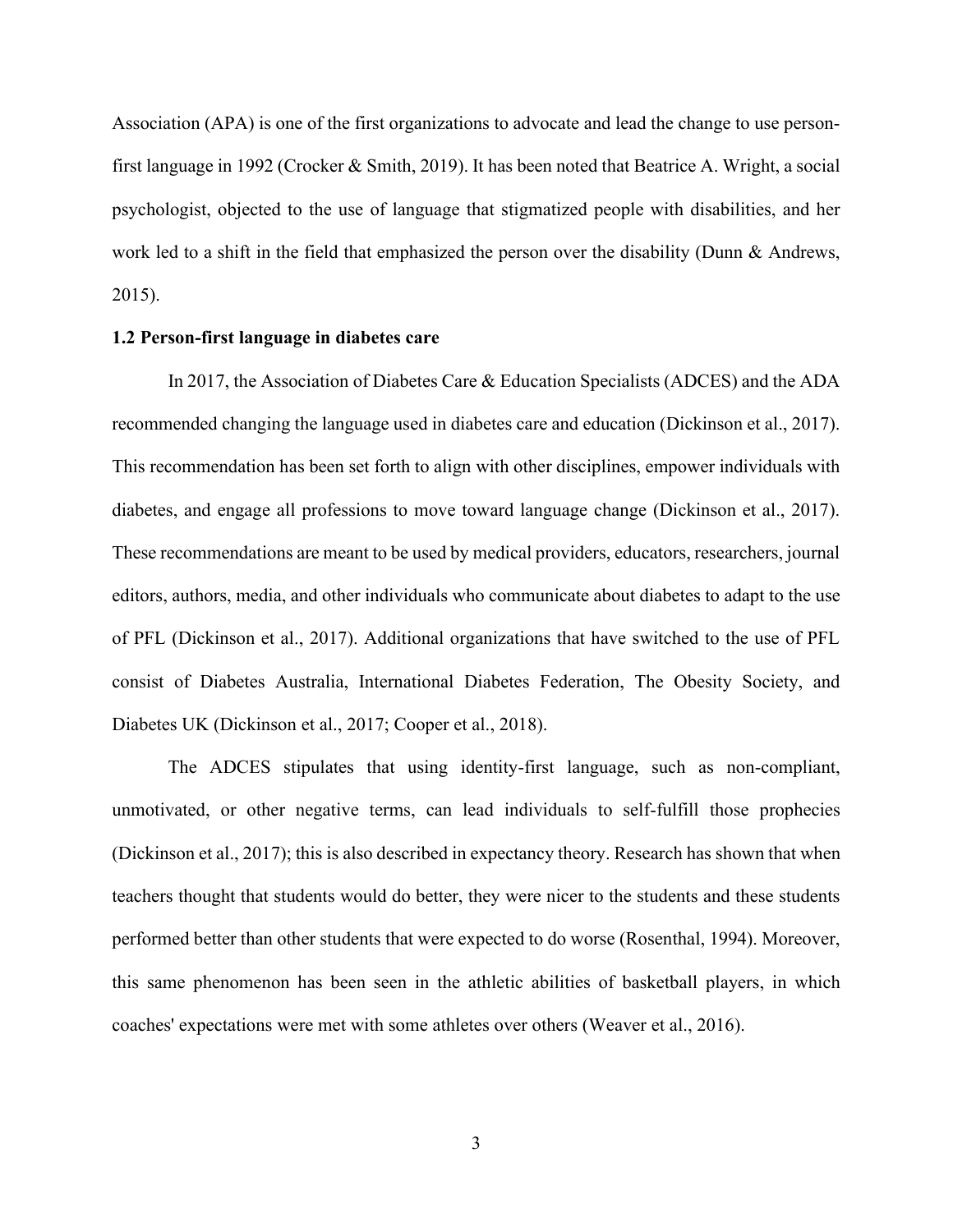#### <span id="page-16-0"></span>**1.3 Diabetes Stigma and Stereotype: Importance of person-first vs. identity-first language**

T1D and T2D are both chronic and complex conditions to manage and rely on an individuals' engagement in self-care behaviors (Dickinson, 2018). Because this disease involves engaged self-care, many individuals with diabetes are blamed for their conditions, leading to shame and stigma. People living with T1D have also experienced aspects of stereotyping; in a qualitative study conducted by Brown et al., it was described that a participant felt as though they were, "… 'damaged goods' I guess. People think that you're more broken or damaged or sicker than you really are." (Browne et al., 2014). To further exacerbate living with diabetes and the stigma and stereotyping that follows, people living with this disease must also deal with the healthcare profession as a source of stigma. Browne et al. (2014) noted in their study that stigma could come from the healthcare provider; a participant in their study explained, "In the last two years [I] developed large complications and I have had medical professionals say to me 'well it's your own fault because you're diabetic' which is not what you really want to hear." Though healthcare providers have started to make changes in their language after the ADA recommendation in 2017, some continue with outdated language (Agaronnik, 2019).

Moreover, Browne et al. (2013) revealed that a participant felt that the stigma of having T2D was a lifestyle disease and felt that people saw it as people with T2D were lazy and allowed this disease to develop. Stereotyping has also been experienced by people living with T2D. Dickison et al. (2017) found that the language used by their diabetes care team left them feeling judged, fear, anxious, and other negative emotions (Dickinson, 2018). In addition to the stigmatization that this disease brings, identity-first language can cause an authoritative relationship between the provider and the patient, in which the patient must follow what the doctor tells them to do (Dickinson et al., 2017). In a multi-continental study, researchers found that if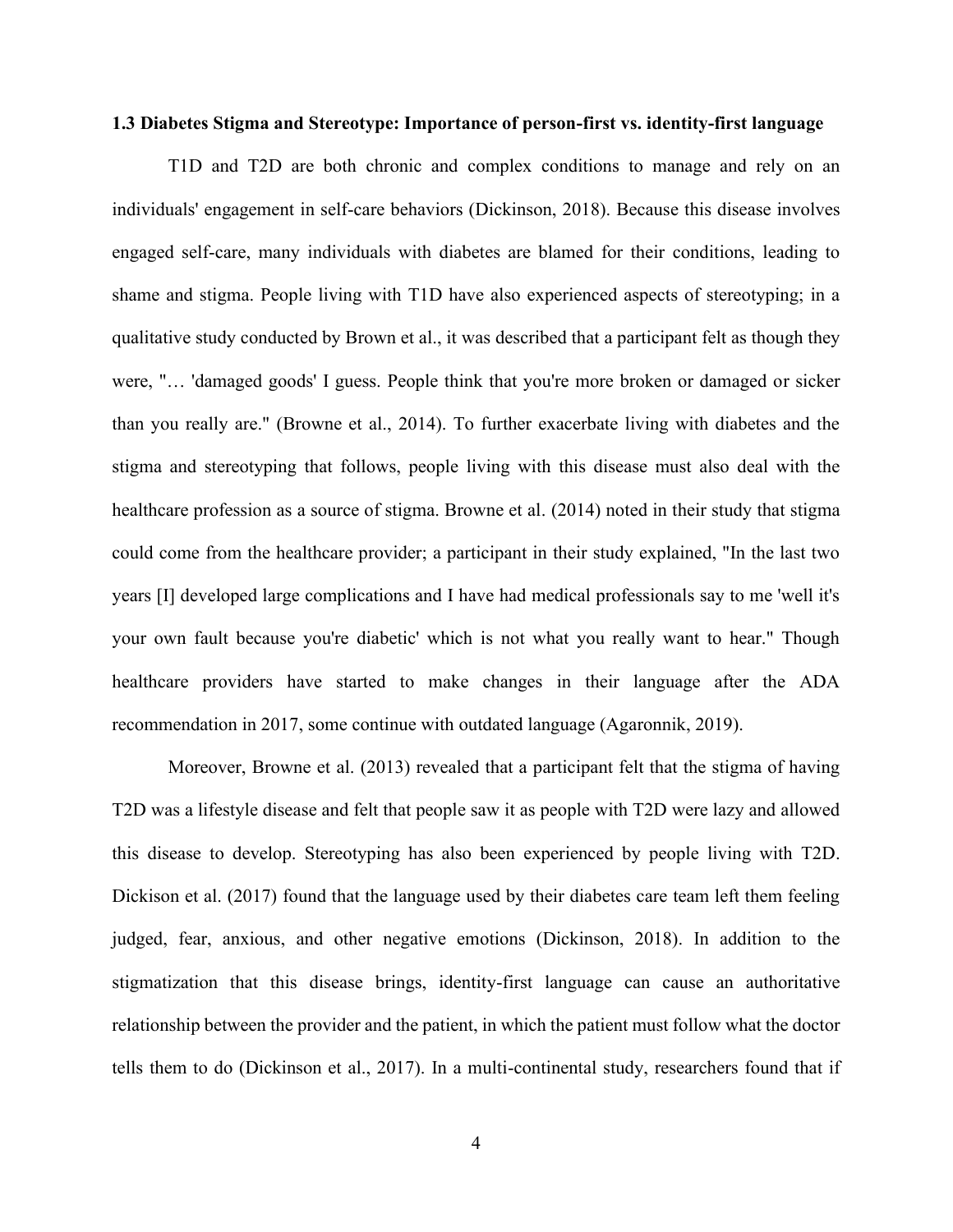negative messaging was perceived by patients by the physician, it was linked to poorer communication quality (Polonsky et al., 2017). Examples of this included being told, "… that diabetes is mostly my fault, because of the way I have been living my life" or "… [they] told me that we may start with just one medication but more medication will be needed eventually." (Polonsky er al., 2017). However, when the patient perceived positive communication quality, this led to less diabetes distress, greater well-being, and better management of diabetes care (Polonsky et al., 2017).

There is substantial support for person-centered and person-first language as a priority for improving health outcomes. Theoretical frameworks best describe the mechanism for understanding the importance of communication on health behaviors and clinical health outcomes. One specific theory that best depicts how PFL can benefit an individual's motivation and engagement in health behavior is the Theory of Reasoned Action and Theory of Planned Behavior (TRA/TPB).

#### <span id="page-17-0"></span>**1.4 Theory of Reasoned Action and Planned Behavior**

The TRA/TPB is a concept that theorizes that behavior is based on an individual's intention; thus, the intention is the likelihood that a person will engage in a behavior (Hayden, 2014). In this theory, the intention is influenced by attitudes, subjective norms, volitional control, and behavioral control (Hayden, 2014). The construct of attitude plays a role in behavior change by placing a value on the outcome; if the outcome is positive for the individual, the attitude will be positive, and the individual will likely engage in that behavior (Hayden, 2014). The construct of subjective norms also influences one's intention. Subjective norms are an external factor that is social pressure on whether or not to engage in a particular behavior (Hayden, 2014). Volitional control is an additional construct in TRA/TPB and this consists of an individual having the ability to engage or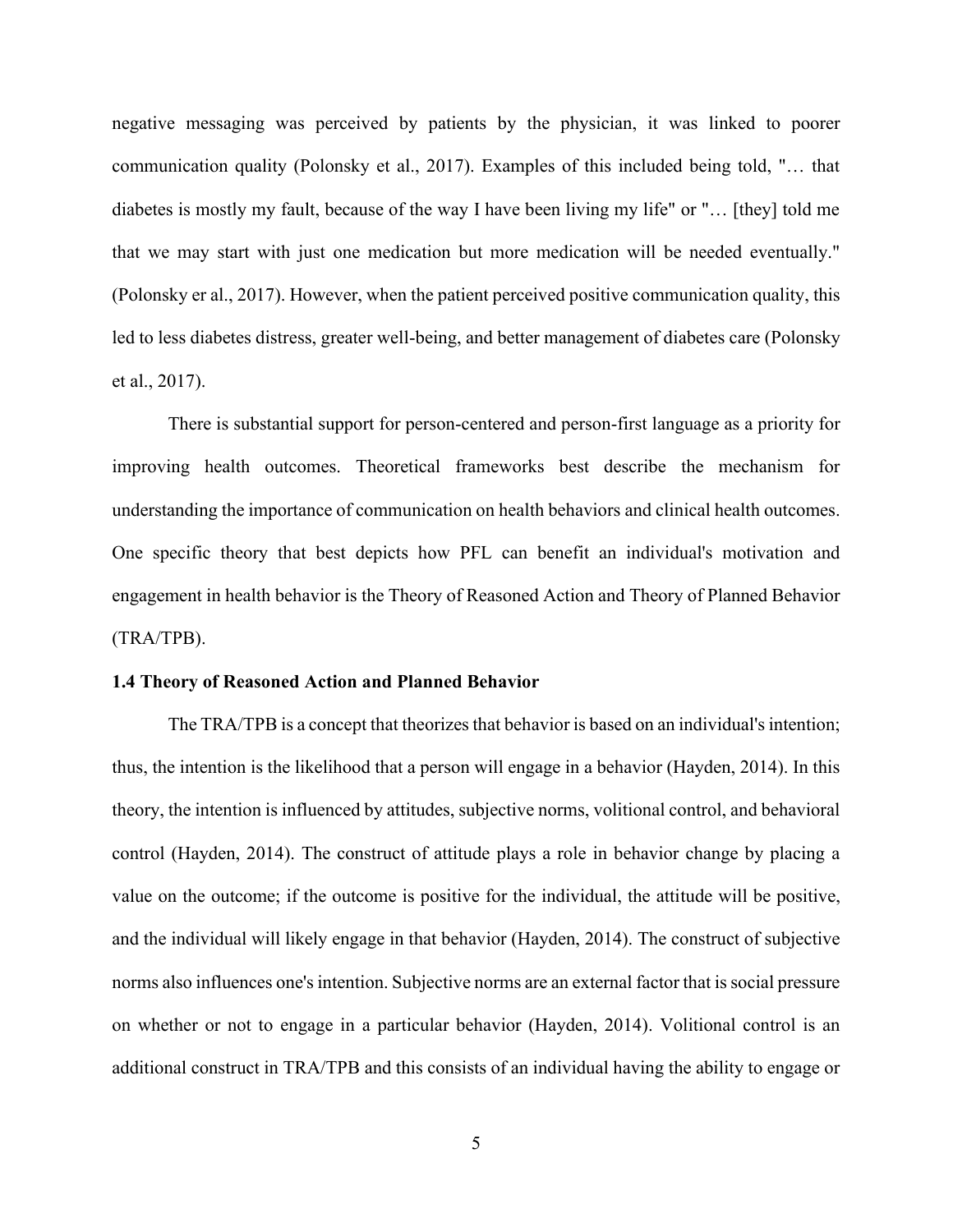not in the behavior (Hayden, 2014). TPB deals with the construct of behavioral control. Behavioral control is the perceived ease or difficulty to do the behavior (Hayden, 2014).

TPB is essential for communication for people with diabetes to increase intent and behavior in diabetes management. Figure 1 exemplifies how person-first language can engage people with diabetes in diabetes care. For example, a person with diabetes may have certain fatalistic beliefs that if they manage their diabetes well, it will allow them to enjoy their life in the future (Polonsky et al., 2017). This kind of behavioral belief will then lead the individual to have a positive attitude toward the behavior, which, in turn, can lead to a positive behavioral intention. When a physician normalizes diabetes, the stigma is removed from having such a disease (Kato et al., 2016). This causes the subjective norm to be positive, which then increases

the intention to lead to behavior change. When a person with diabetes has a positive interaction with a healthcare provider, such as getting assistance with a treatment plan and goal setting (Polonsky et al., 2017), this can increase control belief. Such belief can cause a person to have positive perceived behavioral control that can cause a positive intention change; thus, the possibility of behavior being enacted.

The research on the use of PFL is still ongoing, but there is evidence that communication style is effective in patient engagement (Dickinson et al., 2017). It is vital to determine the level of adoption of the 2017 ADA and ADCES recommendation about the use of PFL. The objectives of this research is to: 1) review the literature, 2) identify thematic characteristics of organizations and institutions that do not use the proper use PFL, 3) determine differences in use among ethnic/racial samples.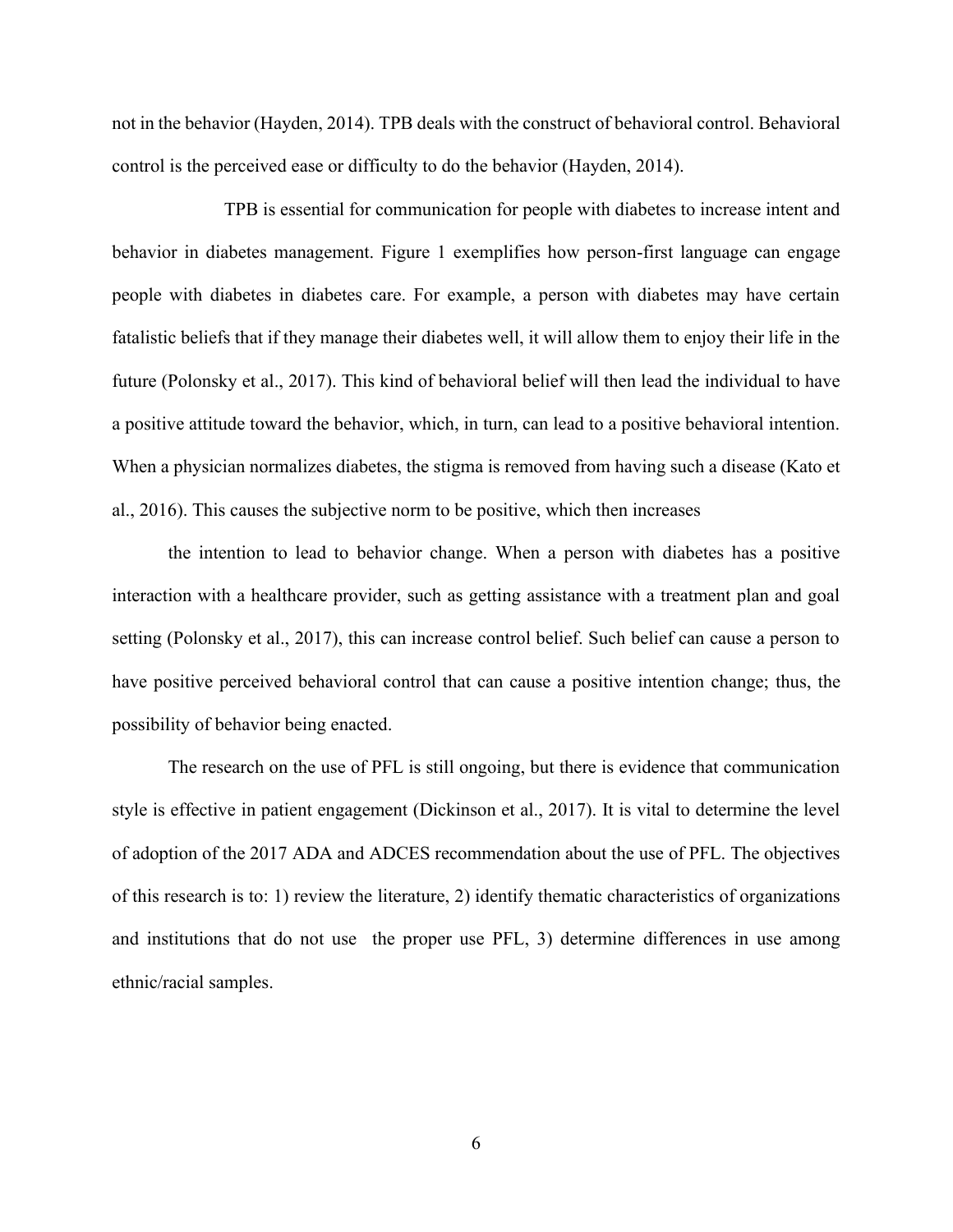

*Figure 1Theory of Reasoned Action and Planned Behavior (Ajzen & Fishbein, 2018)*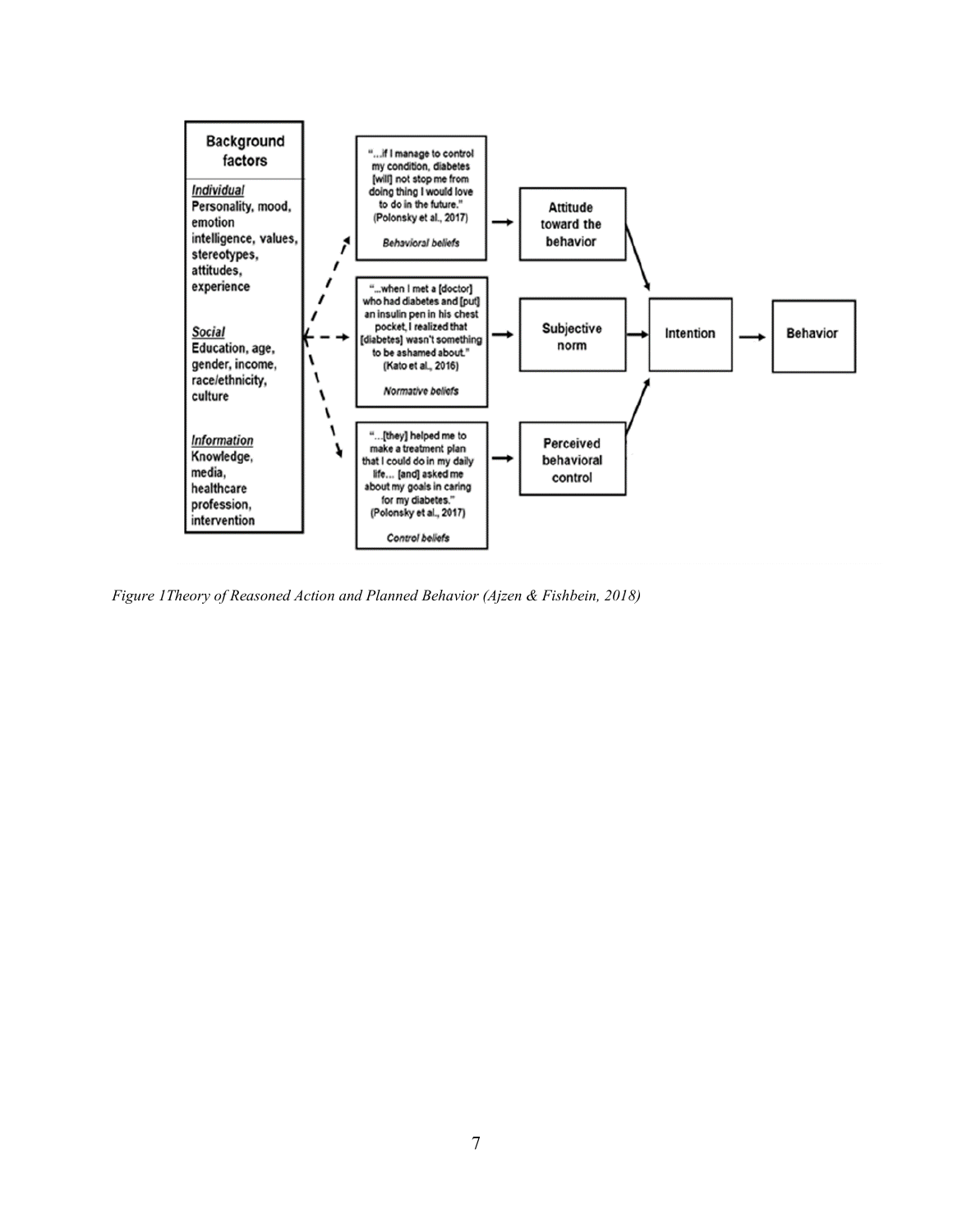#### **Chapter 2: Methods**

<span id="page-20-0"></span>The systematic review was completed utilizing the Preferred Reporting Items for Systematic Reviews and Meta-Analyses (PRISMA) guidelines (Moher et al., 2009). The PRISMA guidelines are guidelines for conducting systematic reviews and meta-analyses. This method includes a 27-item checklist to assist the researcher in the reporting process of systematic reviews (refer to appendix A for the 27-item checklist) (Moher et al., 2009). Articles were searched using the online databases of PubMed, CINAHL, and PsycInfo.

#### <span id="page-20-1"></span>**2.1 Inclusion Criteria**

Inclusion criteria that were used to conduct searches focus on peer-reviewed literature regarding (1) diabetes patient care and management, (2) human subject intervention research related to behavior and treatment care, and (3) research conducted in the US. This includes research published after the ADA standards were published in 2017. Thus, the articles included are from 2018 to 2020. Articles with at least one use of disease first-language were included in the review. Two methods were used to accomplish this; First, a find and search approach was used for each identity-first ADA recommended terms. Second, the first author, DP, reviewed the article to validate that the literature has used disease-first terms.

#### <span id="page-20-2"></span>**2.2 Exclusion Criteria**

Exclusion criteria consisted of all research literature focused on molecular level diabetes research and non-human research. In addition, research articles published before 2017 were excluded as ADA recommendations were first introduced in 2017, and articles published from 2021 and on. Furthermore, articles that utilized person-first language 100% were excluded, as they were deemed as following standards of care. International journals and studies were excluded from this systematic review.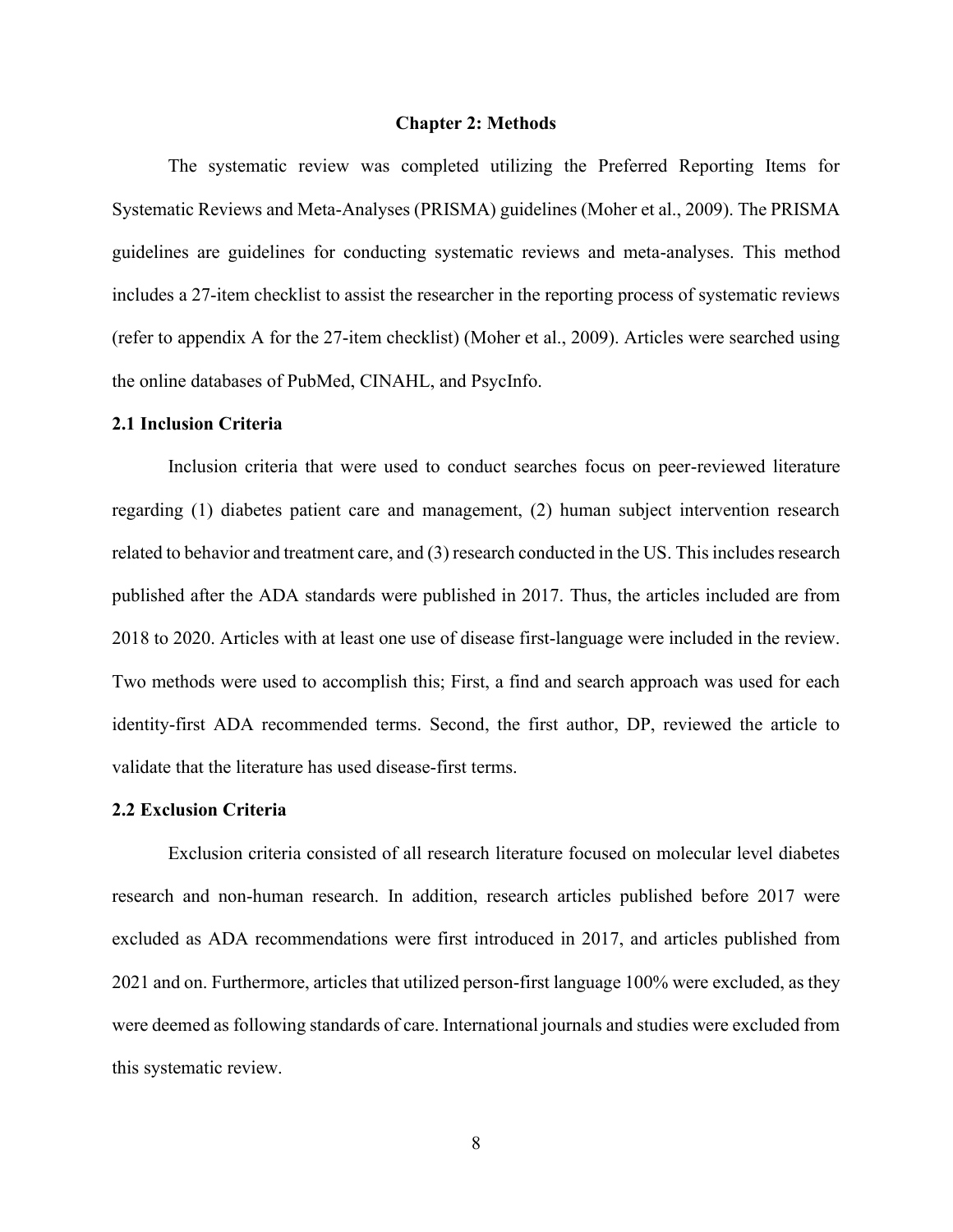#### <span id="page-21-0"></span>**2.3 Search Strategy**

Keywords used for the search were derived from the ADA and ADCES standards regarding non-recommended and recommended language. In the 2017 recommendations, the ADA and ADCES recommend using manage over control in regard to glucose levels, or engagement over compliance in regards to self-management (Dickinson et al., 2017). For this review, keyword Boolean combination searches included (1) "diabetic, not diabetic nephropathy, not diabetic retinopathy, not diabetic neuropathy, and not diabetic ketoacidosis." (2) "Compliant (noncompliant, non-compliance), not diabetic nephropathy, not diabetic retinopathy, not diabetic neuropathy, and not diabetic ketoacidosis." (3) Adherence (adherent, non-adherent, nonadherence), not diabetic nephropathy, not diabetic retinopathy, not diabetic neuropathy, and not diabetic ketoacidosis." (4) "Control (controlled, uncontrolled, well-controlled, poorly controlled), not diabetic nephropathy, not diabetic retinopathy, not diabetic neuropathy, and not diabetic ketoacidosis." (5) "Diabetes patient care and management." (6) "United States." Articles were then filtered to use only those published from 2018, when ADCES and ADA first recommended the use of PFL, to 2020. A two-step process to selected articles: (1) The abstract of the filtered articles will be read to see if they fit the inclusion criteria; (2) the articles of the selected articles will be reviewed to be selected.

#### <span id="page-21-1"></span>**2.4 Data Extraction**

After the searches were completed in PubMed, CINAHL, and PsycInfo using the inclusion and exclusion criteria, articles were filtered by a four-step process. The process entailed identification, in which all articles are found, then screening; during this process, duplicates were removed, followed by the third step of eligibility, the use of inclusion and exclusion criteria was used in this step, and the final step of inclusion, which will be the articles that will be used for the systematic review (Moher et al., 2009). The following characteristics were extracted: 1) publication year, 2) credentials of the first author, 3) institution where the first author is from, 4)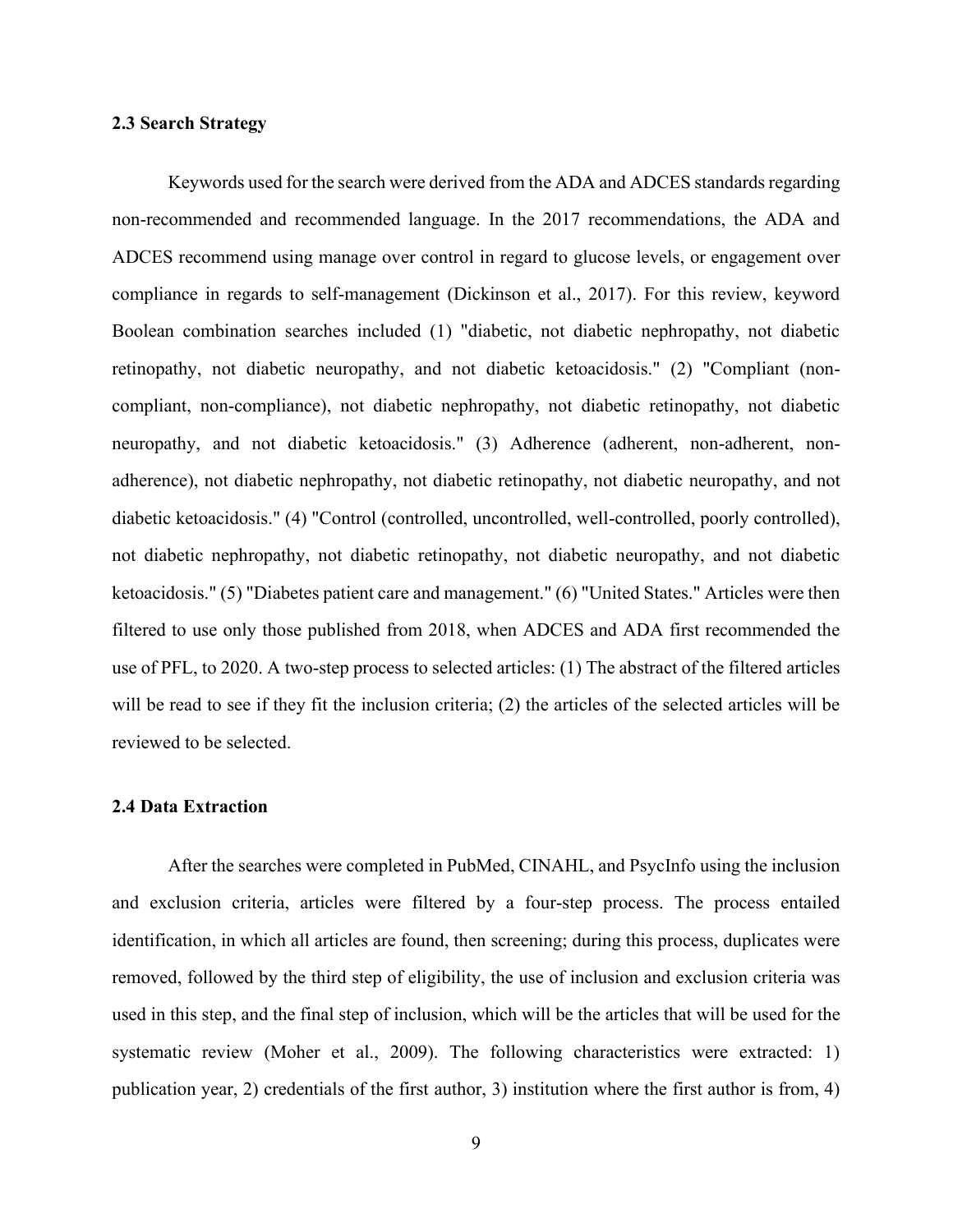objective of the article, 5) sample of the participants of the study, 6) use of the identity first words: diabetic, compliant/ compliance, control/ controlled/ controlling, adhere/ adherence/ adherent.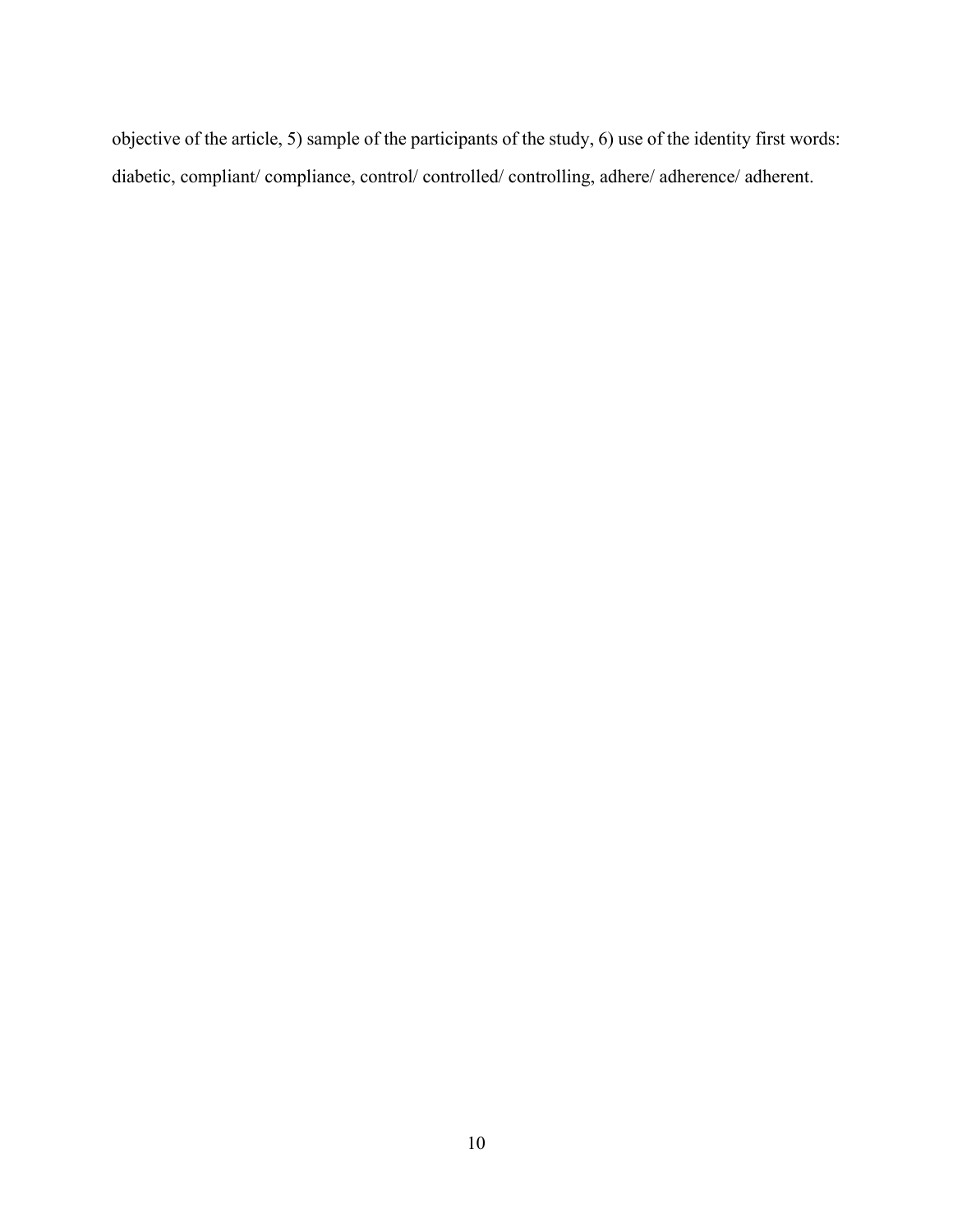#### **Chapter 3: Results**

<span id="page-23-0"></span>Two article searches were conducted, the initial search was conducted in September 2021, and the second search was conducted in January 2022. The total number of identified articles was 3,481 (Figure 1). Upon removal of the duplicate articles, 3,144 remained. Three thousand one hundred forty-four articles were screened by reading the abstracts, and from that, 2,175 articles were excluded due to not meeting the inclusion criteria. A total of 969 articles were retrieved to investigate the articles further, of which only 100 articles were selected based on the inclusion and exclusion criteria. Of the 100 articles selected, only five were inaccessible but were obtained through the universities Interlibrary Loan program. After a full review of the articles, 62 (Table 1) were chosen to be used for the systematic review.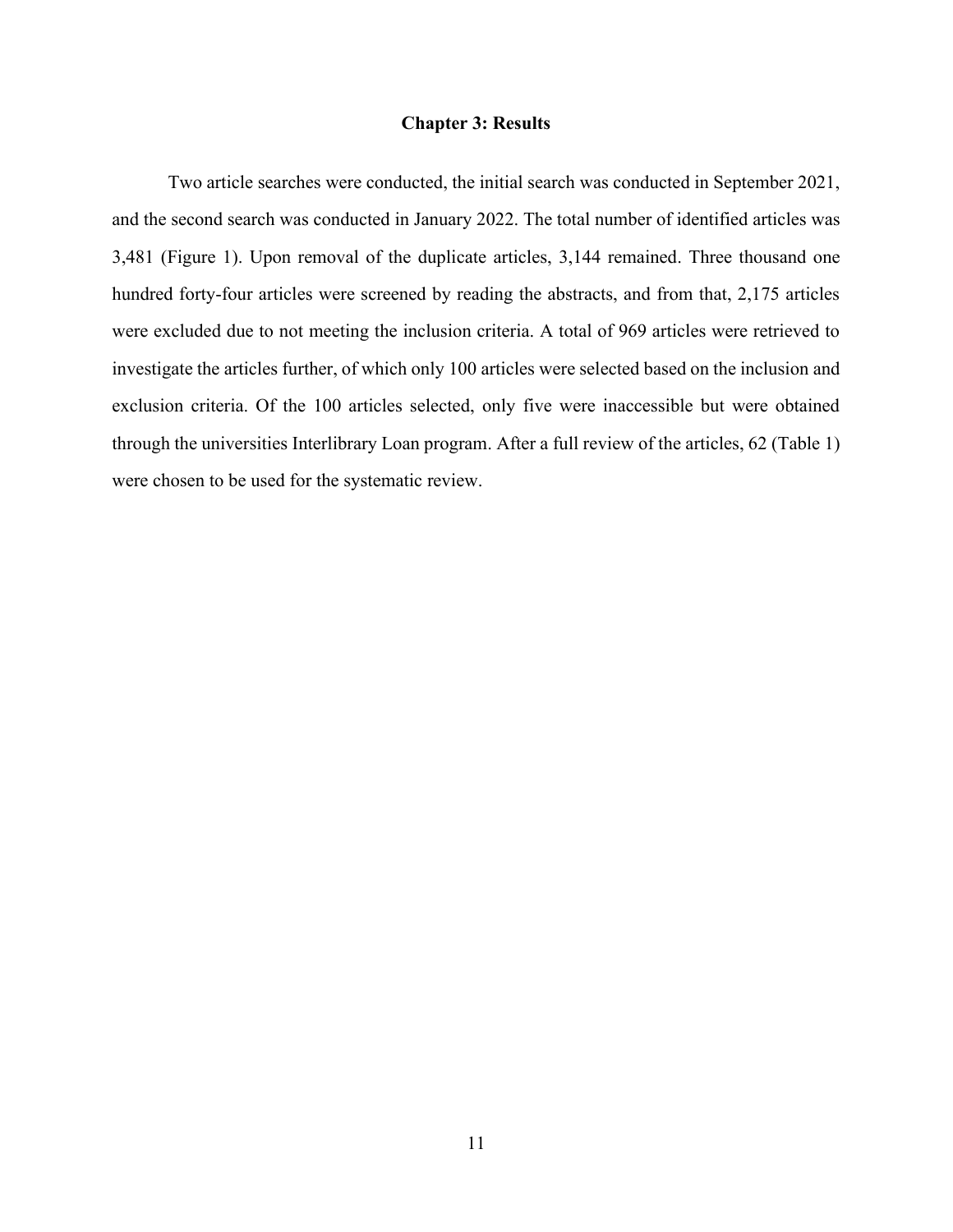

Figure 2. PRISMA 2020 flow diagram for new systematic reviews which included searches of databases and registers only

\*Consider, if feasible to do so, reporting the number of records identified from each database or register searched (rather than the total number across all databases/registers).

\*\*If automation tools were used, indicate how many records were excluded by a human and how many were excluded by automation tools.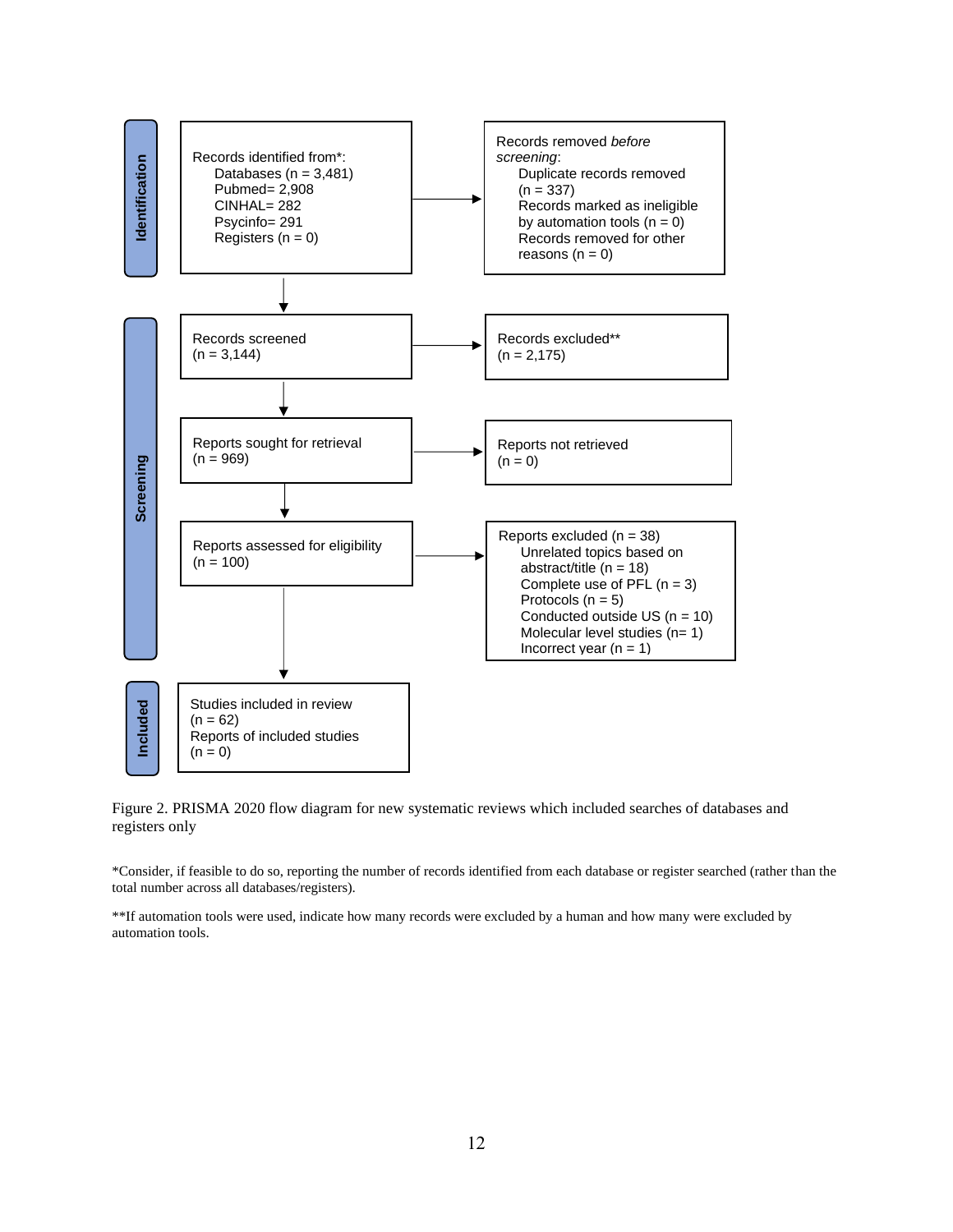#### <span id="page-25-0"></span>*3.1* **Use of Negative** *Language or Non-PLF*

In 2017, ADA and ADCES recommended that positive language be used when communicating with and speaking about people with diabetes, particularly PFL. Table 2 consists of illustrates institution publication characteristics from which the senior author was employed. A total of 41.94% of publications were from academic setting of medical schools, followed by the general academic setting, and lastly, nursing schools.

Among all the authors, table 3 illustrates the types of credentials the author holds. Medical doctors (MD) were categorized in one group; academic doctors (Ph.D.), pharmacists, nurse practitioners (NP), and Master of Arts (MA) were all categorized in their individualized groups. If the senior author held additional degrees or certifications, they were separated into another group that held their initial degree plus the other degree or certification (e.g., MD + additional degree and/or certification). These individuals were divided into another category because they earned additional degrees and certifications that can contribute to lifelong learning. Lifelong learning allows the individual to maintain a knowledge base that can expand with the maintenance of certifications or multiple acquired degrees (McAdams & McNally, 2021).

Eleven categories were created for Table 3: MA, MD, MD + additional degrees and/ or certification, PhD, PhD + additional degrees and/ or certification, Pharmacists, Pharmacists + additional degrees and/ or certification,  $NP$ ,  $NP$  + additional degrees and/ or certification,  $PhD$ with CDCES,  $RN + additional$  degrees and/ or certification with CDCES. The overall highest credential that was held was a PhD, 35.48% of the authors identified held that credential, followed by PhD with an additional degree and/or certification, and finally, MD with additional degree or certification.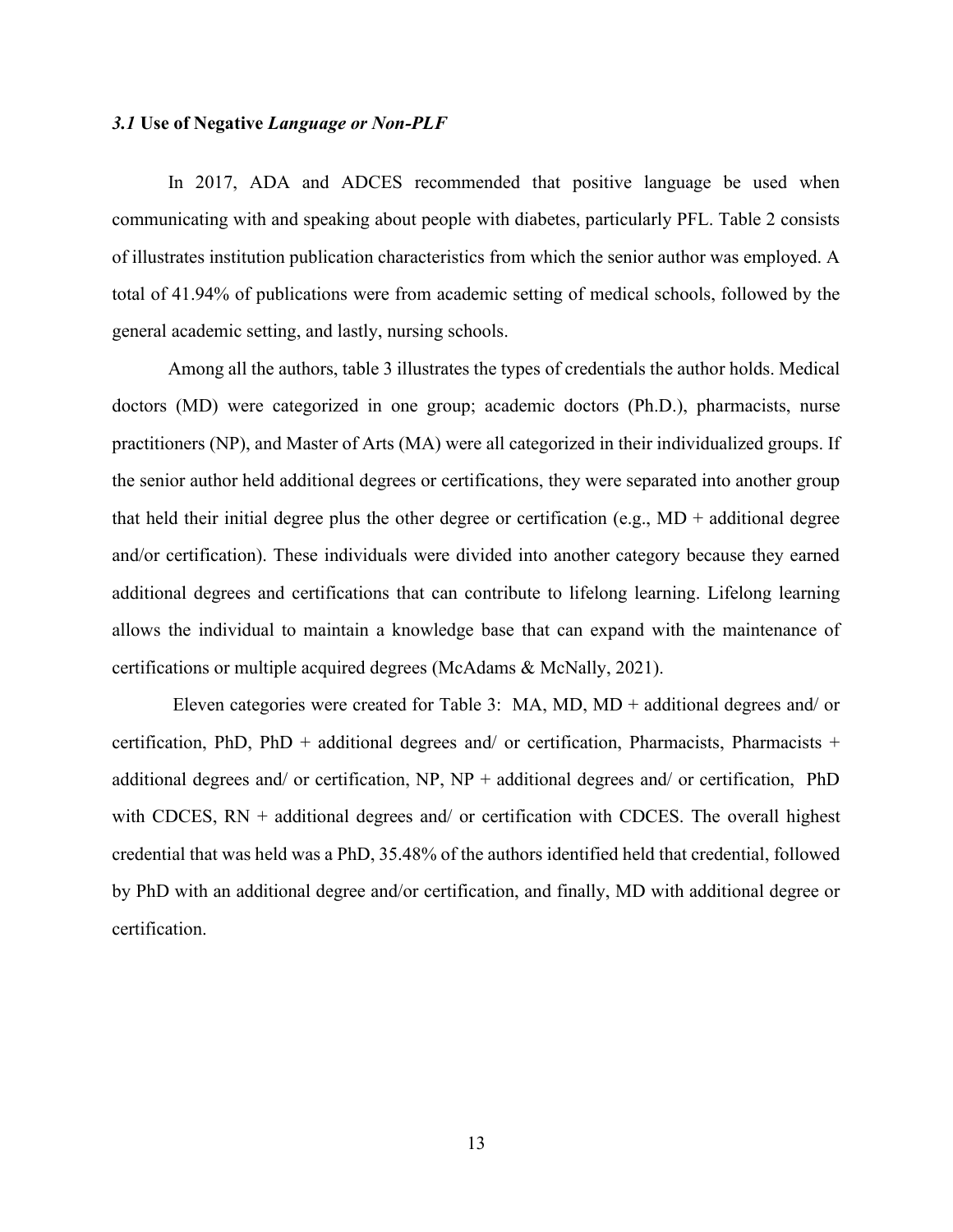| Table 4: Use of Non-Person First Language at least once |           |            |              |            |
|---------------------------------------------------------|-----------|------------|--------------|------------|
|                                                         | Diabetic  | Complaint/ | Control/     | Adhere/    |
|                                                         | $\% (n)$  | compliance | controlling/ | adherence/ |
|                                                         |           | $\%$ (n)   | controlled   | adherent   |
|                                                         |           |            | $\%$<br>(n)  | $\%$ (n)   |
| The overall use of non-                                 | 17.74(11) | 16.13(10)  | 93.55(58)    | 70.97(44)  |
| <b>Person First Language n= 62</b>                      |           |            |              |            |

The use of negative language and non-PFL is illustrated in table 4. Overall, 17.74% of the articles used the term 'diabetic,' 16.13% used 'compliance'/'compliant', 93.55% used 'control'/'controlling'/'controlled', and 70.97% used 'adhere'/'adherence'/'adherent'. When conducting the word search for the control, the terms' randomized control', 'control group,' and 'controlled study' were not included in the count because they dealt with study design and did not pertain to the aim of the systematic review. In addition, compliance was not included in the count when the context of the sentence dealt with the study protocol.

When looking at the senior author and their use of problematic terms at least once, table 5 illustrates that out of 22 articles written by individuals with PhD's, 95.45% of them used the term 'control' in their writing. PhD's with additional degrees and/or certifications, 100% out of the 12 identified used the problematic term 'control' once within the article. Among MD's with additional degrees or certifications, ten articles were identified, and of those ten, 90% of the authors wrote the problematic term 'control' at least once within the article. Moreover, two certified diabetes care and education specialists (CDCES) were identified; one held a registered nursing degree with the CDCES certification, and the other was a PhD with a CDCES. Both individuals used 'control' and 'adherence' at least once in their published articles.

Upon looking at organizations and institutions of the senior author and usage of problematic terms, table 6, 92.31% of authors within the academic setting of medical schools; used the problematic term 'control' at least one time in their article. Authors employed in the general academic setting were seen with 94.12% of authors using the problematic term 'control' in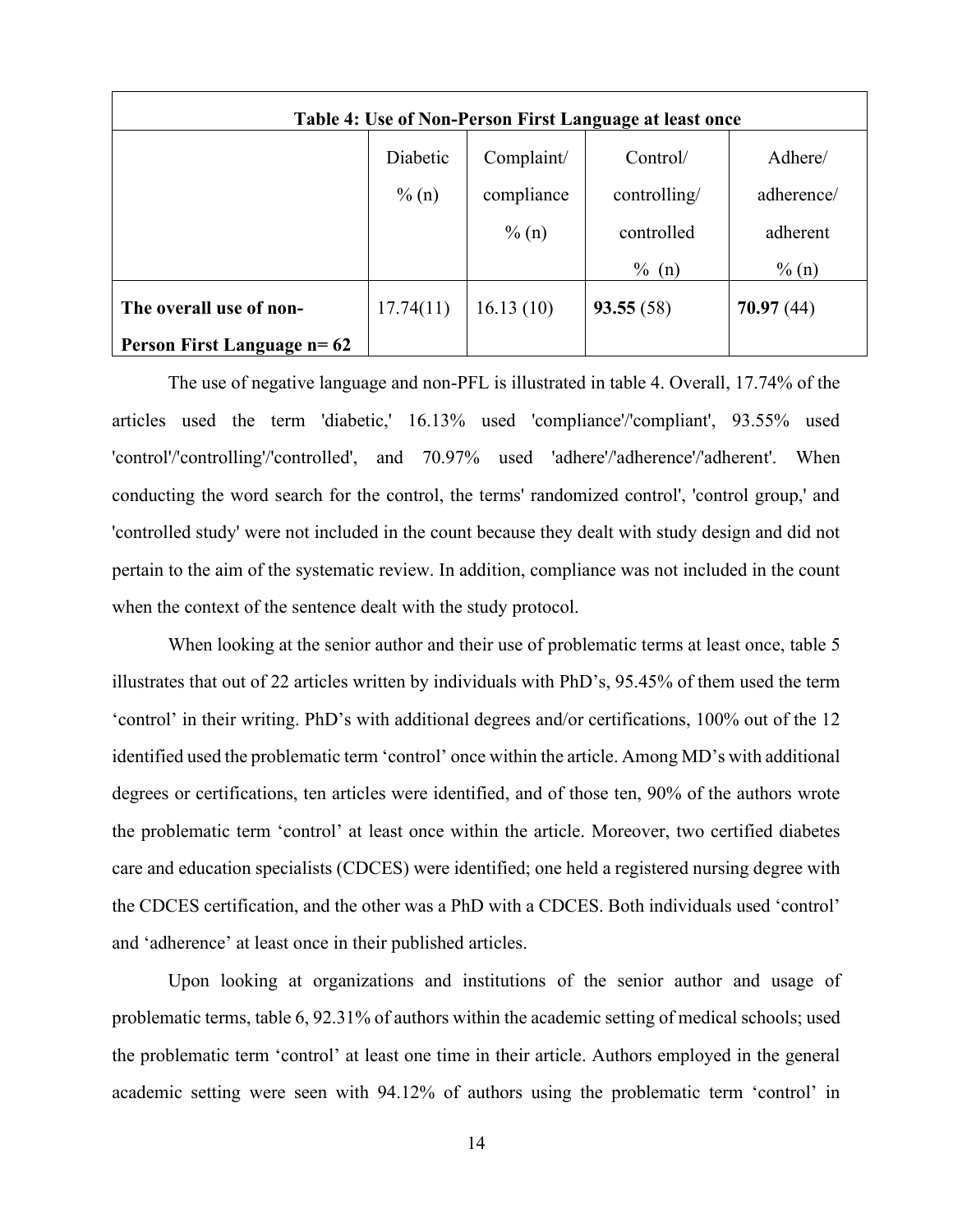published works. Finally, there were nine authors employed in the setting of clinics and/or hospital settings; of those nine, 88.98% used the term 'control' within their articles.

Finally, the total number of articles used in this systematic review consisted of 62 articles. Of those 62 articles identified, only 22 of the articles (35.48%) listed a Hispanic sample population. Of the 22 articles with a Hispanic population, only 5 (22.73%) had a Hispanic population over 50% or more.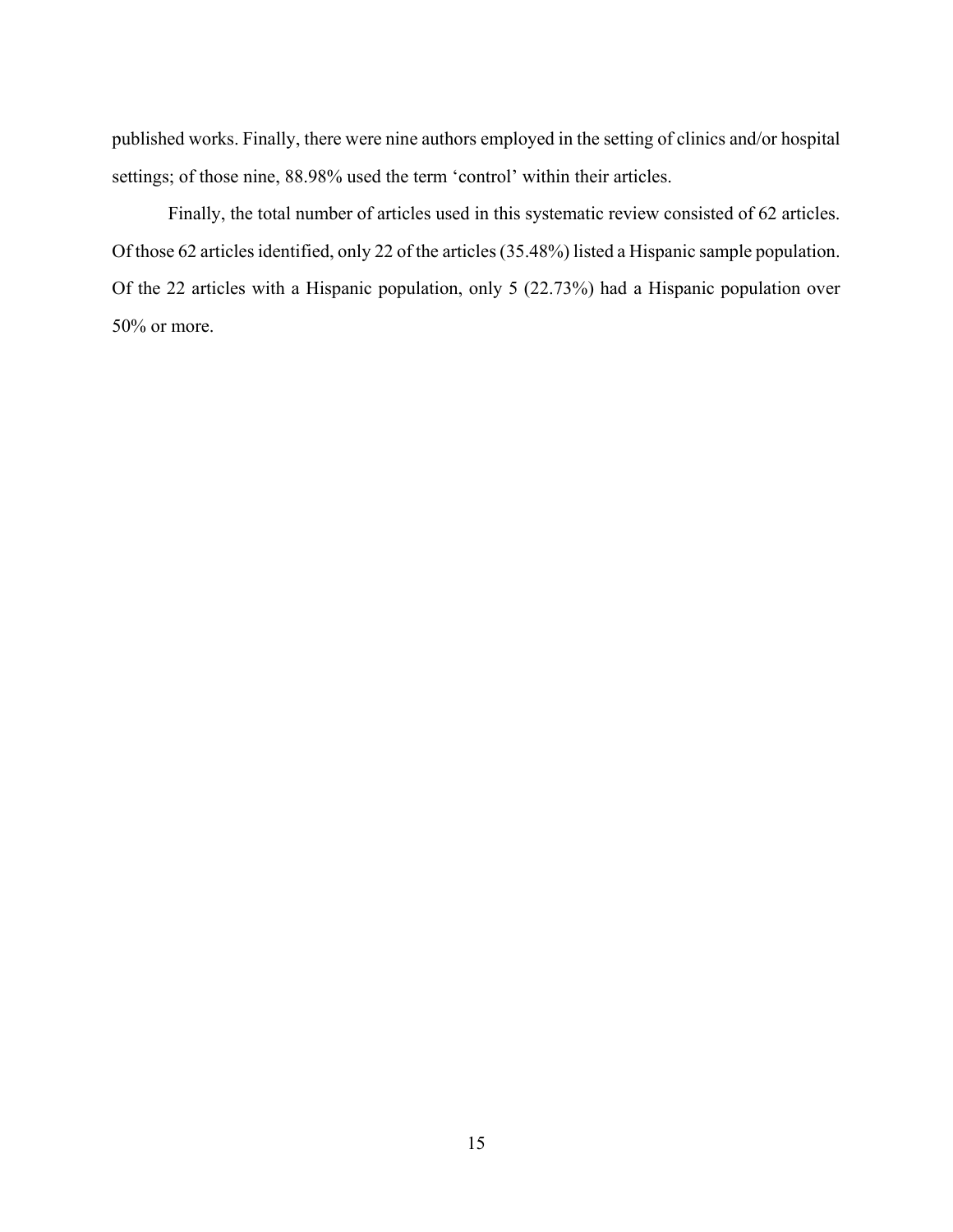#### **Chapter 4 Discussion**

<span id="page-28-0"></span>In literature specific to diabetes patient care and management, between 2018 through 2020, this review showed that among researchers that use stigmatizing language, there has been a change in the use of the problematic terms 'diabetic' and 'compliant;' but illustrated those terms such as 'control' and 'adhere' are prominently used. Overwhelmingly, in each analysis, 'control' and 'adhere' were the top terms used across all professions and institutions. In the setting of medical schools, nursing schools, and general academia, there was the consistent use of the problematic term 'control,' table 6. These institutions are teaching the next generations of clinicians, nurses, and researchers how to speak and interact with people with diabetes. Qualitative studies have shown that negative stigma from providers has left them feeling defeated (Browne et al., 2014). Instead of using the term 'control,' it is recommended that 'manage' be used instead because the body is no longer functioning the way it was designed to, and 'controlling' it can become difficult for the person with diabetes (Dickinson et al., 2017).

Moreover, in reviewing the literature, it was noted that "glycemic control" was used often. In this instance, it is recommended that words used to address this issue should be neutral and focused on physiology and biology (Dickinson et al., 2017). Using terms such as 'adhere' in diabetes care can cause an individual to think that they are being ordered to complete a task. Furthermore, this can lead to communication issues such as health literacy. It has been shown that low health literacy can lead to worse health outcomes (Dunleavy, 2021).

Upon looking at the senior author and their credentials, the top three were PhD, PhD with an additional degree and/or certification, and MD with an additional degree and/or certification. These top three groups of individuals are shaping future healthcare professionals, table 5. Looking at individuals that might have contact with patients such as MD's, NP's, Pharmacist, and RN's, a majority of them used the term 'control' at least once, followed by 'adherence.' Using blaming and commanding language can lead to a patient to feel alone and disengage from their diabetes care. In a study by Kato et al., (2016), a patient realized that they could manage their diabetes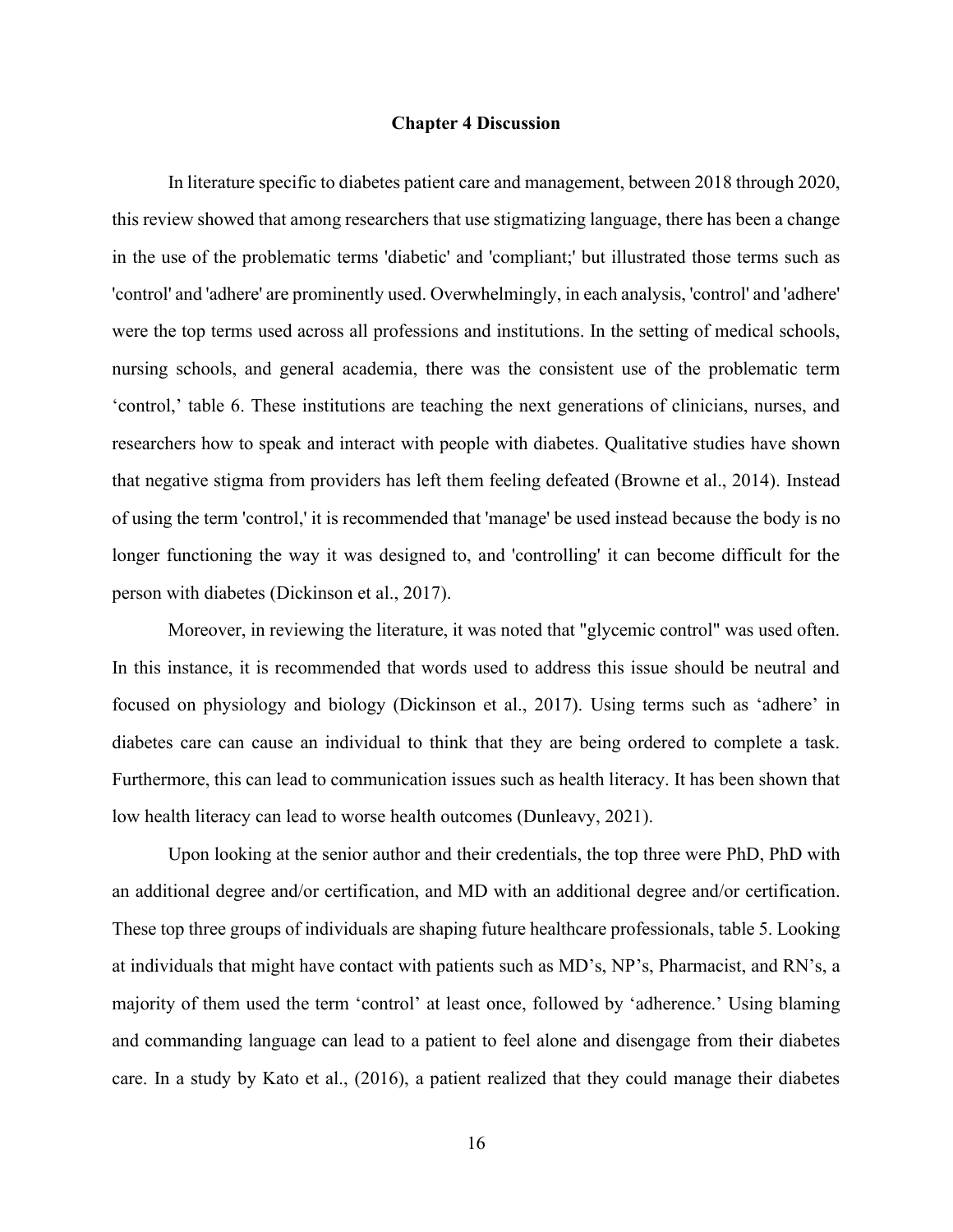because their doctor normalized diabetes by placing his insulin pen in his chest. Such small actions can empower a patient to believe that they too can manage their disease and will activate them in their diabetes management.

#### <span id="page-29-0"></span>**4.1 Hispanic/Latino**

In the sample used for this systematic review, Hispanics/Latinos (H/L) were overwhelmingly underrepresented in the articles selected. Diabetes is a chronic non-communicable disease that affects many Hispanics, 12.5% and 14.4% with Mexican backgrounds (CDC, 2020). When it comes to the HL community, there have been studies showing that there are numerous barriers that this community must overcome to receive adequate healthcare; this includes low annual income, low education levels, different cultural beliefs, and having a foreign primary language than English (Hu et al., 2013). These barriers can cause people of HL descent to become frustrated and become overwhelmed with their diabetes care. Patient-centered communication essentialant for ethnic/racial minority groups such as HL. The quality of care for ethnic minority groups is often inferior than non-Hispanic whites (Freeman & Payne, 2000). Marginalized groups are often stigmatized and experience prejudices or discrimination; thus, added negative language from an authority figure (i.e., health professionals) discourages patient engagement in self-care. Using PFL for Hispanics is a cultural competency approach as it involves empowering language for groups that are often disempowered (Bole, 2022).

Furthermore, it has been shown that when there is a language barrier between HL patients and their healthcare provider, there is a possibility of less management of the patient's diabetes (Fernandez et al., 2011). In addition to the language barrier, low health literacy must be considered when dealing with the HL population. A subgroup of the HL population consists of immigrant HL. A study by Bacerra et al. (2017) illustrated that individuals from this group experience low health literacy, which can cause worse health outcomes.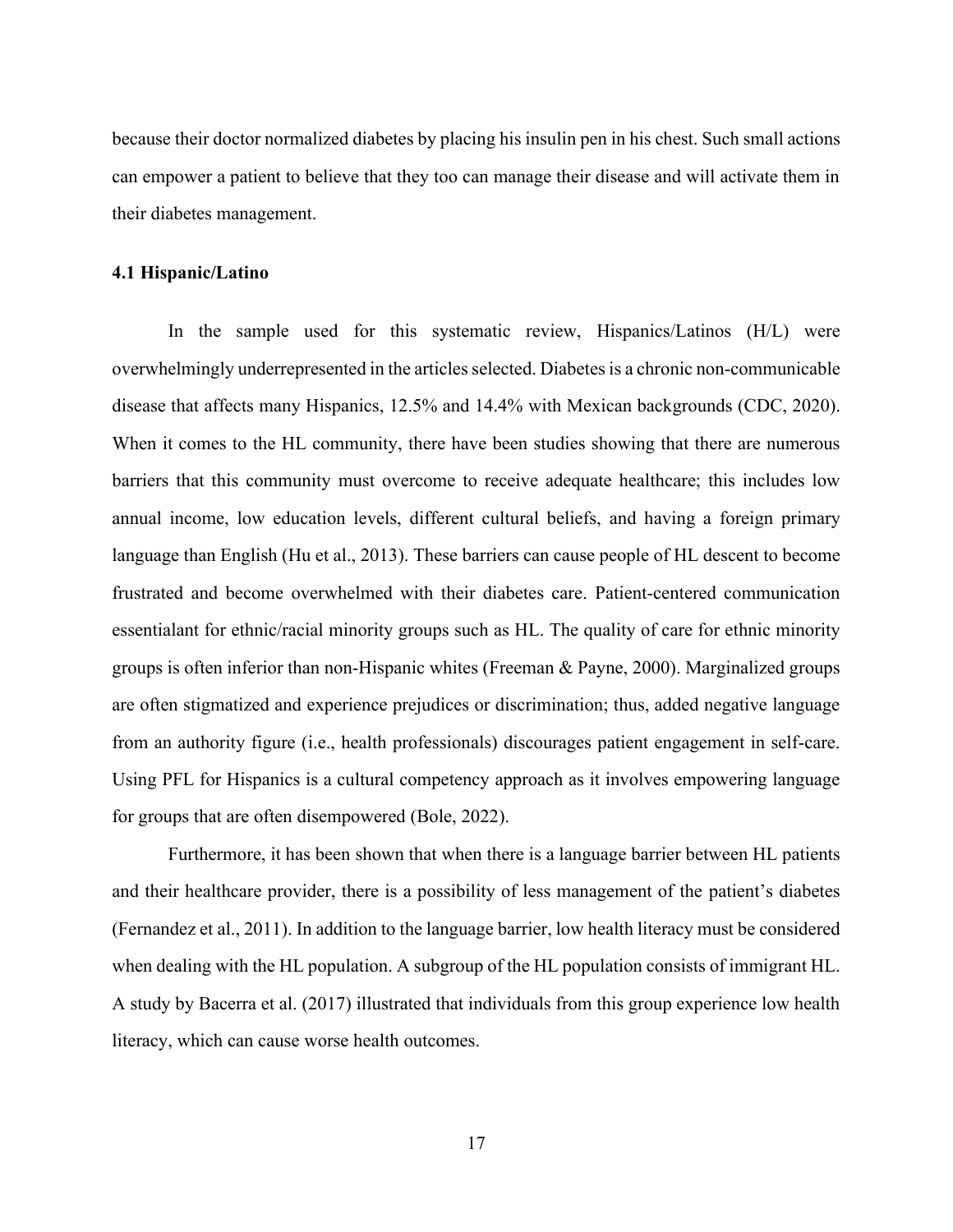#### <span id="page-30-0"></span>**4.2 Strengths**

The strength of this systematic review is that this research was not identified by the author of this thesis. Much literature looks at patient-centered care and communication, but many do not look at PFL as well. In addition, the main strength of a systematic review is that it focuses on a narrowed down, specific question. Furthermore, there is a comprehensive search of the literature in the selected databases. When explicitly using PRISMA, there is a set checklist to follow. A systematic review is replicable and identifies a specific topic.

Finally, a strength of this systematic review was that an exponential amount of diabetes research is being conducted and allowed the ability to search many articles. Moreover, this is not the typical systematic review. It is common for systematic reviews to review the research conducted, but this systematic review reviewed the researchers.

#### <span id="page-30-1"></span>**4.3 Limitations**

There are many limitations to a systematic review, but a specific one related to this topic is that only literature, the written word, was able to be analyzed. This systematic review could not examine clinical settings, where the patients attend to their diabetes care. There is literature that has noted that when it comes to the student in the academic setting, they are using PFL, but once out in real-life clinical settings, PFL is non-existent (Crocker & Smith, 2019). Because this is a systematic review, only written words can be analyzed, not real-life settings. Furthermore, only authors that contributed to researcher were used, leaving a vast population of clinicians unanalyzed.

A limitation specific to this systematic review is that the criteria for manuscript publication were not reviewed and considered. There is the possibility that the publishing journal does not require that authors use PFL or strength-based language when submitting. Finally, this review only looked at literature published from 2018-2020, thus only allowing for two years for the recommended changes to take effect from when the ADA and ADCES published their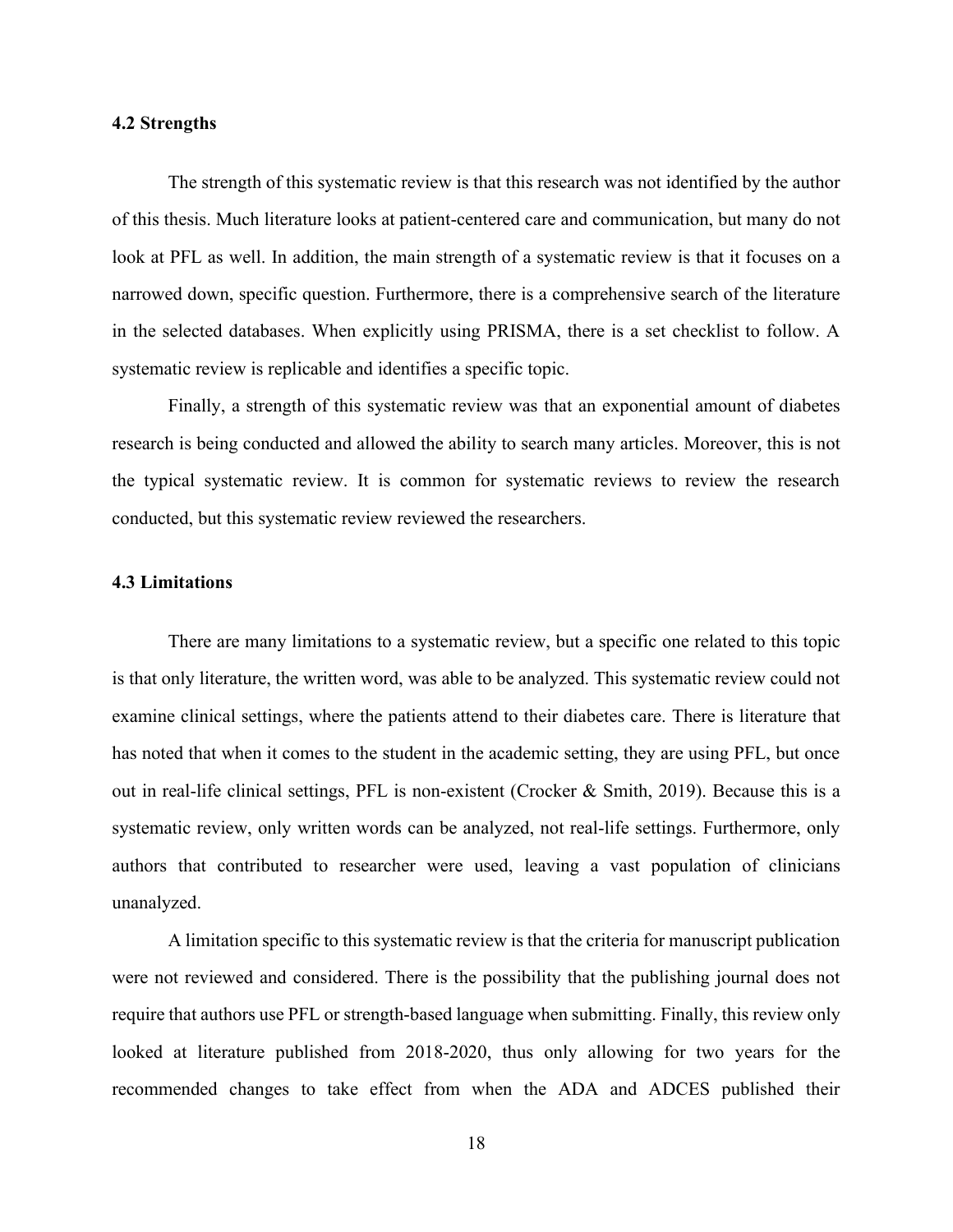recommendations. This might not have given researchers enough time to incorporate this change into their writing and publications.

General limitations with systematic reviews are that the databases used are self-selected by the author, though many can be used. Another limitation to systematic reviews is that they are not generalizable.

#### <span id="page-31-0"></span>*4.4 Implications for Public Health practice*

Language matters, and this review has laid the groundwork for future research to examine the use of PFL quantitatively. Much of the research conducted within the United States consists of qualitative research exploring PFL and strength-based language. Though this systematic review has shown that there is a change from identity-first language to PFL there is still a lack in the use of strength-based language within diabetes care.

Advocacy to push for PFL and strength-based language can assist in the change of diabetes language in diabetes care. Diabetes is a chronic disease that has affected more than 37.3 million people across the United States (Centers for Disease Control and Prevention (CDC), 2020). All avenues must be taken to curb this disease from affecting many more individuals. Many of the senior authors identified in this systematic review were individuals that hold positions that can influence the future generations of healthcare workers, and they must serve as the example of moving towards empowering, patient-centered language.

Furthermore, people with diabetes must be empowered and encouraged to advocate for themselves. Crocker and Smith (2019) noted that students are taught to use PFL and strength-based language, but once entering the healthcare field, they revert to using identity-first language due to practitioners that have been in the field for numerous years using identity-first language. Thus, new healthcare workers must empower their patients to advocate for themselves. They need to be shown that diabetes does not define them. With the right tools, they can manage the disease and avoid any complications that are associated with the disease.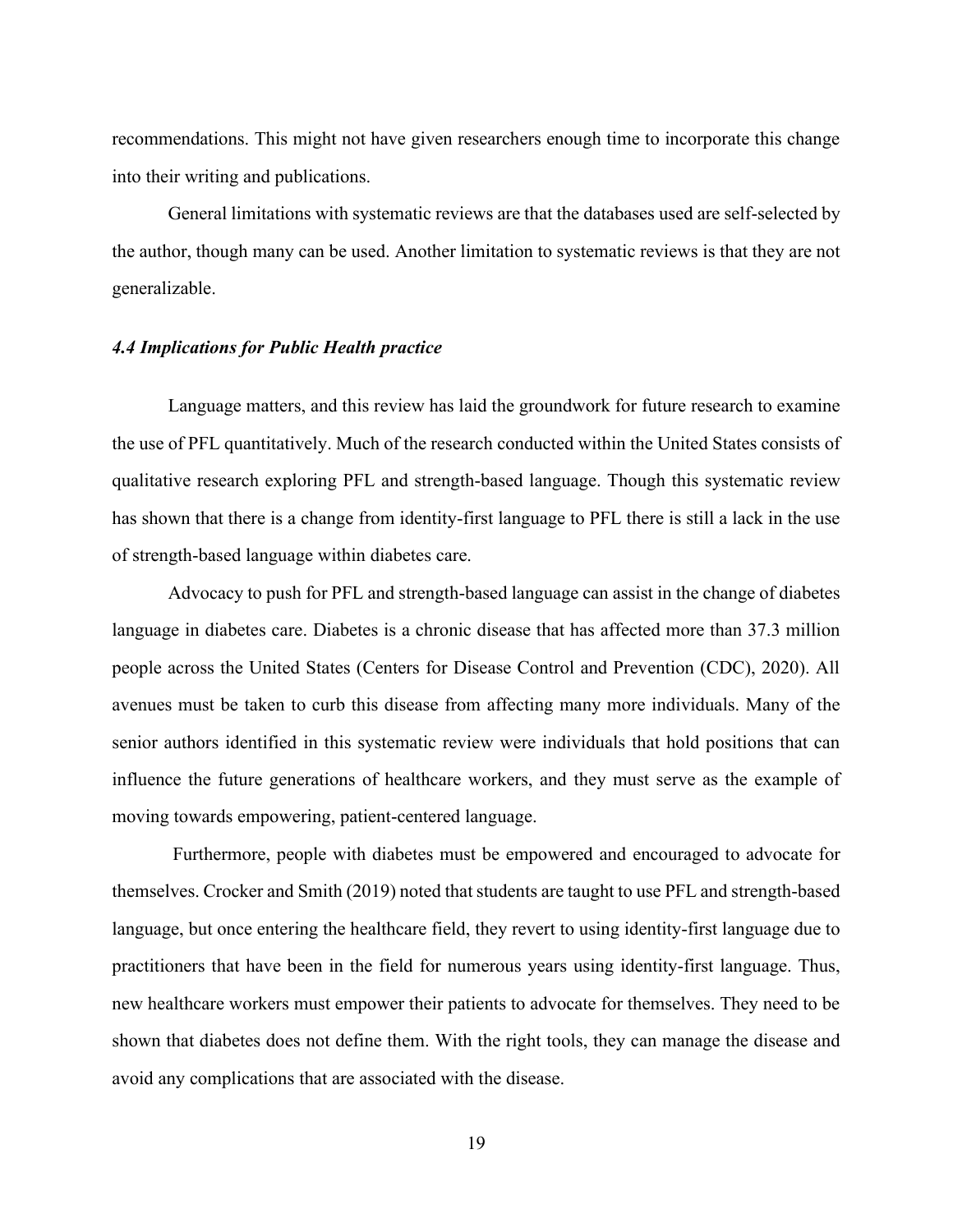#### **Chapter 5 Conclusion**

<span id="page-32-0"></span>In the literature pertaining to diabetes care and research, progress has been made when moving from the terms 'diabetic' to 'person with diabetes'. In addition, there has been a change from 'compliant', but there is still more work to be conducted. Terms such as 'control' and 'adhere' are highly used across all studies. For a person with diabetes to participate in the management of diabetes, there must be mutual respect between the provider and the patient. The use of blaming language will not earn that mutual trust and will not motivate patients to partake in their diabetes care. Diabetes is a complex disease, and a combined team effort must be orchestrated to combat this disease.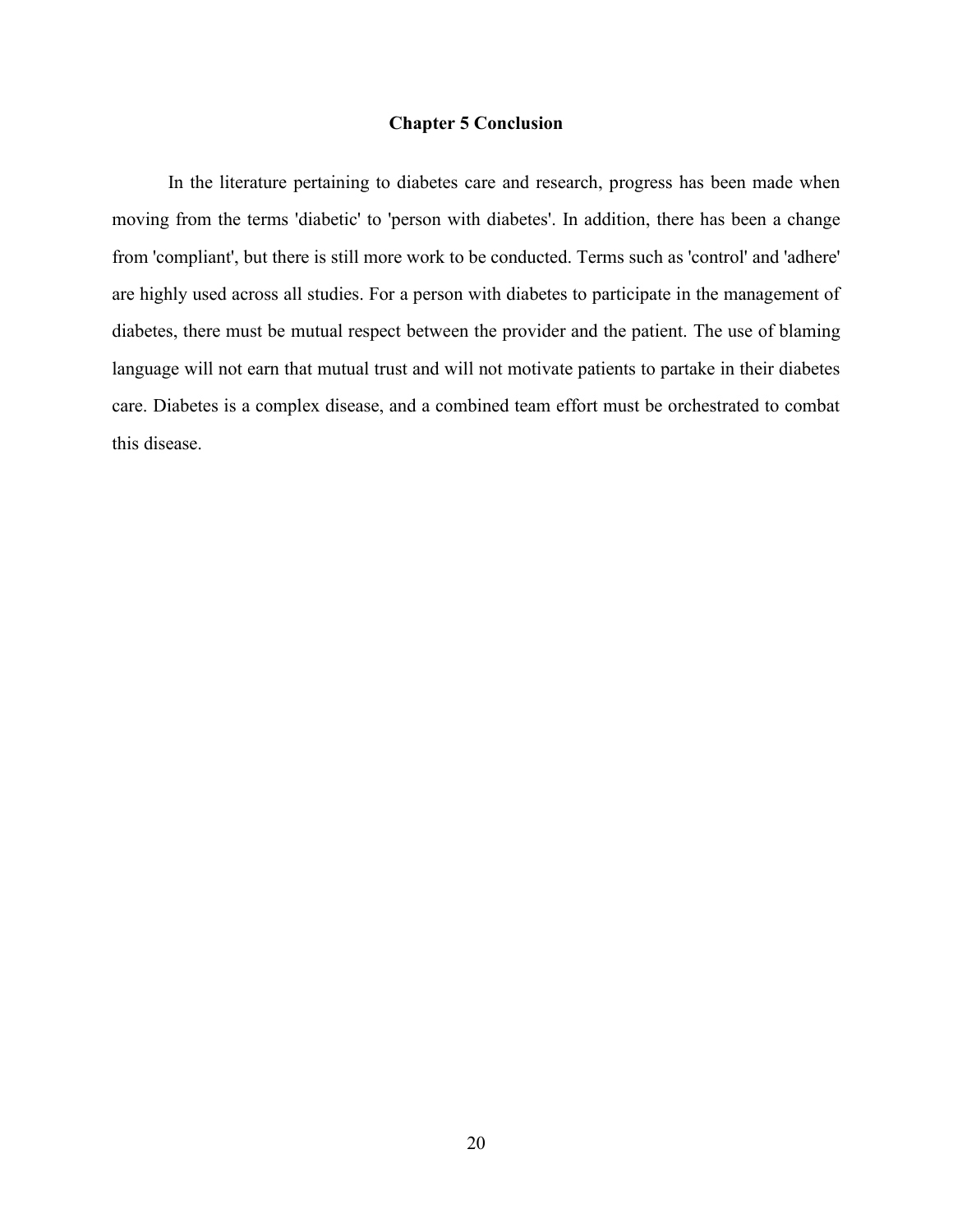#### **MPH Program Foundational Competencies**

- <span id="page-33-0"></span>A. Evidence-based Approaches to Public Health
	- 2. Select quantitative and qualitative data collection methods appropriate for a given public health context

3. Analyze quantitative and qualitative data using biostatistics, informatics, computerbased programming and software, as appropriate

- 4. Interpret results of data analysis for public health research, policy or practice
- C. Planning & Management to Promote Health

8. Apply awareness of cultural values and practices to the design or implementation of public health policies or programs

D. Policy in Public Health

14. Advocate for political, social or economic policies and programs that will improve health in diverse populations

- F. Communication
	- 18. Select communication strategies for different audiences and sectors

19. Communicate audience-appropriate public health content, both in writing and through oral presentation

20. Describe the importance of cultural competence in communicating public health content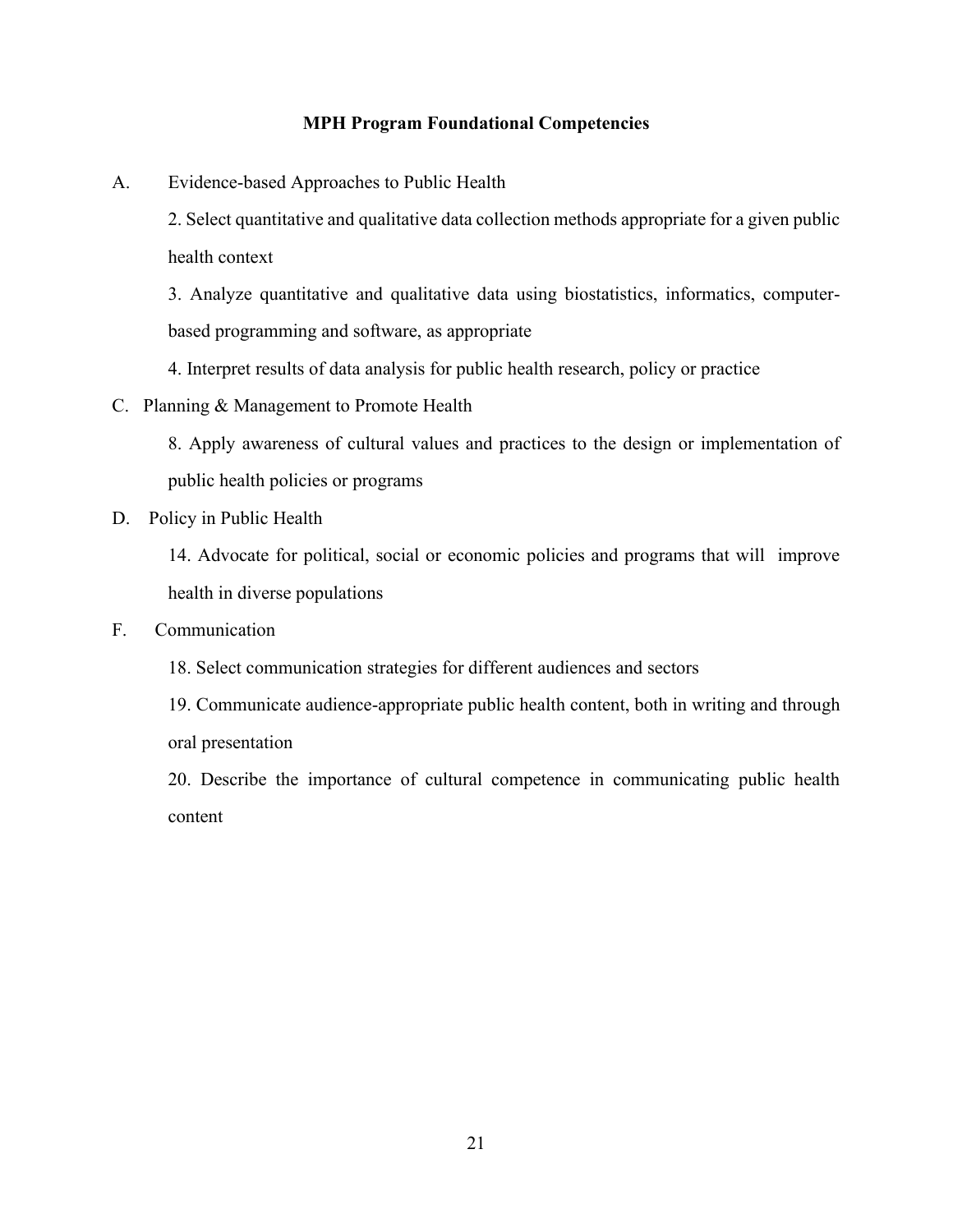### **MPH Program Hispanic and Border Health Concentration Competencies**

- <span id="page-34-0"></span>1. State the principles of prevention and control of disease, and discuss how these can be modified to accommodate cultural values and practices in Hispanic and border communities.
- 5. Distinguish health differences from health disparities on the US/Mexico border, and using the Toolkit for Community Action (National Partnership for Action to End Health Disparities) develop action plans for community prevention and intervention.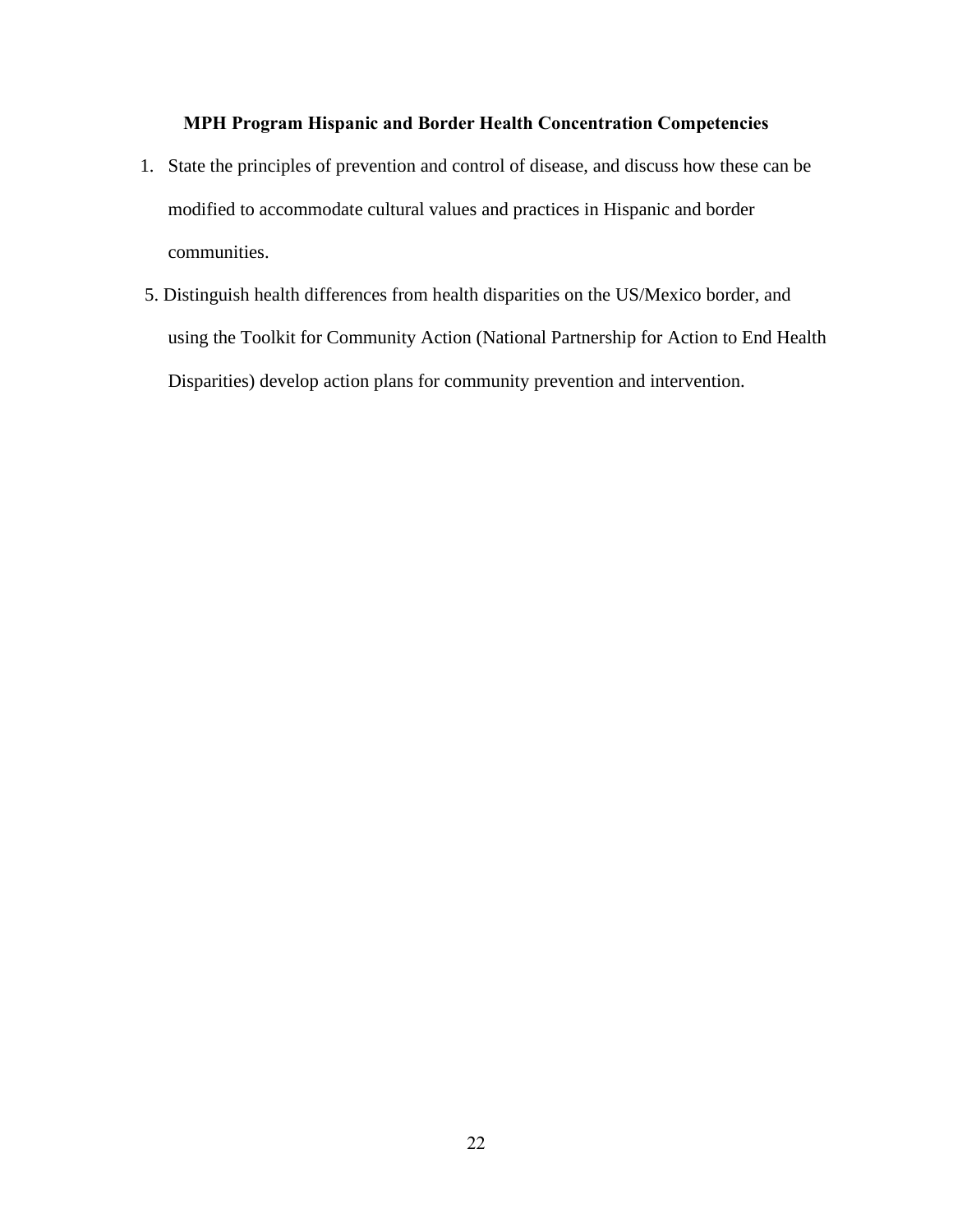#### **References**

- <span id="page-35-0"></span>Agaronnik, N., Campbell, E. G., Ressalam, J., & Iezzoni, L. I. (2019). Exploring issues relating to disability cultural competence among practicing physicians. *Disability and health journal*, *12*(3), 403–410. https://doi.org/10.1016/j.dhjo.2019.01.010
- Ajzen, I., Fishbein, M., Lohmann, S., & Albarracín, D. (2018). The influence of attitudes on behavior. *The handbook of attitudes*, 197-255. Allen, J. O., Concha, J. B., Mejía Ruiz, M. J., Rapp, A., Montgomery, J., Smith, J., Wolfson, J. A., Thornton, W., & Mezuk, B. (2020). Engaging Underserved Community Members in Diabetes Self-Management: Evidence From the YMCA of Greater Richmond Diabetes Control Program. *The Diabetes educator*, *46*(2), 169–180. https://doi.org/10.1177/0145721720907059
- American Diabetes Association (2021). 5. Facilitating Behavior Change and Well-being to Improve Health Outcomes: *Standards of Medical Care in Diabetes-2021*. *Diabetes care*, *44*(Suppl 1), S53–S72. https://doi.org/10.2337/dc21-S005
- American Diabetes Association. 2020. Statistics About Diabetes. https://www.diabetes.org/resources/statistics/statistics-about-diabetes
- Andrich, D., & Foronda, C. (2020). Improving Glycemic Control and Quality of Life With Diabetes Self-Management Education: A Pilot Project. *Journal of continuing education in nursing*, *51*(3), 119–123. https://doi.org/10.3928/00220124-20200216-06
- Ash, G. I., Joiner, K. L., Savoye, M., Baker, J. S., Gerosa, J., Kleck, E., Patel, N. S., Sadler, L. S., Stults-Kolehmainen, M., Weinzimer, S. A., & Grey, M. (2019). Feasibility and safety of a group physical activity program for youth with type 1 diabetes. *Pediatric diabetes*, *20*(4), 450–459. https://doi.org/10.1111/pedi.12841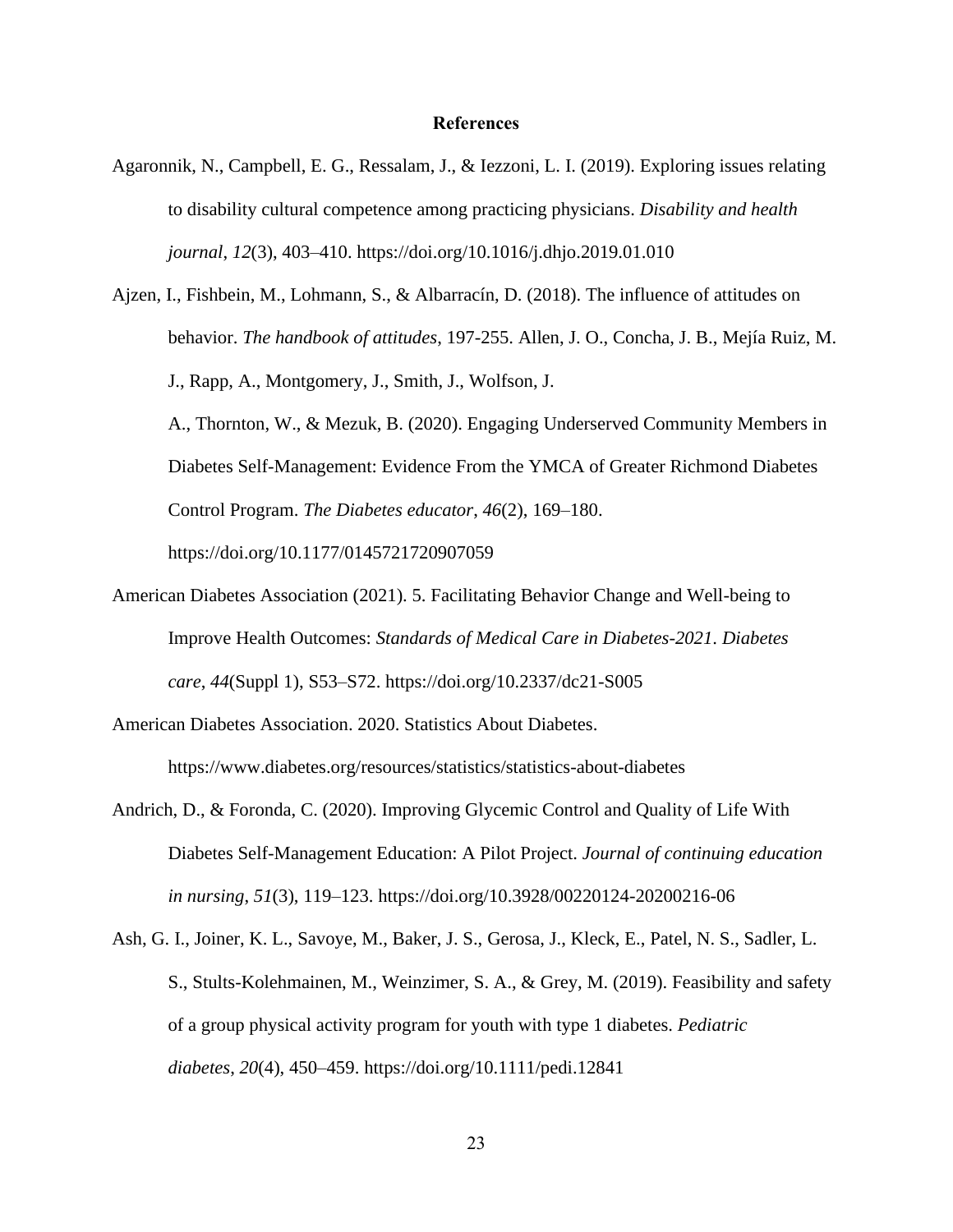- Baig, A. A., Stutz, M. R., Fernandez Piñeros, P., Benitez, A., Gao, Y., Quinn, M. T., Solomon, M. C., Sanchez-Johnsen, L., Burnet, D. L., Chin, M. H., & Little Village Community Advisory Board (2019). Using photovoice to promote diabetes self-management in Latino patients. *Translational behavioral medicine*, *9*(6), 1151–1156. https://doi.org/10.1093/tbm/ibz082
- Becerra, B.J., Arias, D. & Becerra, M.B. Low Health Literacy among Immigrant Hispanics. *J. Racial and Ethnic Health Disparities* 4**,** 480–483 (2017). https://doi.org/10.1007/s40615- 016-0249-5
- Baker, J. W., Forkum, W., & McNeal, J. (2019). Utilizing clinical video telehealth to improve access and optimize pharmacists' role in diabetes management. *Journal of the American Pharmacists Association : JAPhA*, *59*(2S), S63–S66. https://doi.org/10.1016/j.japh.2019.01.004
- Belli, H. M., Chokshi, S. K., Hegde, R., Troxel, A. B., Blecker, S., Testa, P. A., Anderman, J., Wong, C., & Mann, D. M. (2020). Implementation of a Behavioral Economics Electronic Health Record (BE-EHR) Module to Reduce Overtreatment of Diabetes in Older Adults. *Journal of general internal medicine*, *35*(11), 3254–3261. https://doi.org/10.1007/s11606-020-06119-z
- Benedict, A. W., Spence, M. M., Sie, J. L., Chin, H. A., Ngo, C. D., Salmingo, J. F., Vidaurreta, A. T., & Rashid, N. (2018). Evaluation of a Pharmacist-Managed Diabetes Program in a Primary Care Setting Within an Integrated Health Care System. *Journal of managed care & specialty pharmacy*, *24*(2), 114–122. https://doi.org/10.18553/jmcp.2018.24.2.114
- Berget, C., Driscoll, K. A., Lagges, A., Lange, S., DiMeglio, L. A., Hannon, T. S., Woerner, S.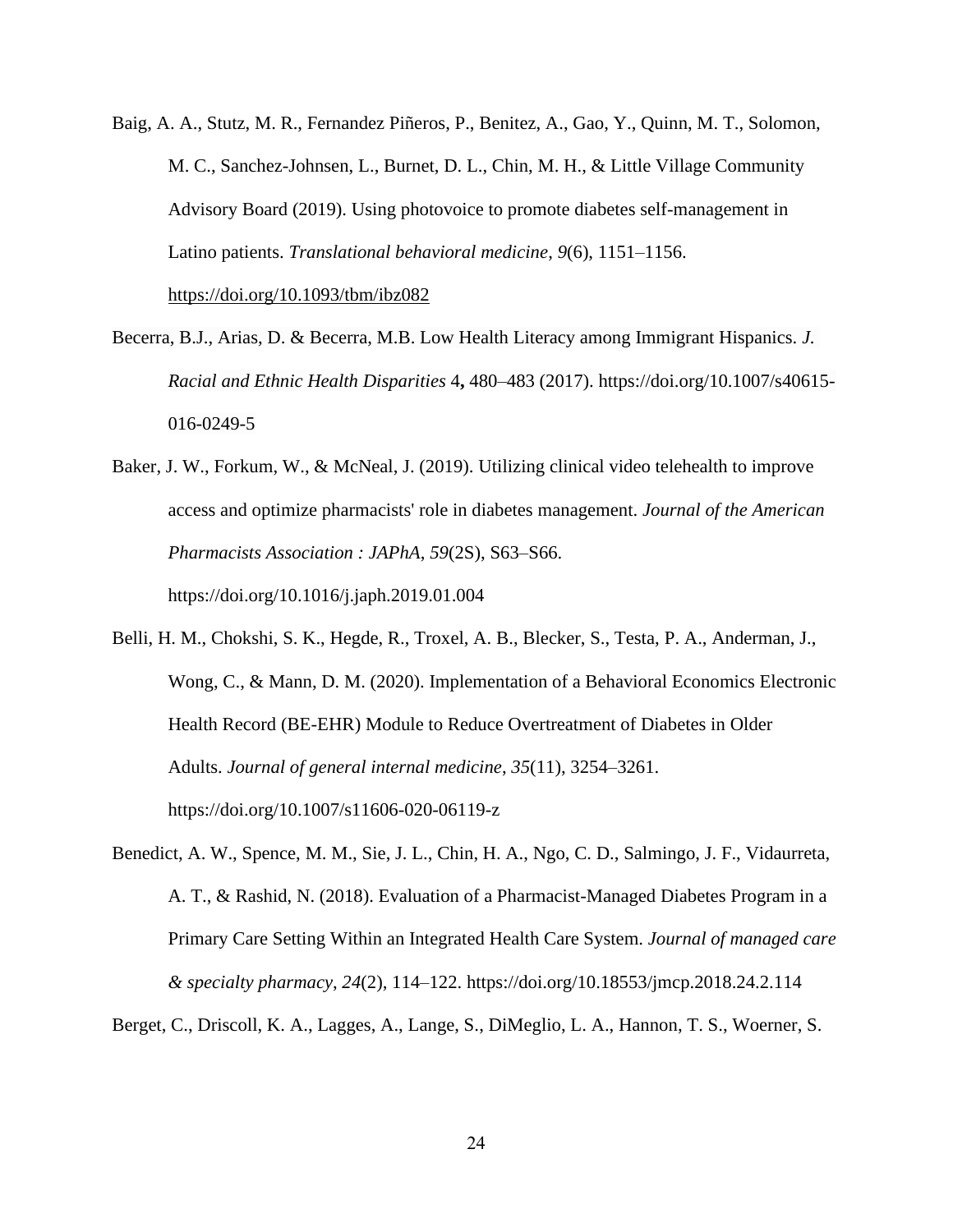E., Iturralde, E., Barley, R. C., Hanes, S., Hood, K. K., Buckingham, B. B., & Toddler Diabetes Technology Study Group (2019). Optimizing the use of continuous glucose monitoring in young children with type 1 diabetes with an adaptive study design and multiple randomizations. *Contemporary clinical trials*, *82*, 60–65.

https://doi.org/10.1016/j.cct.2019.05.008

- Berkowitz, R. I., Marcus, M. D., Anderson, B. J., Delahanty, L., Grover, N., Kriska, A., Laffel, L., Syme, A., Venditti, E., Van Buren, D. J., Wilfley, D. E., Yasuda, P., Hirst, K., & TODAY Study Group (2018). Adherence to a lifestyle program for youth with type 2 diabetes and its association with treatment outcome in the TODAY clinical trial. *Pediatric diabetes*, *19*(2), 191–198. https://doi.org/10.1111/pedi.12555
- Berkowitz, S. A., Eisenstat, S. A., Barnard, L. S., & Wexler, D. J. (2018). Multidisciplinary coordinated care for Type 2 diabetes: A qualitative analysis of patient perspectives. *Primary care diabetes*, *12*(3), 218–223. https://doi.org/10.1016/j.pcd.2018.01.005
- Berkowitz, S. A., Shahid, N. N., Terranova, J., Steiner, B., Ruazol, M. P., Singh, R., Delahanty, L. M., & Wexler, D. J. (2020). "I was able to eat what I am supposed to eat"-- patient reflections on a medically-tailored meal intervention: a qualitative analysis. *BMC endocrine disorders*, *20*(1), 10. https://doi.org/10.1186/s12902-020-0491-z
- Beverly, E. A., Hamel-Lambert, J., Jensen, L. L., Meeks, S., & Rubin, A. (2018). A qualitative process evaluation of a diabetes navigation program embedded in an endocrine specialty center in rural Appalachian Ohio. *BMC endocrine disorders*, *18*(1), 50. https://doi.org/10.1186/s12902-018-0278-7

Bluml, B. M., Kolb, L. E., & Lipman, R. (2019). Evaluating the Impact of Year-Long,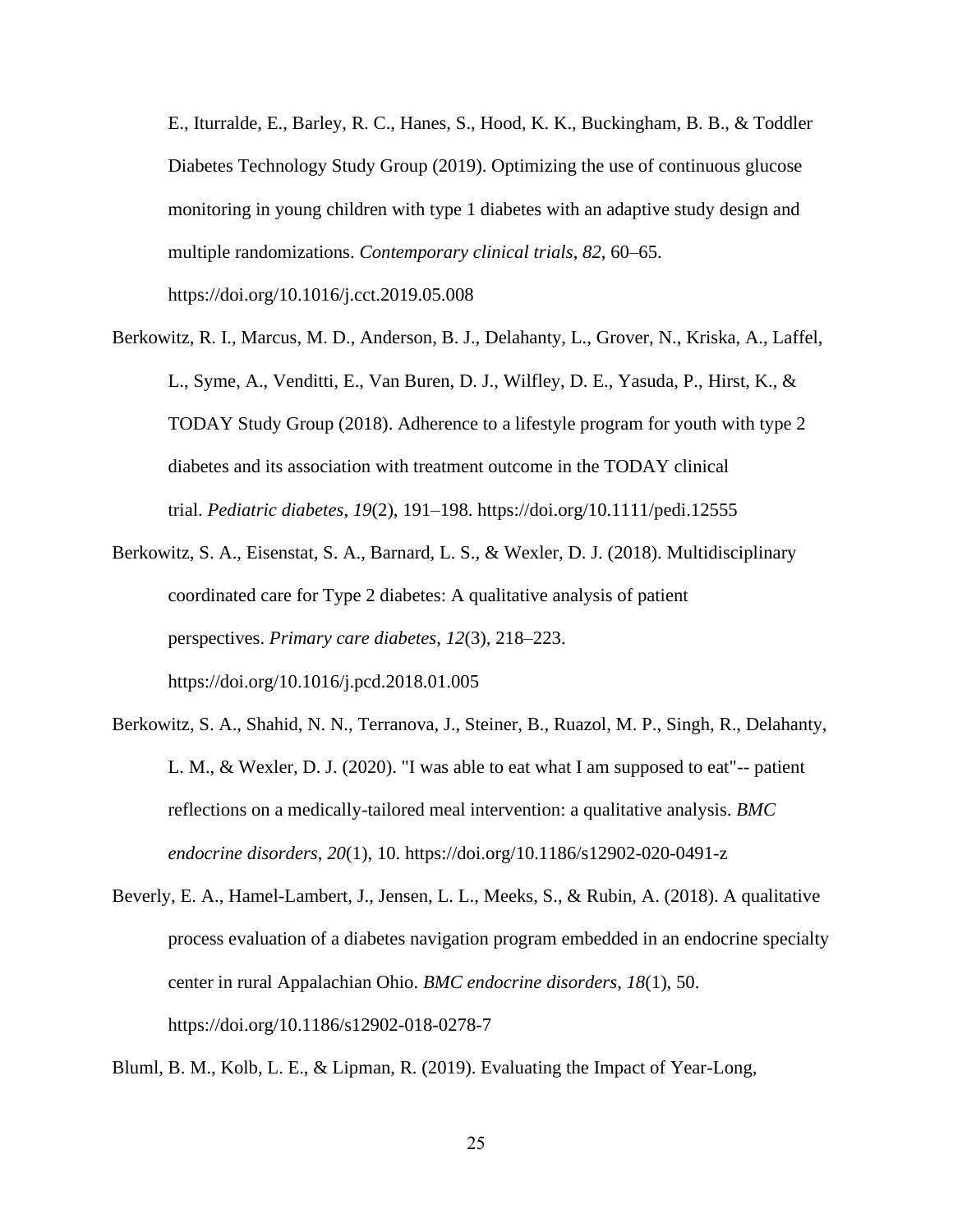Augmented Diabetes Self-Management Support. *Population health management*, *22*(6), 522–528. https://doi.org/10.1089/pop.2018.0175

- Bock, B. C., Thind, H., Fava, J. L., Dunsiger, S., Guthrie, K. M., Stroud, L., Gopalakrishnan, G., Sillice, M., & Wu, W. (2019). Feasibility of yoga as a complementary therapy for patients with type 2 diabetes: The Healthy Active and in Control (HA1C) study. *Complementary therapies in medicine*, *42*, 125–131. https://doi.org/10.1016/j.ctim.2018.09.019
- Bole, K. (2022, January 26). *Patient-provider language barriers linked to worse diabetes control*. Patient-provider language barriers linked to worse diabetes control | UC San Francisco. Retrieved April 20, 2022, from

https://www.ucsf.edu/news/2010/10/98211/patient-provider-language-barriers-linkedworse-diabetes-control

- Browne, J. L., Ventura, A., Mosely, K., & Speight, J. (2013). 'I call it the blame and shame disease': a qualitative study about perceptions of social stigma surrounding type 2 diabetes. *BMJ open*, *3*(11), e003384. https://doi.org/10.1136/bmjopen-2013-003384
- Browne, J. L., Ventura, A., Mosely, K., & Speight, J. (2014). 'I'm not a druggie, I'm just a diabetic': a qualitative study of stigma from the perspective of adults with type 1 diabetes. *BMJ open*, *4*(7), e005625. https://doi.org/10.1136/bmjopen-2014-005625
- Burner, E., Lam, C. N., DeRoss, R., Kagawa-Singer, M., Menchine, M., & Arora, S. (2018). Using Mobile Health to Improve Social Support for Low-Income Latino Patients with Diabetes: A Mixed-Methods Analysis of the Feasibility Trial of TExT-MED + FANS. *Diabetes technology & therapeutics*, *20*(1), 39–48. https://doi.org/10.1089/dia.2017.0198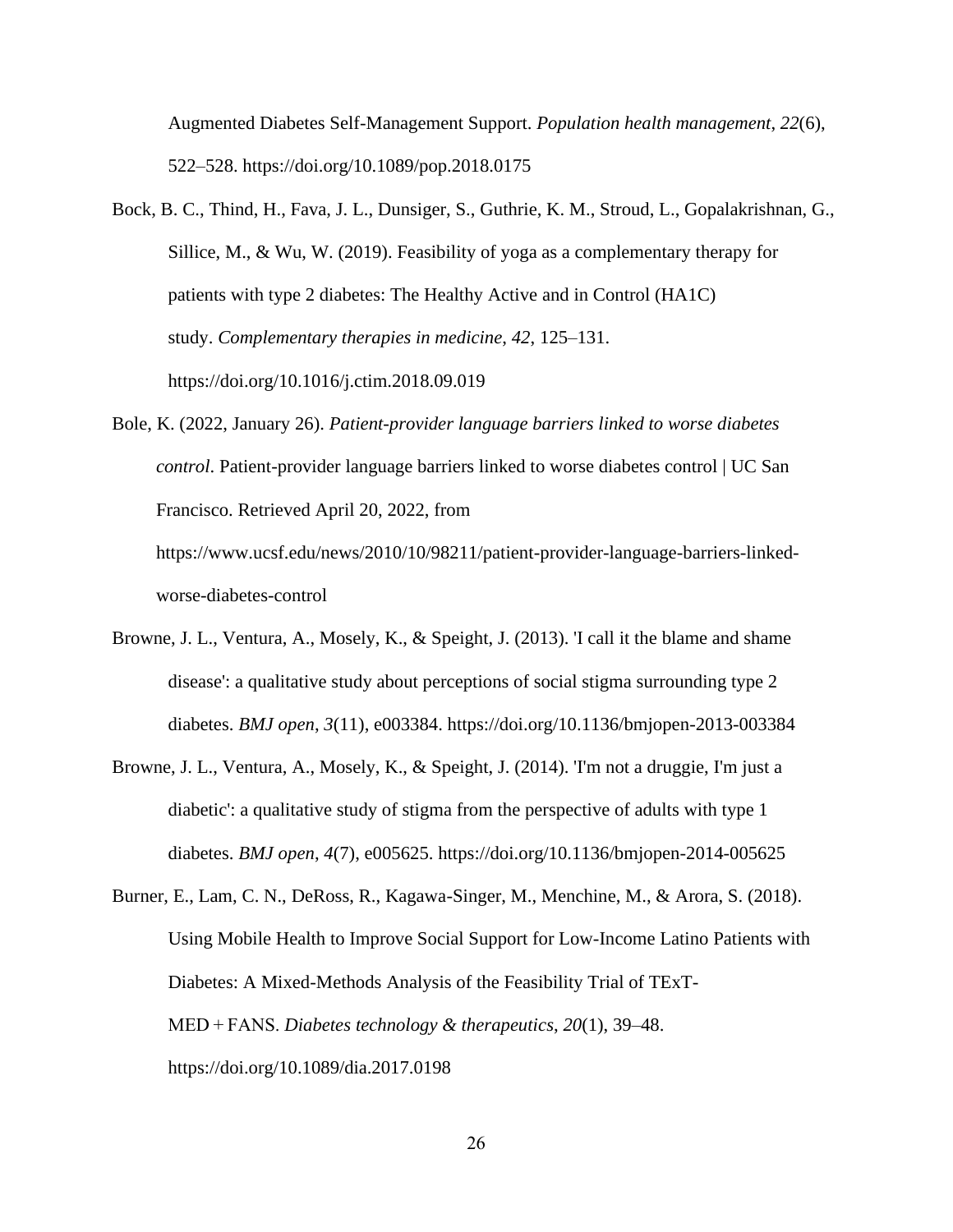- Centers for Disease Control and Prevention. *Diabetes Report Card 2019*. Atlanta, GA: Centers for Disease Control and Prevention, US Dept of Health and Human Services; 2020.
- Centers for Disease Control and Prevention. National Diabetes Statistics Report, 2020. Atlanta, GA: Centers for Disease Control and Prevention, U.S. Dept of Health and Human Services; 2020.
- Centers for Disease Control and Prevention. 2020. Diabetes Risk Factors. https://www.cdc.gov/diabetes/basics/risk-factors.html
- Centers for Disease Control and Prevention. 2020. What is Diabetes?. https://www.cdc.gov/diabetes/basics/diabetes.html
- Centers for Disease Control and Prevention. 2020. Manage Blood Sugar. https://www.cdc.gov/diabetes/managing/manage-blood-sugar.html
- Chwastiak, L. A., Luongo, M., Russo, J., Johnson, L., Lowe, J. M., Hoffman, G., McDonell, M. G., & Wisse, B. (2018). Use of a Mental Health Center Collaborative Care Team to Improve Diabetes Care and Outcomes for Patients With Psychosis. *Psychiatric services (Washington, D.C.)*, *69*(3), 349–352. https://doi.org/10.1176/appi.ps.201700153
- Cohen, L. B., Taveira, T. H., Wu, W. C., & Pirraglia, P. A. (2020). Pharmacist-led telehealth disease management program for patients with diabetes and depression. *Journal of telemedicine and telecare*, *26*(5), 294–302. https://doi.org/10.1177/1357633X18822575
- Cooper, A., Kanumilli, N., Hill, J., Holt, R., Howarth, D., Lloyd, C. E., Kar, P., Nagi, D., Naik, S., Nash, J., Nelson, H., Owen, K., Swindell, B., Walker, R., Whicher, C., & Wilmot, E. (2018). Language matters. Addressing the use of language in the care of people with diabetes: position statement of the English Advisory Group. *Diabetic medicine : a*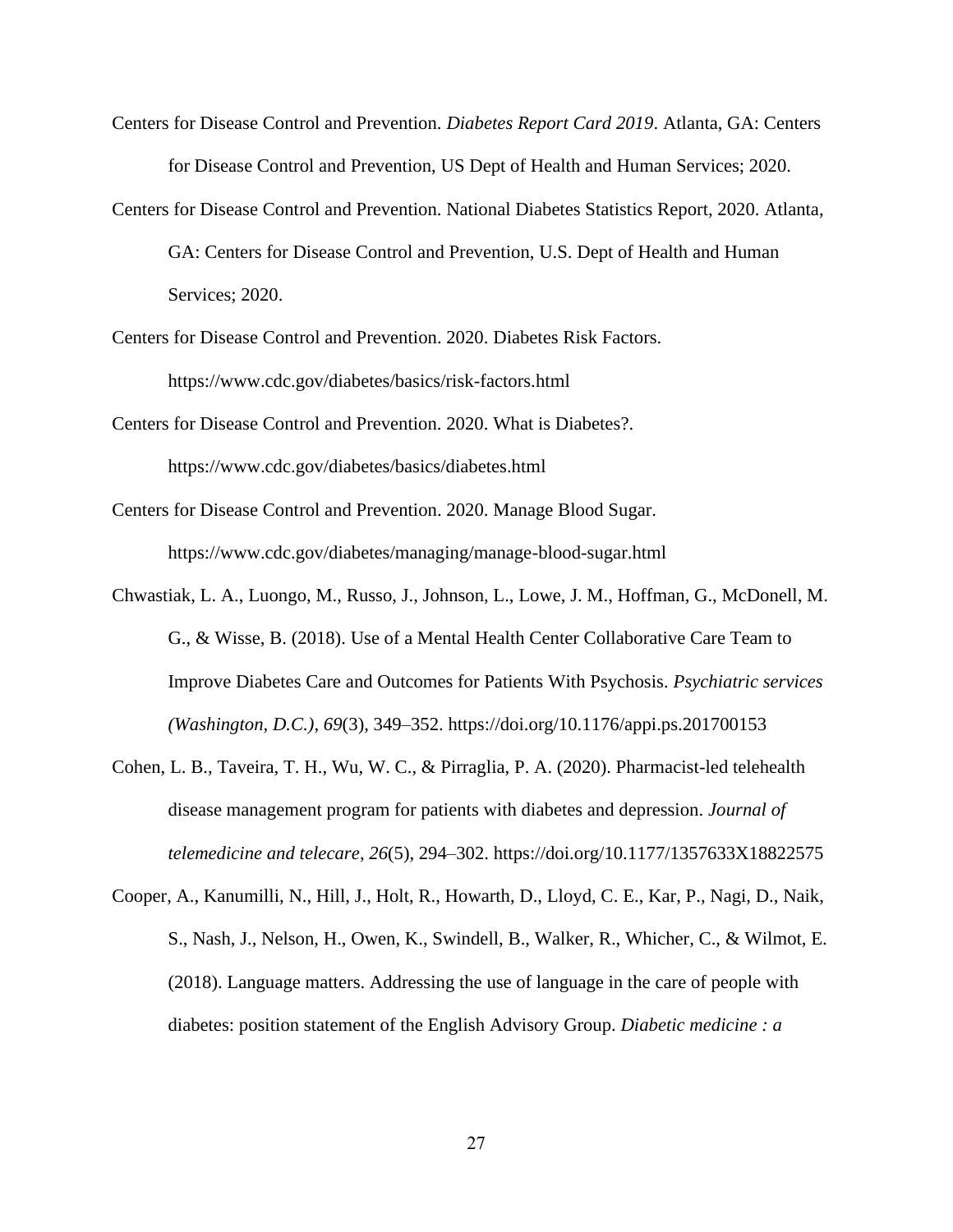*journal of the British Diabetic Association*, *35*(12), 1630–1634.

https://doi.org/10.1111/dme.13705

- Costabile, K. A., Boland, S. E., & Persky, S. (2020). Preferred level of categorization as strategy to manage chronic illness-related identity among individuals with type 1 versus type 2 diabetes. *Self and identity : the journal of the International Society for Self and Identity*, *19*(6), 738–756. https://doi.org/10.1080/15298868.2019.1662476
- Crochiere, R. J., Lansing, A. H., Carracher, A., & Stanger, C. (2019). Executive function and somatic problems in adolescents with above target glycemic control. *Pediatric diabetes*, *20*(1), 119–126. https://doi.org/10.1111/pedi.12789
- Crocker, A. F., & Smith, S. N. (2019). Person-first language: are we practicing what we preach?. *Journal of multidisciplinary healthcare*, *12*, 125–129. https://doi.org/10.2147/JMDH.S140067
- Dean L, McEntyre J. The Genetic Landscape of Diabetes [Internet]. Bethesda (MD): National Center for Biotechnology Information (US); 2004. Chapter 2, Genetic Factors in Type 1 Diabetes. 2004 Jul 7. Available from: https://www.ncbi.nlm.nih.gov/books/NBK1662/
- De La Rosa, M., Pitts, S., & Chen, P. H. (2020). An interprofessional collaboration of care to improve clinical outcomes for patients with diabetes. *Journal of interprofessional care*, *34*(2), 269–271. https://doi.org/10.1080/13561820.2019.1643297
- Dickinson, J. K., Guzman, S. J., Maryniuk, M. D., O'Brian, C. A., Kadohiro, J. K., Jackson, R. A., D'Hondt, N., Montgomery, B., Close, K. L., & Funnell, M. M. (2017). The Use of Language in Diabetes Care and Education. *The Diabetes educator*, *43*(6), 551–564. https://doi.org/10.1177/0145721717735535

Dickinson J. K. (2018). The Experience of Diabetes-Related Language in Diabetes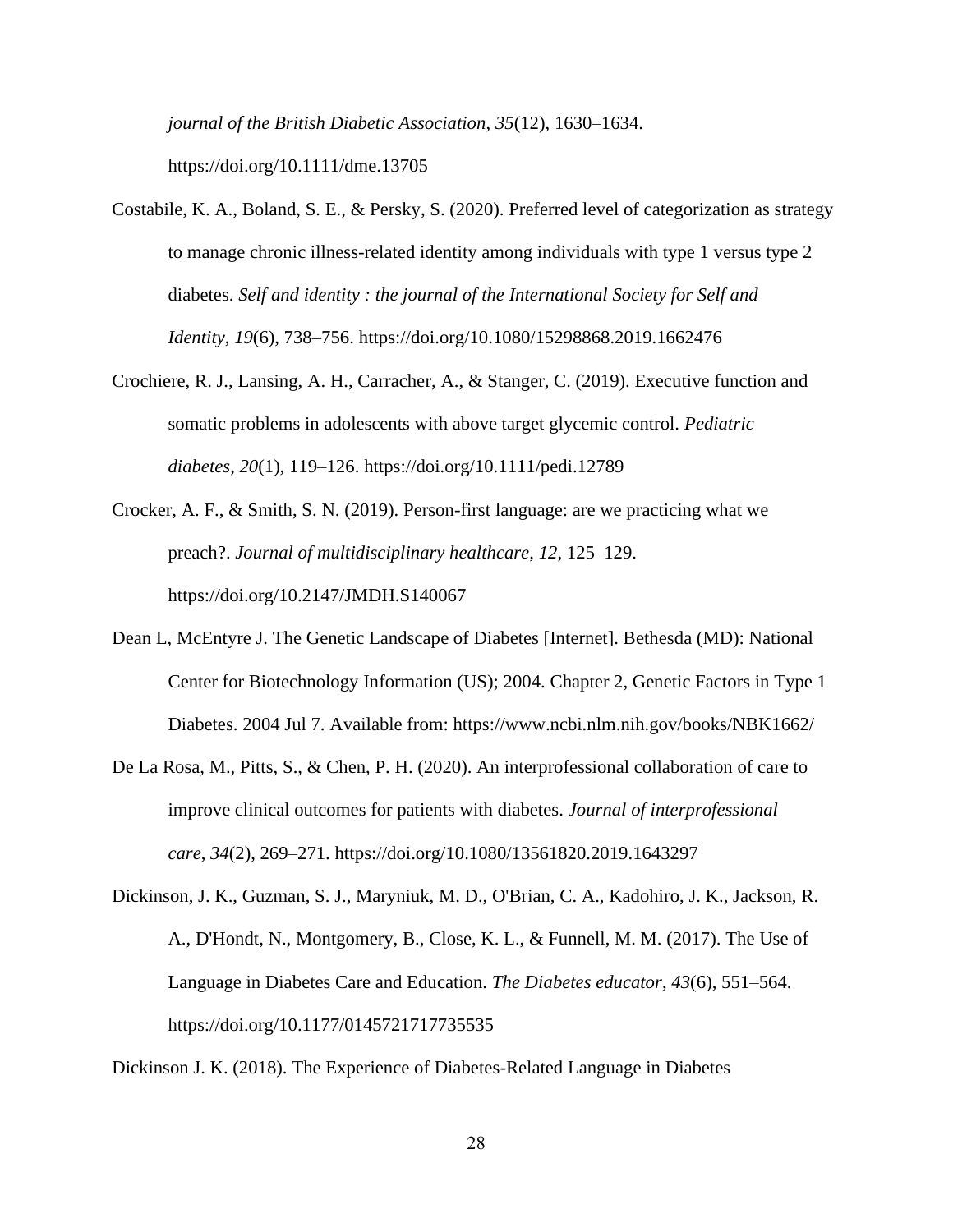Care. *Diabetes spectrum : a publication of the American Diabetes Association*, *31*(1), 58–64. https://doi.org/10.2337/ds16-0082

- Dugas, M., Crowley, K., Gao, G. G., Xu, T., Agarwal, R., Kruglanski, A. W., & Steinle, N. (2018). Individual differences in regulatory mode moderate the effectiveness of a pilot mHealth trial for diabetes management among older veterans. *PloS one*, *13*(3), e0192807. https://doi.org/10.1371/journal.pone.0192807
- Dunleavy, B. P. (2021, December 17). *Study: Doctors should tailor communications to match patients' Health Literacy*. UPI. Retrieved April 20, 2022, from https://www.upi.com/Health\_News/2021/12/17/patient-doctor-communicationstudy/1161639761621/
- Dunn, D. S., & Andrews, E. E. (2015). Person-first and identity-first language: Developing psychologists' cultural competence using disability language. *The American psychologist*, *70*(3), 255–264. https://doi.org/10.1037/a0038636
- Ellis, D. A., Carcone, A. I., Naar-King, S., Rajkumar, D., Palmisano, G., & Moltz, K. (2019). Adaptation of an Evidence-Based Diabetes Management Intervention for Delivery in Community Settings: Findings From a Pilot Randomized Effectiveness Trial. *Journal of pediatric psychology*, *44*(1), 110–125. https://doi.org/10.1093/jpepsy/jsx144
- Elsabrout K. (2018). Increasing diabetic patient engagement and self-reported medication adherence using a web-based multimedia program. *Journal of the American Association of Nurse Practitioners*, *30*(5), 293–298. https://doi.org/10.1097/JXX.0000000000000045

Fanning, J., Osborn, C. Y., Lagotte, A. E., & Mayberry, L. S. (2018). Relationships between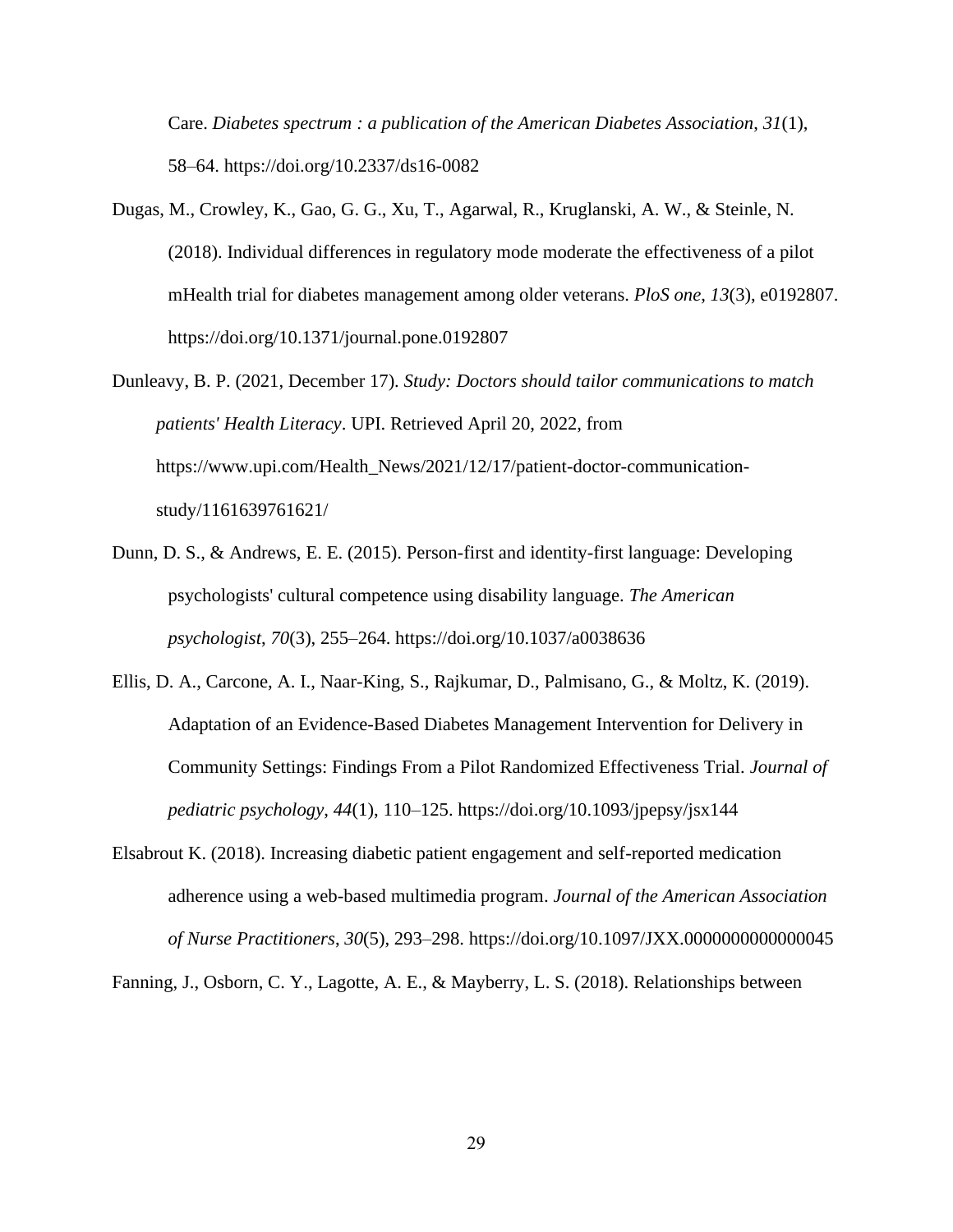dispositional mindfulness, health behaviors, and hemoglobin A1c among adults with type 2 diabetes. *Journal of behavioral medicine*, *41*(6), 798–805. https://doi.org/10.1007/s10865-018-9938-3

- Fazio, S., Edwards, J., Miyamoto, S., Henderson, S., Dharmar, M., & Young, H. M. (2019). More than A1C: Types of success among adults with type-2 diabetes participating in a technology-enabled nurse coaching intervention. *Patient education and counseling*, *102*(1), 106–112. https://doi.org/10.1016/j.pec.2018.08.028
- Felix, H. C., Narcisse, M. R., Long, C. R., English, E., Haggard-Duff, L., Purvis, R. S., & McElfish, P. A. (2019). The Effect of Family Diabetes Self-management Education on Self-care Behaviors of Marshallese Adults with Type 2 Diabetes. *American journal of health behavior*, *43*(3), 490–497. https://doi.org/10.5993/AJHB.43.3.4
- Fernandez, A., Schillinger, D., Warton, E. M., Adler, N., Moffet, H. H., Schenker, Y., Salgado, M. V., Ahmed, A., & Karter, A. J. (2011). Language barriers, physician-patient language concordance, and glycemic control among insured Latinos with diabetes: the Diabetes Study of Northern California (DISTANCE). *Journal of general internal medicine*, *26*(2), 170–176. https://doi.org/10.1007/s11606-010-1507-6
- Fiallo-Scharer, R., Palta, M., Chewning, B. A., Rajamanickam, V., Wysocki, T., Wetterneck, T. B., & Cox, E. D. (2019). Impact of family-centered tailoring of pediatric diabetes selfmanagement resources. *Pediatric diabetes*, *20*(7), 1016–1024. https://doi.org/10.1111/pedi.12899
- Fortier, J.M. (Director). (2008). *Unnatual causes: is inequality making us sick? Bad Sugar* [videorecording]. California Newsreel.

Freeman, H. P., & Payne, R. (2000). Racial injustice in health care. *New England Journal of*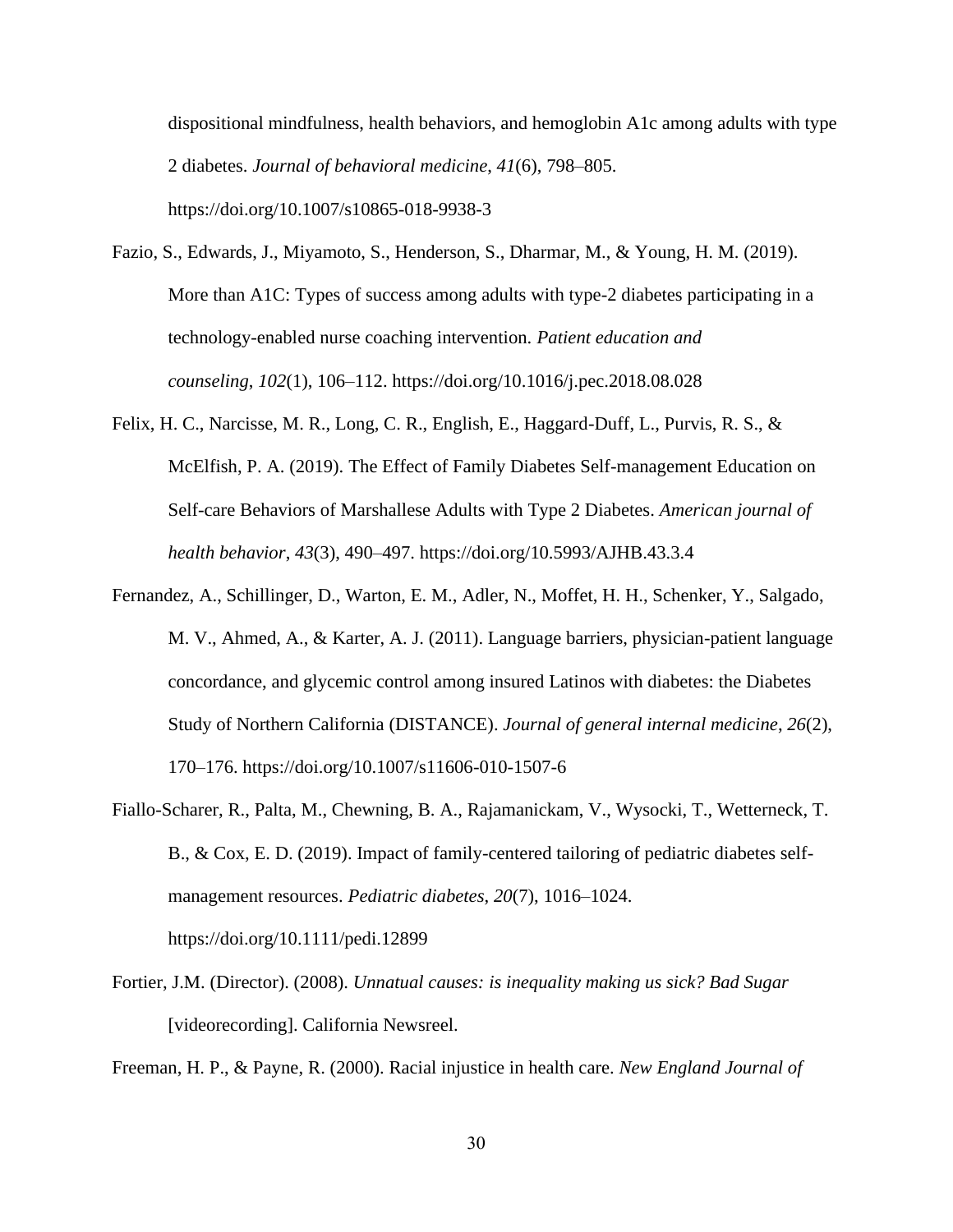*Medicine*, *342*(14), 1045-1047.

- Gimbel, R. W., Rennert, L. M., Crawford, P., Little, J. R., Truong, K., Williams, J. E., Griffin, S. F., Shi, L., Chen, L., Zhang, L., Moss, J. B., Marshall, R. C., Edwards, K. W., Crawford, K. J., Hing, M., Schmeltz, A., Lumsden, B., Ashby, M., Haas, E., & Palazzo, K. (2020). Enhancing Patient Activation and Self-Management Activities in Patients With Type 2 Diabetes Using the US Department of Defense Mobile Health Care Environment: Feasibility Study. *Journal of medical Internet research*, *22*(5), e17968. https://doi.org/10.2196/17968
- Glenn, L. E., Nichols, M., Enriquez, M., & Jenkins, C. (2020). Impact of a community-based approach to patient engagement in rural, low-income adults with type 2 diabetes. *Public health nursing (Boston, Mass.)*, *37*(2), 178–187. https://doi.org/10.1111/phn.12693
- Greene, J., Hibbard, J. H., Sacks, R., Overton, V., & Parrotta, C. D. (2015). When patient activation levels change, health outcomes and costs change, too. *Health affairs (Project Hope)*, *34*(3), 431–437. https://doi.org/10.1377/hlthaff.2014.0452
- Groat, D., Soni, H., Grando, M. A., Thompson, B., Kaufman, D., & Cook, C. B. (2018). Design and Testing of a Smartphone Application for Real-Time Self-Tracking Diabetes Self-Management Behaviors. *Applied clinical informatics*, *9*(2), 440–449. https://doi.org/10.1055/s-0038-1660438

Hannon, T. S., Yazel-Smith, L. G., Hatton, A. S., Stanton, J. L., Moser, E., Li, X., & Carroll, A. E. (2018). Advancing diabetes management in adolescents: Comparative effectiveness of mobile self-monitoring blood glucose technology and family-centered goal setting. *Pediatric diabetes*, *19*(4), 776–781. https://doi.org/10.1111/pedi.12648

Hayden, J. (2014). Introduction to Health Behavior Theory ( $2<sup>nd</sup>$  ed.). Jones & Bartlett Learning.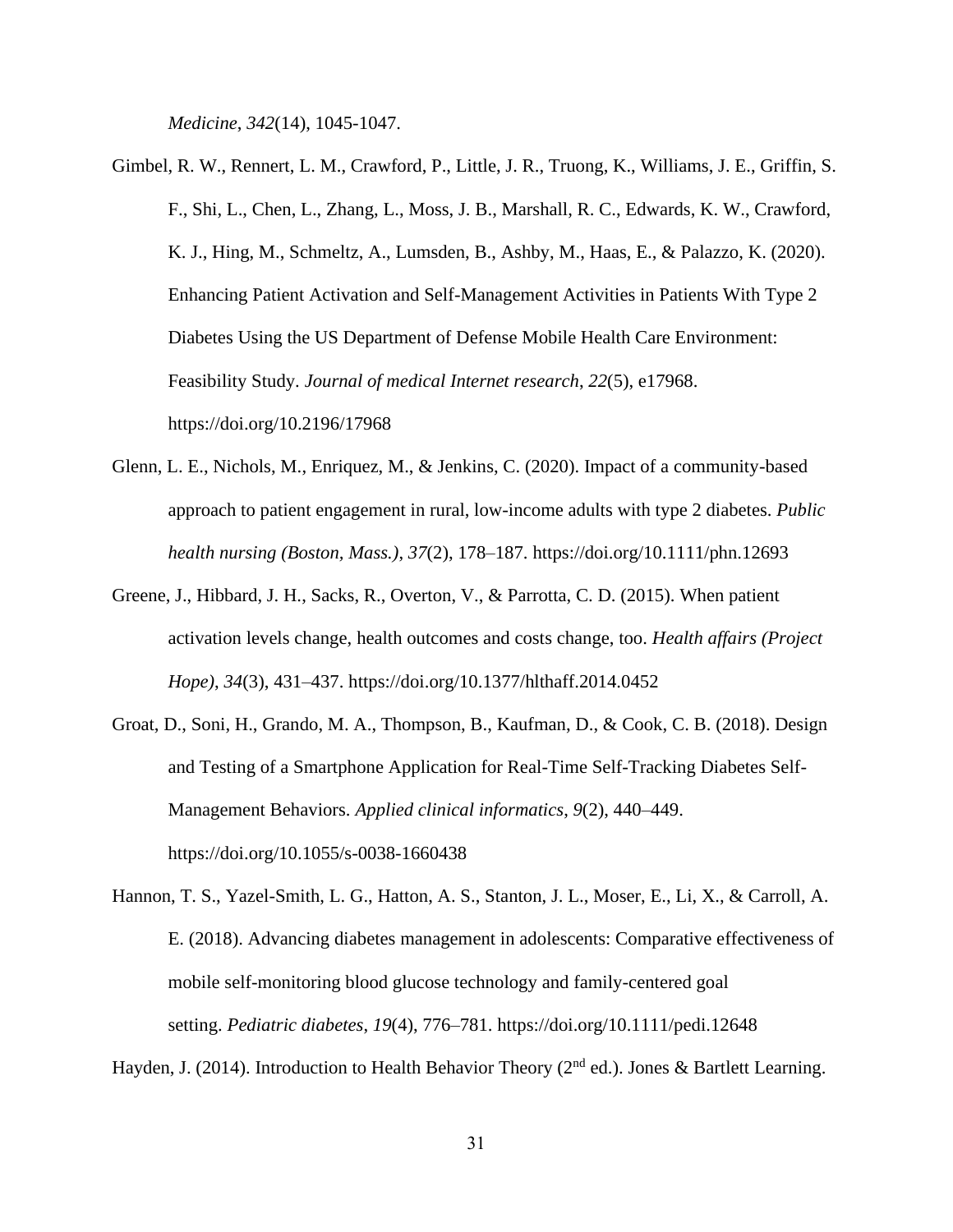- Healthy Paso del Norte. (2020). *Adults with diabetes*. Healthy Paso del Norte. Retrieved from https://www.healthypasodelnorte.org/indicators/index/view?indicatorId=81&localeId=264 5
- Heisler, M., Choi, H., Mase, R., Long, J. A., & Reeves, P. J. (2019). Effectiveness of Technologically Enhanced Peer Support in Improving Glycemic Management Among Predominantly African American, Low-Income Adults With Diabetes. *The Diabetes educator*, *45*(3), 260–271. https://doi.org/10.1177/0145721719844547
- Hilliard, M. E., Eshtehardi, S. S., Minard, C. G., Wheat, S., Gunn, S., Sanders, C., Klenk, R., & Anderson, B. J. (2019). Featured Article: Strengths-Based, Clinic-Integrated Nonrandomized Pilot Intervention to Promote Type 1 Diabetes Adherence and Well-Being. *Journal of pediatric psychology*, *44*(1), 5–15. https://doi.org/10.1093/jpepsy/jsy051
- Hood, K. K., Iturralde, E., Rausch, J., & Weissberg-Benchell, J. (2018). Preventing Diabetes Distress in Adolescents With Type 1 Diabetes: Results 1 Year After Participation in the STePS Program. *Diabetes care*, *41*(8), 1623–1630. https://doi.org/10.2337/dc17-2556
- Hu, J., Amirehsani, K., Wallace, D. C., & Letvak, S. (2013). Perceptions of Barriers in Managing Diabetes: Perspectives of Hispanic Immigrant Patients and Family Members. The Diabetes Educator, 39(4), 494–503. https://doi.org/10.1177/0145721713486200
- Kato, A., Fujimaki, Y., Fujimori, S., Izumida, Y., Suzuki, R., Ueki, K., Kadowaki, T., & Hashimoto, H. (2016). A qualitative study on the impact of internalized stigma on type 2 diabetes self-management. *Patient education and counseling*, *99*(7), 1233–1239. https://doi.org/10.1016/j.pec.2016.02.002

Kichler, J. C., Seid, M., Crandell, J., Maahs, D. M., Bishop, F. K., Driscoll, K. A., Standiford,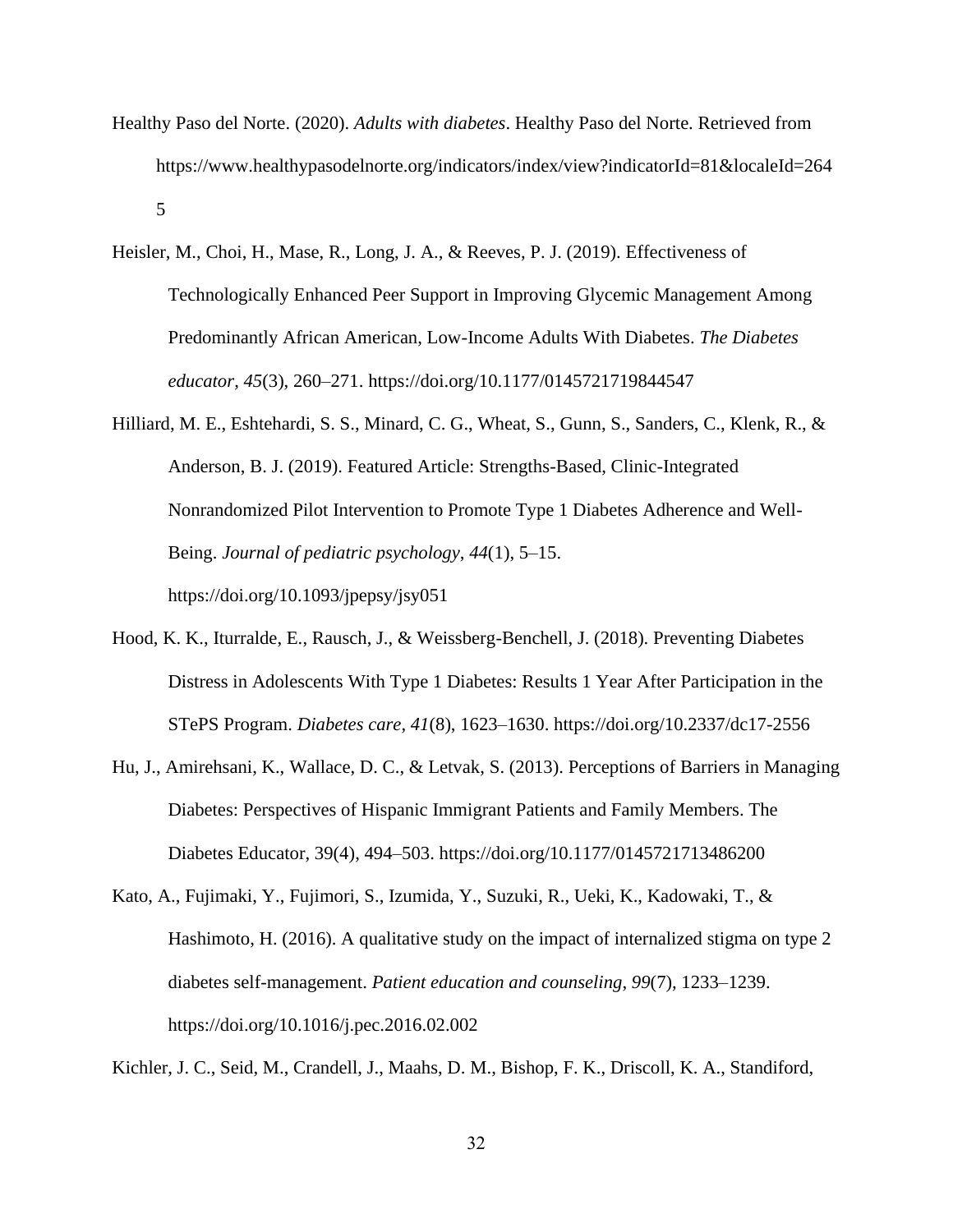D., Hunter, C. M., & Mayer-Davis, E. (2018). The Flexible Lifestyle Empowering Change (FLEX) intervention for self-management in adolescents with type 1 diabetes: Trial design and baseline characteristics. *Contemporary clinical trials*, *66*, 64–73. https://doi.org/10.1016/j.cct.2017.12.006

- Lauffenburger, J. C., Ghazinouri, R., Jan, S., Makanji, S., Ferro, C. A., Lewey, J., Wittbrodt, E., Lee, J., Haff, N., Fontanet, C. P., & Choudhry, N. K. (2019). Impact of a novel pharmacist-delivered behavioral intervention for patients with poorly-controlled diabetes: The ENhancing outcomes through Goal Assessment and Generating Engagement in Diabetes Mellitus (ENGAGE-DM) pragmatic randomized trial. *PloS one*, *14*(4), e0214754. https://doi.org/10.1371/journal.pone.0214754
- Lauffenburger, J. C., Lewey, J., Jan, S., Makanji, S., Ferro, C. A., Krumme, A. A., Lee, J., Ghazinouri, R., Haff, N., & Choudhry, N. K. (2019). Effectiveness of Targeted Insulin-Adherence Interventions for Glycemic Control Using Predictive Analytics Among Patients With Type 2 Diabetes: A Randomized Clinical Trial. *JAMA network open*, *2*(3), e190657. https://doi.org/10.1001/jamanetworkopen.2019.0657
- Magee, M. F., Baker, K. M., Fernandez, S. J., Huang, C. C., Mete, M., Montero, A. R., Nassar, C. M., Sack, P. A., Smith, K., Youssef, G. A., & Evans, S. R. (2019). Redesigning ambulatory care management for uncontrolled type 2 diabetes: a prospective cohort study of the impact of a Boot Camp model on outcomes. *BMJ open diabetes research & care*, *7*(1), e000731. https://doi.org/10.1136/bmjdrc-2019-000731

Marker, A. M., Monzon, A. D., Goggin, K. J., Clements, M. A., & Patton, S. R. (2019). Iterative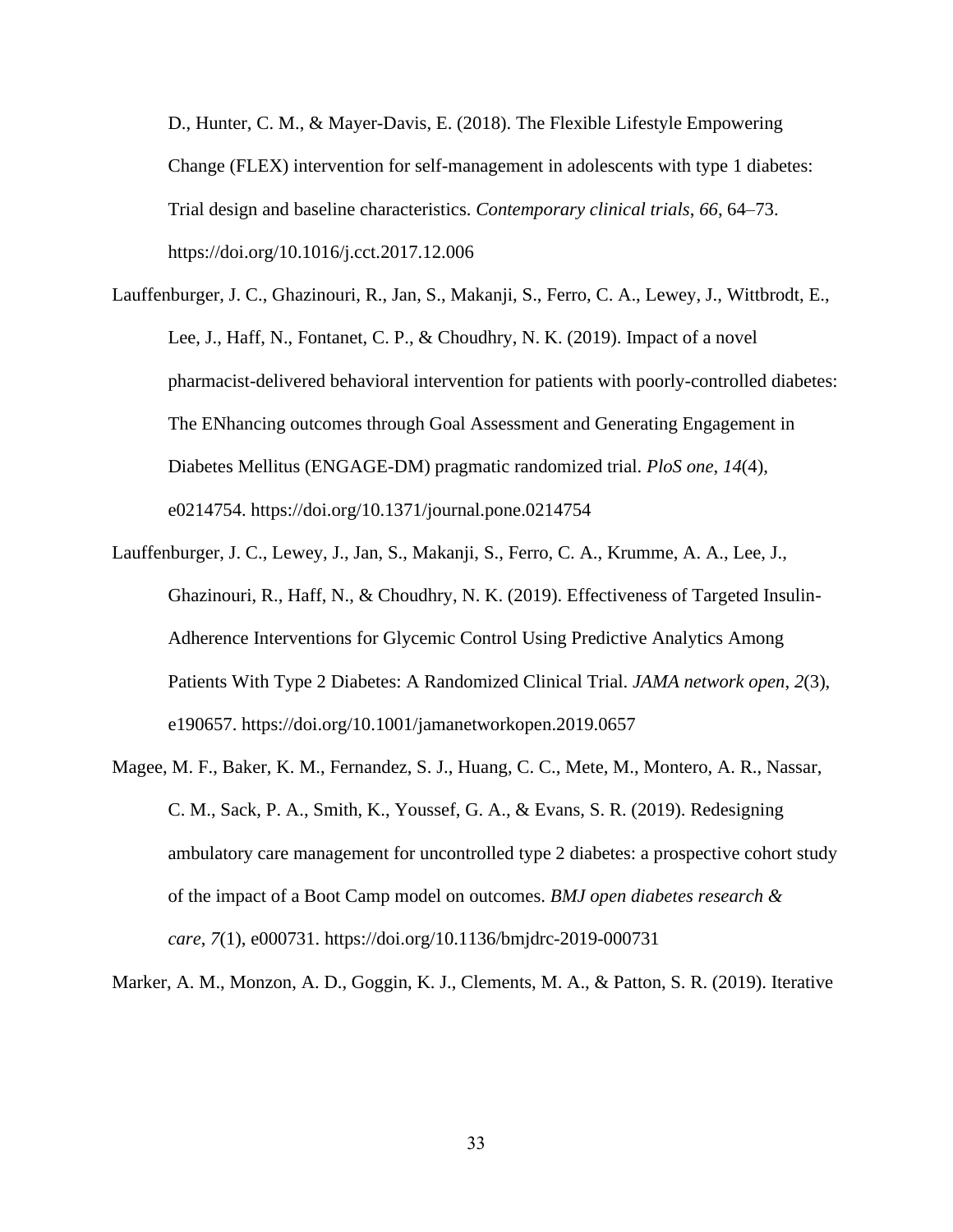development of a web-based intervention for families of young children with type 1 diabetes: DIPPer Academy. *Clinical practice in pediatric psychology*, *7*(1), 20–30. https://doi.org/10.1037/cpp0000263

- McAdams, C. D., & McNally, M. M. (2021). Continuing Medical Education and Lifelong Learning. *The Surgical clinics of North America*, *101*(4), 703–715. https://doi.org/10.1016/j.suc.2021.05.015
- McElfish, P. A., Long, C. R., Bursac, Z., Scott, A. J., Felix, H. C., Schulz, T. K., Worley, M. A., & Rowland, B. (2020). Diabetes self-management education exposure and glycated haemoglobin levels among Marshallese participants in a randomized controlled study. *Diabetic medicine : a journal of the British Diabetic Association*, *37*(2), 319–325. https://doi.org/10.1111/dme.14189
- McLendon, S. F., Wood, F. G., & Stanley, N. (2019). Enhancing diabetes care through care coordination, telemedicine, and education: Evaluation of a rural pilot program. *Public health nursing (Boston, Mass.)*, *36*(3), 310–320. https://doi.org/10.1111/phn.12601

Mendez-Luck, C. A., Miranda, J., Mangione, C. M., Yoon, J., & VanGarde, A. (2019). The *Juntos* Pilot Study: A Diabetes Management Intervention for Latino Caregiving Dyads. *The Diabetes educator*, *45*(5), 507–519. https://doi.org/10.1177/0145721719866619

Misra, R., & Fitch, C. (2020). A model exploring the relationship between nutrition knowledge, behavior, diabetes self-management and outcomes from the dining with diabetes program. *Preventive medicine*, *141*, 106296. https://doi.org/10.1016/j.ypmed.2020.106296

Moher D, Liberati A, Tetzlaff J, Altman DG, The PRISMA Group (2009). Preferred Reporting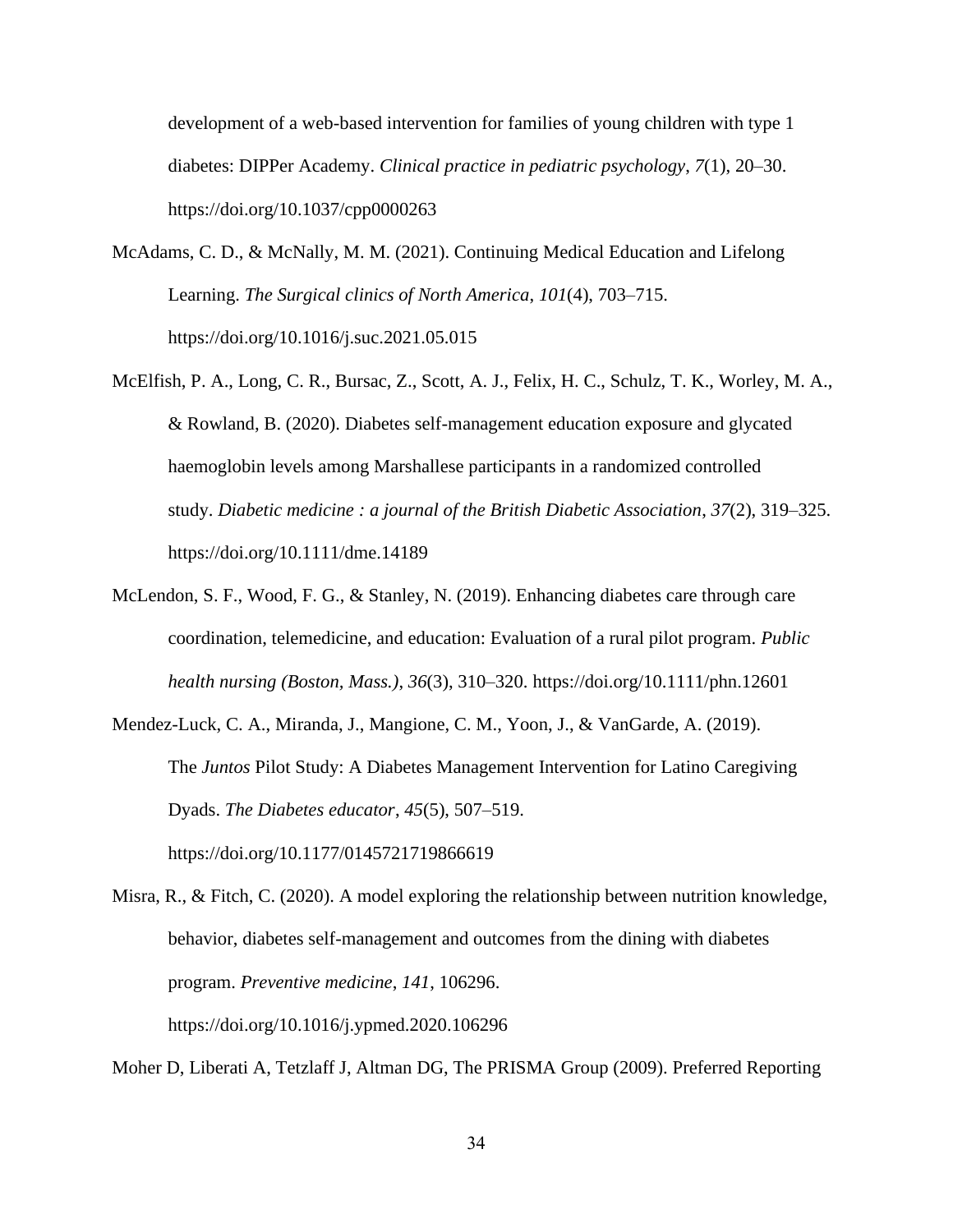Items for Systematic Reviews and Meta-Analyses: The PRISMA Statement. PLoS Med 6(7): e1000097. https://doi.org/10.1371/journal.pmed.1000097

- Monaghan, M., Hilliard, M., Sweenie, R., & Riekert, K. (2013). Transition readiness in adolescents and emerging adults with diabetes: the role of patient-provider communication. *Current diabetes reports*, *13*(6), 900–908. https://doi.org/10.1007/s11892-013-0420-x
- Nelson, E., Bobade, R., Hunt, V., & Mundi, M. S. (2018). Optimizing adult diabetes care in community health. *Journal of the American Association of Nurse Practitioners*, *30*(8), 443–449. https://doi.org/10.1097/JXX.0000000000000042
- Nelson, L. A., Spieker, A., Greevy, R., LeStourgeon, L. M., Wallston, K. A., & Mayberry, L. S. (2020). User Engagement Among Diverse Adults in a 12-Month Text Message-Delivered Diabetes Support Intervention: Results from a Randomized Controlled Trial. *JMIR mHealth and uHealth*, *8*(7), e17534. https://doi.org/10.2196/17534
- Noya, C., Alkon, A., Castillo, E., Kuo, A. C., & Gatewood, E. (2020). Shared Medical Appointments: An Academic-Community Partnership to Improve Care Among Adults With Type 2 Diabetes in California Central Valley Region. *The Diabetes educator*, *46*(2), 197–205. https://doi.org/10.1177/0145721720906792
- Ofili, E. O., Pemu, P. E., Quarshie, A., Mensah, E. A., Rollins, L., Ojutalayo, F., McCaslin, A., & Clair, B. S. (2018). DEMOCRATIZING DISCOVERY HEALTH WITH N=Me. *Transactions of the American Clinical and Climatological Association*, *129*, 215– 234.
- Ortiz La Banca, R., Butler, D. A., Volkening, L. K., & Laffel, L. M. (2020). Play-Based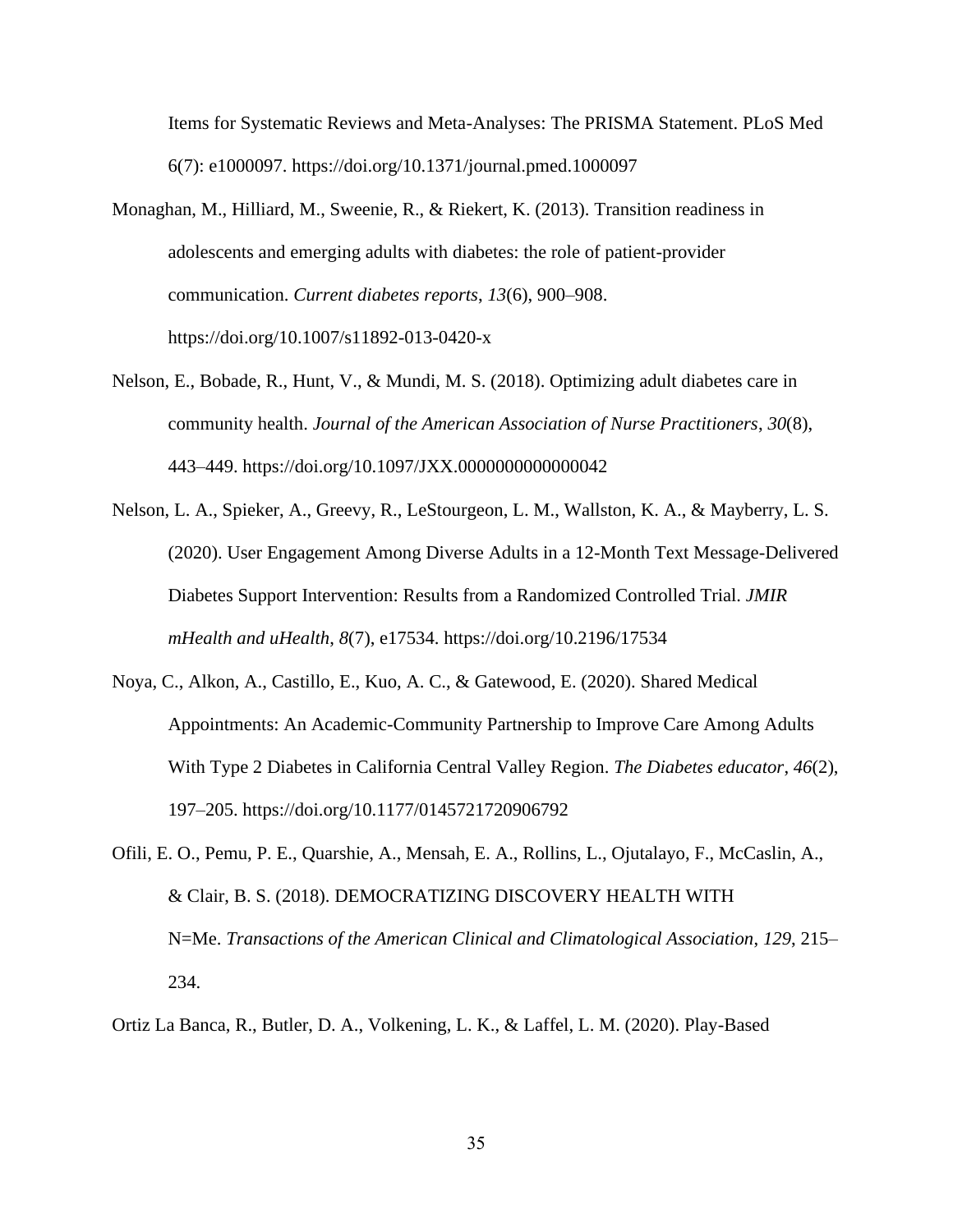Interventions Delivered by Child Life Specialists: Teachable Moments for Youth With Type 1 Diabetes. *Journal of pediatric health care : official publication of National Association of Pediatric Nurse Associates & Practitioners*, *34*(4), 356–365. https://doi.org/10.1016/j.pedhc.2020.02.002

Pemu, P., Josiah Willock, R., Alema-Mensa, E., Rollins, L., Brown, M., Saint Clair, B., Olorundare, E., McCaslin, A., Henry Akintobi, T., Quarshie, A., & Ofili, E. (2019). Achieving Health Equity with e-Healthystrides©: Patient Perspectives of a Consumer Health Information Technology Application. *Ethnicity & disease*, *29*(Suppl 2), 393–404. https://doi.org/10.18865/ed.29.S2.393

Peña-Purcell, N., Han, G., Lee Smith, M., Peterson, R., & Ory, M. G. (2019). Impact of Diabetes Self-Management Education on Psychological Distress and Health Outcomes Among African Americans and Hispanics/Latinos With Diabetes. *Diabetes spectrum : a publication of the American Diabetes Association*, *32*(4), 368–377. https://doi.org/10.2337/ds18-0081

Piatt, G. A., Rodgers, E. A., Xue, L., & Zgibor, J. C. (2018). Integration and Utilization of Peer Leaders for Diabetes Self-Management Support: Results From Project SEED (Support, Education, and Evaluation in Diabetes). *The Diabetes educator*, *44*(4), 373–382. https://doi.org/10.1177/0145721718777855

Polonsky, W. H., Capehorn, M., Belton, A., Down, S., Alzaid, A., Gamerman, V., Nagel, F., Lee, J., & Edelman, S. (2017). Physician-patient communication at diagnosis of type 2 diabetes and its links to patient outcomes: New results from the global IntroDia® study. *Diabetes research and clinical practice*, *127*, 265–274. https://doi.org/10.1016/j.diabres.2017.03.016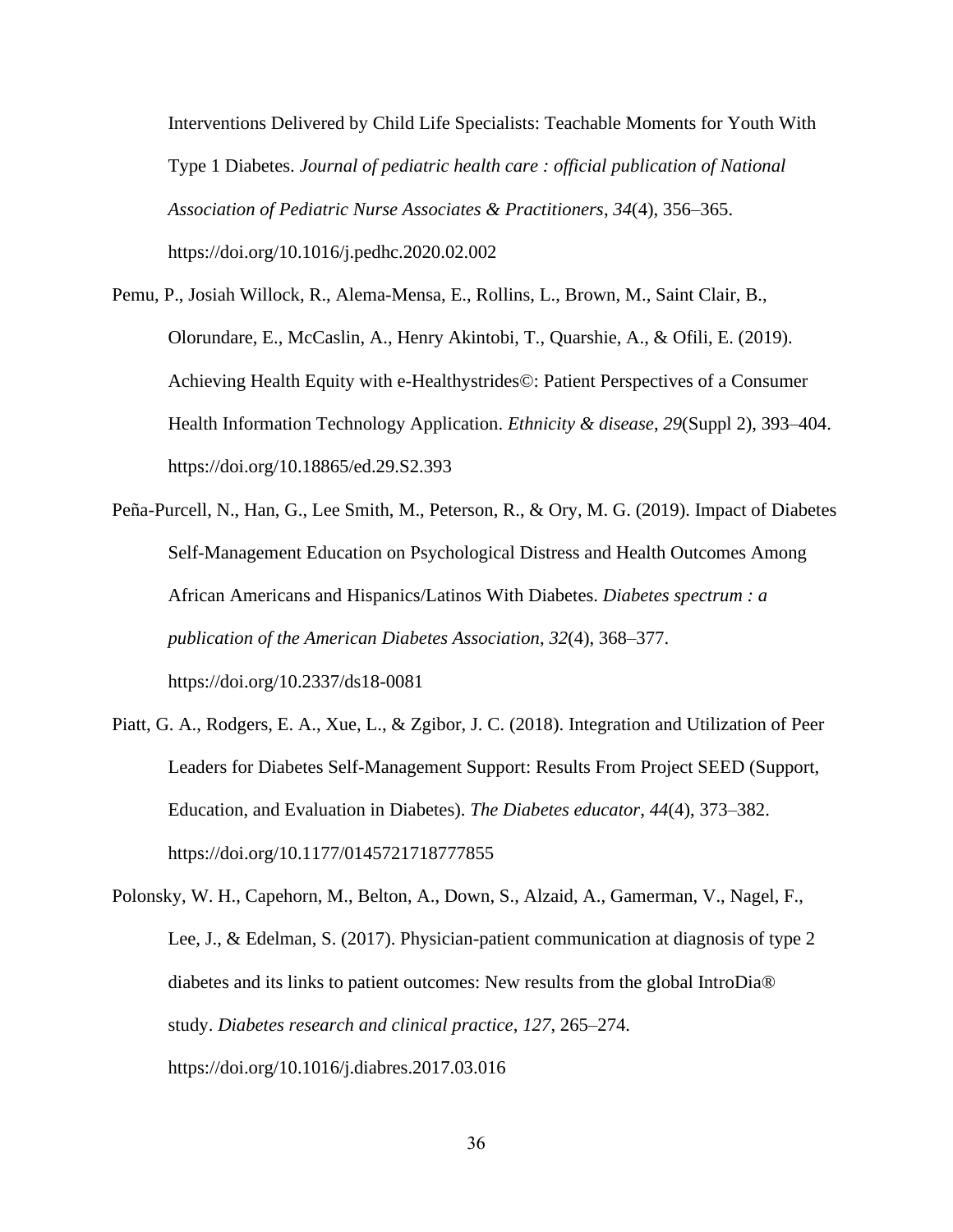- Pyatak, E., King, M., Vigen, C., Salazar, E., Diaz, J., Schepens Niemiec, S. L., Blanchard, J., Jordan, K., Banerjee, J., & Shukla, J. (2019). Addressing Diabetes in Primary Care: Hybrid Effectiveness-Implementation Study of Lifestyle Redesign® Occupational Therapy. *The American journal of occupational therapy : official publication of the American Occupational Therapy Association*, *73*(5), 7305185020p1–7305185020p12. https://doi.org/10.5014/ajot.2019.037317
- Reid, M. W., Krishnan, S., Berget, C., Cain, C., Thomas, J. F., Klingensmith, G. J., & Raymond, J. K. (2018). CoYoT1 Clinic: Home Telemedicine Increases Young Adult Engagement in Diabetes Care. *Diabetes technology & therapeutics*, *20*(5), 370–379. https://doi.org/10.1089/dia.2017.0450
- Rosenthal, R. (1994). Interpersonal Expectancy Effects: A 30-Year Perspective. Current Directions in Psychological Science, 3(6), 176–179. https://doi.org/10.1111/1467- 8721.ep10770698
- Schaffer, R. (2021, March 22). *'break the bias': Steps endocrinologists can take to improve health equity*. Healio. Retrieved April 20, 2022, from https://www.healio.com/news/endocrinology/20210322/break-the-bias-stepsendocrinologists-can-take-to-improve-health-equity
- Schnitzer, K., Cather, C., Thorndike, A. N., Potter, K., Freudenreich, O., MacLaurin, S., Vilme, M., Dechert, A., Wexler, D., & Evins, A. E. (2020). Improved Glycemic Control in Adults With Serious Mental Illness and Diabetes With a Behavioral and Educational Intervention. *Psychiatric services (Washington, D.C.)*, *71*(7), 730–733. https://doi.org/10.1176/appi.ps.201900336

Shaw, R. J., Yang, Q., Barnes, A., Hatch, D., Crowley, M. J., Vorderstrasse, A., Vaughn, J.,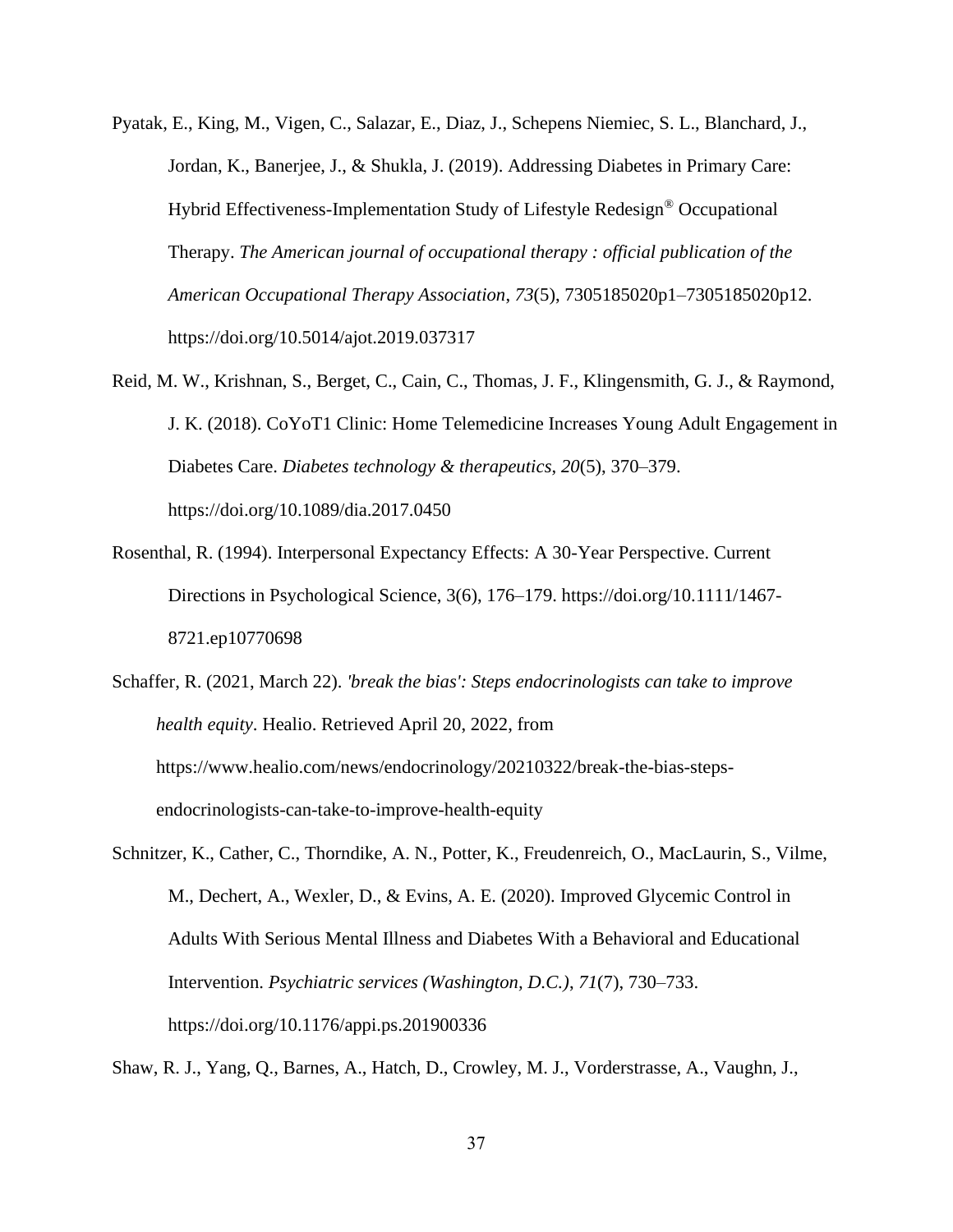Diane, A., Lewinski, A. A., Jiang, M., Stevenson, J., & Steinberg, D. (2020). Selfmonitoring diabetes with multiple mobile health devices. *Journal of the American Medical Informatics Association : JAMIA*, *27*(5), 667–676. https://doi.org/10.1093/jamia/ocaa007

Sinclair, K. A., Zamora-Kapoor, A., Townsend-Ing, C., McElfish, P. A., & Kaholokula, J. K. (2020). Implementation outcomes of a culturally adapted diabetes self-management education intervention for Native Hawaiians and Pacific islanders. *BMC public health*, *20*(1), 1579. https://doi.org/10.1186/s12889-020-09690-6

Stanger, C., Lansing, A. H., Scherer, E., Budney, A., Christiano, A. S., & Casella, S. J. (2018). A Web-Delivered Multicomponent Intervention for Adolescents with Poorly Controlled Type 1 Diabetes: A Pilot Randomized Controlled Trial. *Annals of behavioral medicine : a publication of the Society of Behavioral Medicine*, *52*(12), 1010–1022. https://doi.org/10.1093/abm/kay005

- Sullivan, V. H., Hays, M. M., & Alexander, S. (2019). Health Coaching for Patients With Type 2 Diabetes Mellitus to Decrease 30-Day Hospital Readmissions. *Professional case management*, *24*(2), 76–82. https://doi.org/10.1097/NCM.0000000000000304
- Tillman, P. (2020). Applying the chronic care model in a free clinic. (2020). *The Journal for Nurse Practitioners, 16*(8), e117-e121. doi:http://dx.doi.org/10.1016/j.nurpra.2020.05.016

Tully, C., Mackey, E., Aronow, L., Monaghan, M., Henderson, C., Cogen, F., Wang, J., & Streisand, R. (2018). Parenting Intervention to Improve Nutrition and Physical Activity for Preschoolers with Type 1 Diabetes: A Feasibility Study. *Journal of pediatric health*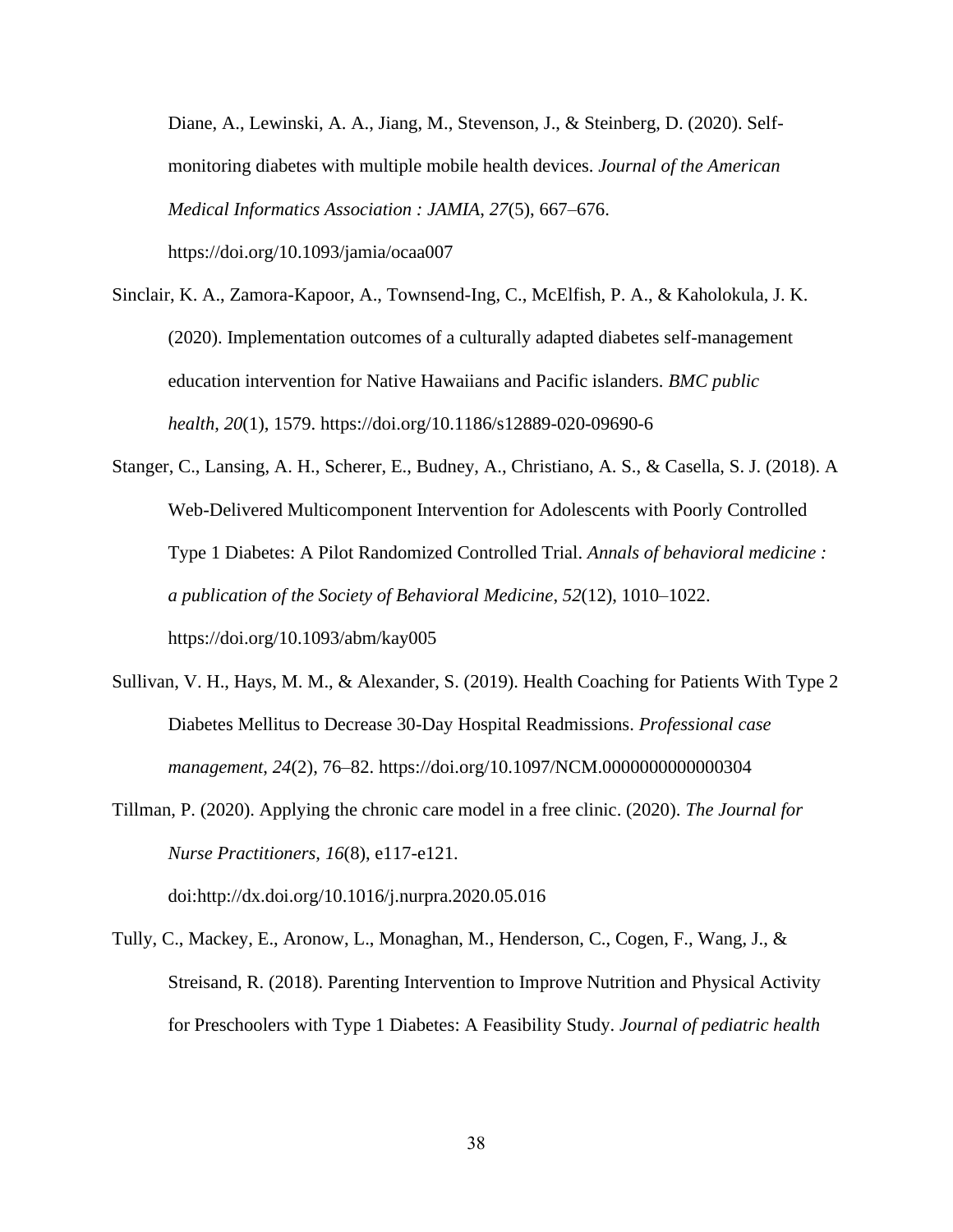*care : official publication of National Association of Pediatric Nurse Associates & Practitioners*, *32*(6), 548–556. https://doi.org/10.1016/j.pedhc.2018.04.019

- Weaver, J., Filson Moses, J., & Snyder, M. (2016). Self-Fulfilling Prophecies in Ability Settings. *The Journal of social psychology*, *156*(2), 179–189. https://doi.org/10.1080/00224545.2015.1076761
- Xu, R., Xing, M., Javaherian, K., Peters, R., Ross, W., & Bernal-Mizrachi, C. (2020). Improving HbA1c with Glucose Self-Monitoring in Diabetic Patients with EpxDiabetes, a Phone Call and Text Message-Based Telemedicine Platform: A Randomized Controlled Trial. *Telemedicine journal and e-health : the official journal of the American Telemedicine Association*, *26*(6), 784–793. https://doi.org/10.1089/tmj.2019.0035
- Zgibor, J. C., Maloney, M. A., Malmi, M., Jr, Fabio, A., Kuo, S., Solano, F. X., Tilves, D., Tu, L., & Davidson, M. B. (2018). Effectiveness of certified diabetes educators following pre-approved protocols to redesign diabetes care delivery in primary care: Results of the REMEDIES 4D trial. *Contemporary clinical trials*, *64*, 201–209. https://doi.org/10.1016/j.cct.2017.10.003
- Zhang, S., Hamburger, E., Kahanda, S., Lyttle, M., Williams, R., & Jaser, S. S. (2018). Engagement with a Text-Messaging Intervention Improves Adherence in Adolescents with Type 1 Diabetes: Brief Report. *Diabetes technology & therapeutics*, *20*(5), 386–389. https://doi.org/10.1089/dia.2018.0015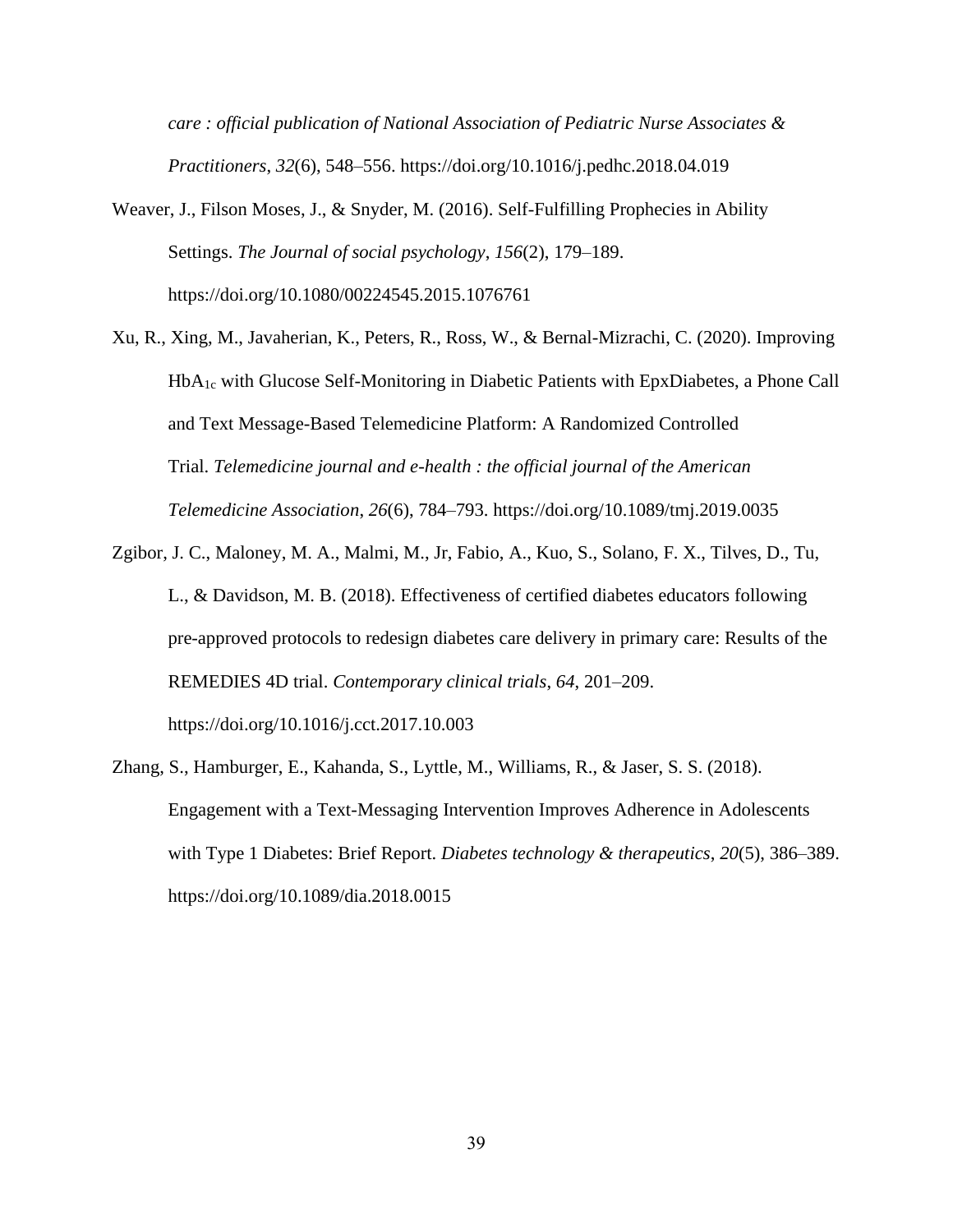## **Appendix**

<span id="page-52-0"></span>

| <b>Table 1: Article Characteristics</b> |                             |                                                                                                                                     |                                                                                                                                                                                                                                                                                                             |
|-----------------------------------------|-----------------------------|-------------------------------------------------------------------------------------------------------------------------------------|-------------------------------------------------------------------------------------------------------------------------------------------------------------------------------------------------------------------------------------------------------------------------------------------------------------|
| <b>Publication</b><br>Year              | <b>Credentials</b>          | <b>Institution</b>                                                                                                                  | Objective and study sample population                                                                                                                                                                                                                                                                       |
| 2018                                    | <b>CNP</b>                  | Departments of Endocrinology<br>Mayo Clinic, Rochester,<br>Minnesota                                                                | Decrease the percentage of patients with a hemoglobin A1c (HbA1c) more than 8%:<br>Sample: Show: $n = 81$ , No-show: $n = 20$                                                                                                                                                                               |
| 2018                                    | DNP, RN, FNP-<br>BC, NEA-BC | Director of Nursing, White<br>Plains Hospital, White Plains,<br><b>NY</b>                                                           | How providing an online, multi- media self-management program affects patient<br>engagement and self-reported medication adherence scores within 4-6 weeks<br>compared with preprogram scores.                                                                                                              |
|                                         |                             |                                                                                                                                     | Sample: $n = 14$                                                                                                                                                                                                                                                                                            |
| 2018                                    | <b>MD</b>                   | Children's Hospital of<br>Philadelphia and Perelman<br>School of Medicine at the<br>University of Pennsylvania,<br>Philadelphia, PA | To assess the association of proxies of behavioral adherence to the TODAY lifestyle<br>program with changes in glycemic control and obesity in a multi-ethnic sample of<br>youth with type 2 diabetes.<br>Sample: n= 234, 36.8% Non-Hispanic Black, 3.68% Hispanic, Non-Hispanic White<br>19.6%, Other 6.8% |
| 2018                                    | MD, MPH                     | Department of Psychiatry and<br>Behavioral Sciences, University<br>of Washington, Seattle                                           | This study aimed to evaluate the feasibility, acceptability, and preliminary<br>effectiveness (compared with usual care) of a collaborative caremodel to treat<br>community mental health center (CMHC) patients with psychosis and poorly<br>controlled diabetes.<br>Sample: $n=35$                        |
| 2018                                    | MD, MPH                     | Division of General Internal<br>Medicine, Massachusetts<br>General Hospital, Diabetes<br><b>Population Health Research</b>          | To explore the patient perspective on coordinated multidisciplinary diabetes team<br>care among a socioeconomically diverse group of adults with type 2 diabetes.                                                                                                                                           |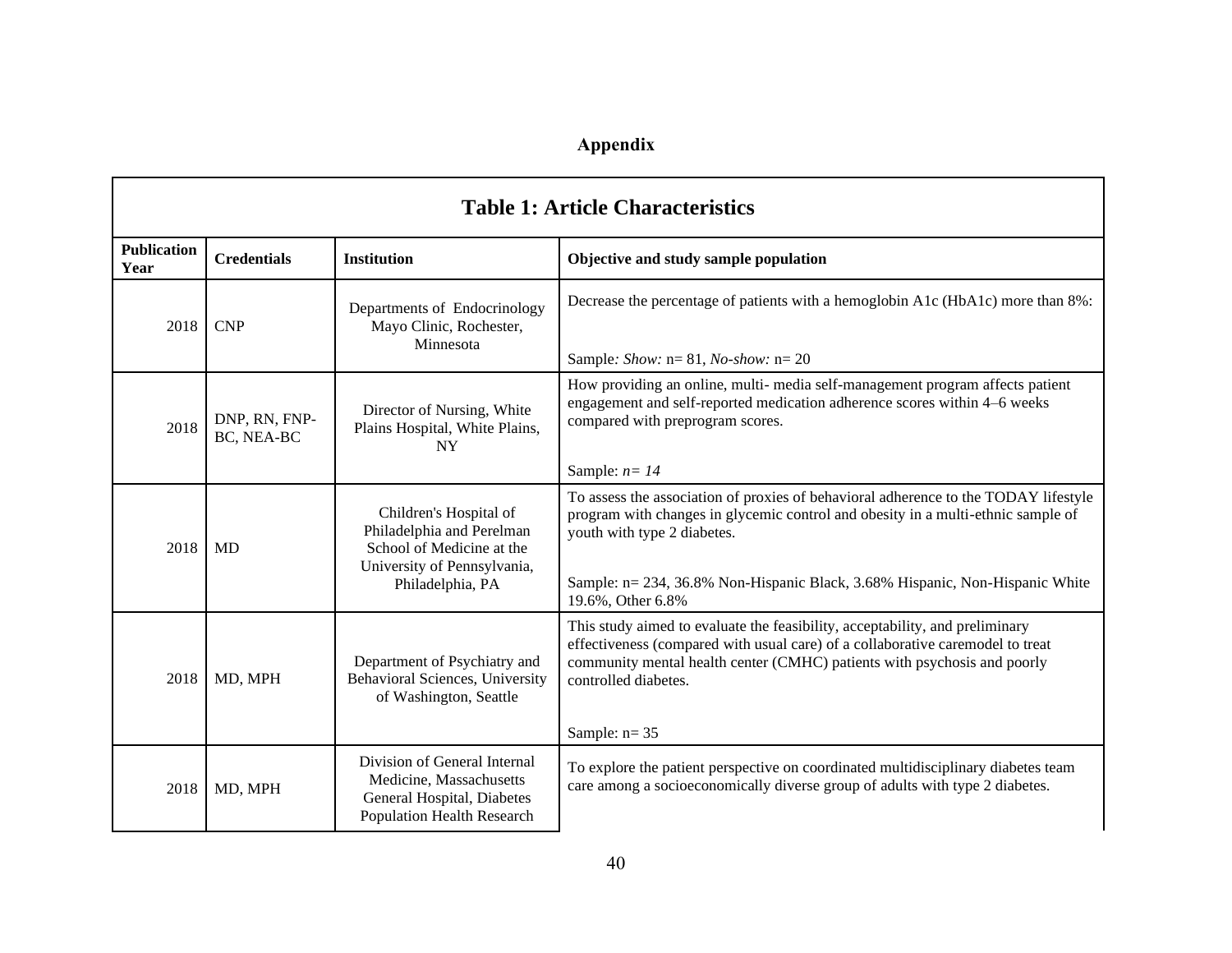|      |             | Unit, Massachusetts General<br>Hospital, Boston, MA Harvard<br>Medical School, Boston, MA                                        | Sample: N= 53, 70% Non- Hispanic White, 15% Non-Hispanic Black, 11%<br>Hispanic, 4% Asian/ Other/ Multi                                                                                                                                                                                                                                                                                                                                                                                                          |
|------|-------------|----------------------------------------------------------------------------------------------------------------------------------|------------------------------------------------------------------------------------------------------------------------------------------------------------------------------------------------------------------------------------------------------------------------------------------------------------------------------------------------------------------------------------------------------------------------------------------------------------------------------------------------------------------|
| 2018 | MD, MPH     | Morehouse School of Medicine,<br>Atlanta, Georgia                                                                                | Studied 240 patients with diabetes in primary care practices and a church com-<br>munity in metropolitan Atlanta.                                                                                                                                                                                                                                                                                                                                                                                                |
|      |             |                                                                                                                                  | Sample: n= 138, Black 134 (97%), Other 4 (2.9%)                                                                                                                                                                                                                                                                                                                                                                                                                                                                  |
|      |             | Indiana University School of                                                                                                     | The objective of this research was to compare three strategies for improving SMBG<br>and diabetes self-care in the short-term (6-months). These strategies were: (1) a<br>HIT-enhanced blood glucose meter that both shared blood glucose data among<br>patients, their parent, and health care providers, and allowed for text messaging; (2)<br>family-centered goal setting; and $(3)$ a combination of $(1)$ and $(2)$ .                                                                                     |
| 2018 | MD, MS      | Medicine, Department of<br>Pediatrics, Indianapolis, IN                                                                          | Sample: HIT-enhances SMBG: n=33 (34%), Asian 0 (0%), Black 3 (9.1%), White<br>29 (87.9%), More than one race $0$ (0%), Hispanic or Latino 1 (3%)                                                                                                                                                                                                                                                                                                                                                                 |
|      |             |                                                                                                                                  | Family-Centered Goal Setting: n=33 (34%), Asian 1 (3%), Black 2 (6.1%), White<br>28 (84.9%), More than one race 1 (3%), Hispanic or Latino 1 (3%)                                                                                                                                                                                                                                                                                                                                                                |
|      |             |                                                                                                                                  | Combined Approach: n=31 (32%), Asian 0 (0%), Black 3 (9.7%), White 23<br>$(74.2\%)$ , More than one race 2 (6.4%), Hispanic or Latino 3 (9.7%)                                                                                                                                                                                                                                                                                                                                                                   |
| 2018 | MD, MS, MPH | Department of Emergency<br>Medicine, Keck School of<br>Medicine of the University of<br>Southern California, Los<br>Angeles, CA. | Conduct and analyze a randomized controlled feasibility trial to determine the<br>acceptability, feasibility, and efficacy of a novel social supportmodule integrated<br>into an existing mHealth intervention for low-income Latinos with diabetes.<br>Sample: <i>Invervention</i> : n= 22, Non- Latino White 1 (5%), Latino 17 (77%), African<br>American 1 (5%), Asian 1 (5%), Other 2 (9%); Control: n= 22, Non-Latino White<br>1 (5%), Latino 18 (82%), African American 2 (9%), Asian 1 (5%), Other 0 (0%) |
|      |             |                                                                                                                                  |                                                                                                                                                                                                                                                                                                                                                                                                                                                                                                                  |
| 2018 | MPH, PhD    | University of Michigan School<br>of Medicine, Department of<br>Learning Health Sciences, Ann<br>Arbor, MI                        | To evaluate the effective- ness of a peer leader-led (PL) diabetes self-management<br>support (DSMS) group in achieving and maintaining improvements in A1C, self-<br>monitoring of blood glucose (SMBG), and diabetes distress in individuals with<br>diabe-tes.                                                                                                                                                                                                                                                |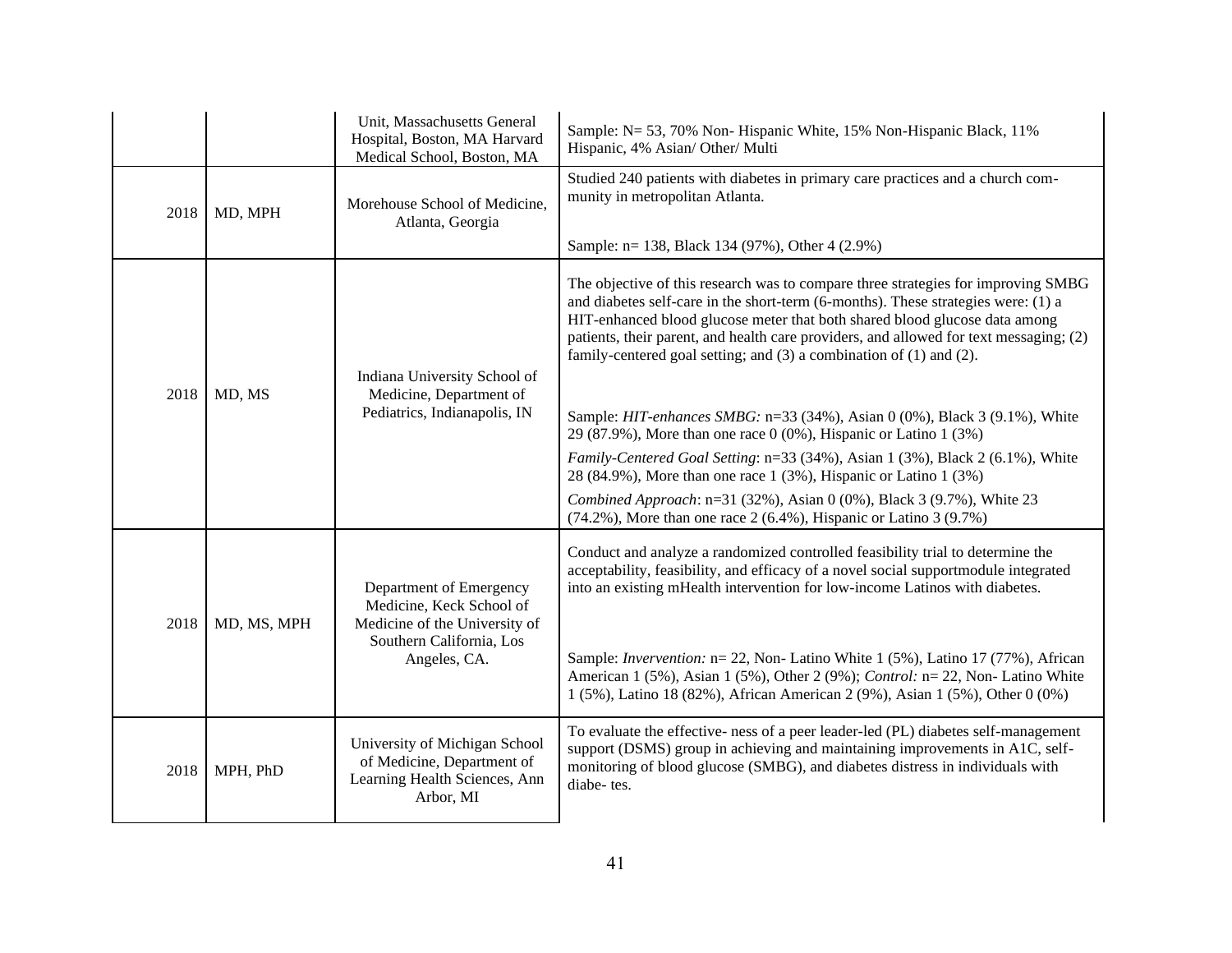|      |                    |                                                                                                                                                                                      | Sample: n= 221, White 96.8% (213)                                                                                                                                                                                                                                                                                                                                                                                                                                                                                                                                                                                                                                                                                                                                                                                                                                    |                                                                          |
|------|--------------------|--------------------------------------------------------------------------------------------------------------------------------------------------------------------------------------|----------------------------------------------------------------------------------------------------------------------------------------------------------------------------------------------------------------------------------------------------------------------------------------------------------------------------------------------------------------------------------------------------------------------------------------------------------------------------------------------------------------------------------------------------------------------------------------------------------------------------------------------------------------------------------------------------------------------------------------------------------------------------------------------------------------------------------------------------------------------|--------------------------------------------------------------------------|
|      |                    |                                                                                                                                                                                      | To evaluate the effect of a pharmacist-managed program within a primary care<br>setting by determining the percentage of patients who reached the HEDIS goal of<br>hemoglobin A1c $(A1c) < 8.0\%$ , the time needed to reach this goal, and A1c<br>reduction in patients with type 2 diabetes.                                                                                                                                                                                                                                                                                                                                                                                                                                                                                                                                                                       |                                                                          |
| 2018 | Pharm D,<br>BCACP, | Kaiser Permanente Downey<br>Medical Center, Downey,<br>California.                                                                                                                   | Sample: Unmatched cohort- Complete Care Program: n= 1,023, Hispanic 672<br>(65.69%0, Black 106 (10.36%), Asian/Pacific Islander 49 (4.79%), White 130<br>(12.71%), Other/ Unknown 66 (6.45%), Usual Care: n= 4,148, Hispanic 2,313<br>(55.76%), Black 533 (12.85%), Asian/Pacific Islander 416 (10.03%), White 632<br>(15.24%), Other/ Unknown 254 (6.12%), Matched cohort- Complete Care Program:<br>n= 980, Hispanic 636 (64.90%), Black 104 (10.61%), Asian/Pacific Islander 48<br>(4.90%), White 127 (12.96%), Other/ Unknown 65 (6.63%), Usual Care: n= 980,<br>Hispanic 615 (62.76%), Black 115 (11.73%), Asian/Pacific Islander 54 (5.51%),<br>White 119 (12.14%), Other/ Unknown 77 (7.86%) Usual care: n= 31, Non- white or<br>Hispanic 1 (3%), White non-Hispanic 30 (98%), WebRx: $n = 30$ , Non-white or<br>Hispanic 1 (3%), White non-Hispanic 29 (97%) |                                                                          |
| 2018 | PhD                | Center for Technology and<br>Behavioral Health, Geisel<br>School of Medicine at<br>Dartmouth, Lebanon, NH                                                                            | To conduct an unblinded pilot randomized controlled parallel-group study of a web-<br>de-livered multicomponent intervention targeting self-mon-itoring of blood<br>glucose, working memory, and parent supervision of diabetes care among<br>adolescents with type 1 diabetes.                                                                                                                                                                                                                                                                                                                                                                                                                                                                                                                                                                                      |                                                                          |
| 2018 | PhD                | Center for Translational Science,<br>Children's National Health<br>System, and The George<br><b>Washington University School</b><br>of Medicine & Health Sciences,<br>Washington, DC | This study reports the feasibility and acceptability of a healthy eating and physical-<br>activity-focused behavioral intervention for parents of young children with type 1<br>diabetes (T1D).<br>Sample: $n = 10$ , White non-Hispnaic 5 (50%)                                                                                                                                                                                                                                                                                                                                                                                                                                                                                                                                                                                                                     |                                                                          |
|      | PhD                |                                                                                                                                                                                      |                                                                                                                                                                                                                                                                                                                                                                                                                                                                                                                                                                                                                                                                                                                                                                                                                                                                      | The article aims to use a patient-centered approach to design iDECIDE, a |
| 2018 |                    | Department of Biomedical<br>Informatics, University of Utah,<br>Salt Lake City, Utah                                                                                                 | smartphone application that gathers daily diabetes SMBs and CTs related to meal<br>and                                                                                                                                                                                                                                                                                                                                                                                                                                                                                                                                                                                                                                                                                                                                                                               |                                                                          |
|      |                    |                                                                                                                                                                                      | alcohol intake and exercise in real-time, and contrast patients' actual behaviors<br>against                                                                                                                                                                                                                                                                                                                                                                                                                                                                                                                                                                                                                                                                                                                                                                         |                                                                          |
|      |                    |                                                                                                                                                                                      | those self-reported with the app.                                                                                                                                                                                                                                                                                                                                                                                                                                                                                                                                                                                                                                                                                                                                                                                                                                    |                                                                          |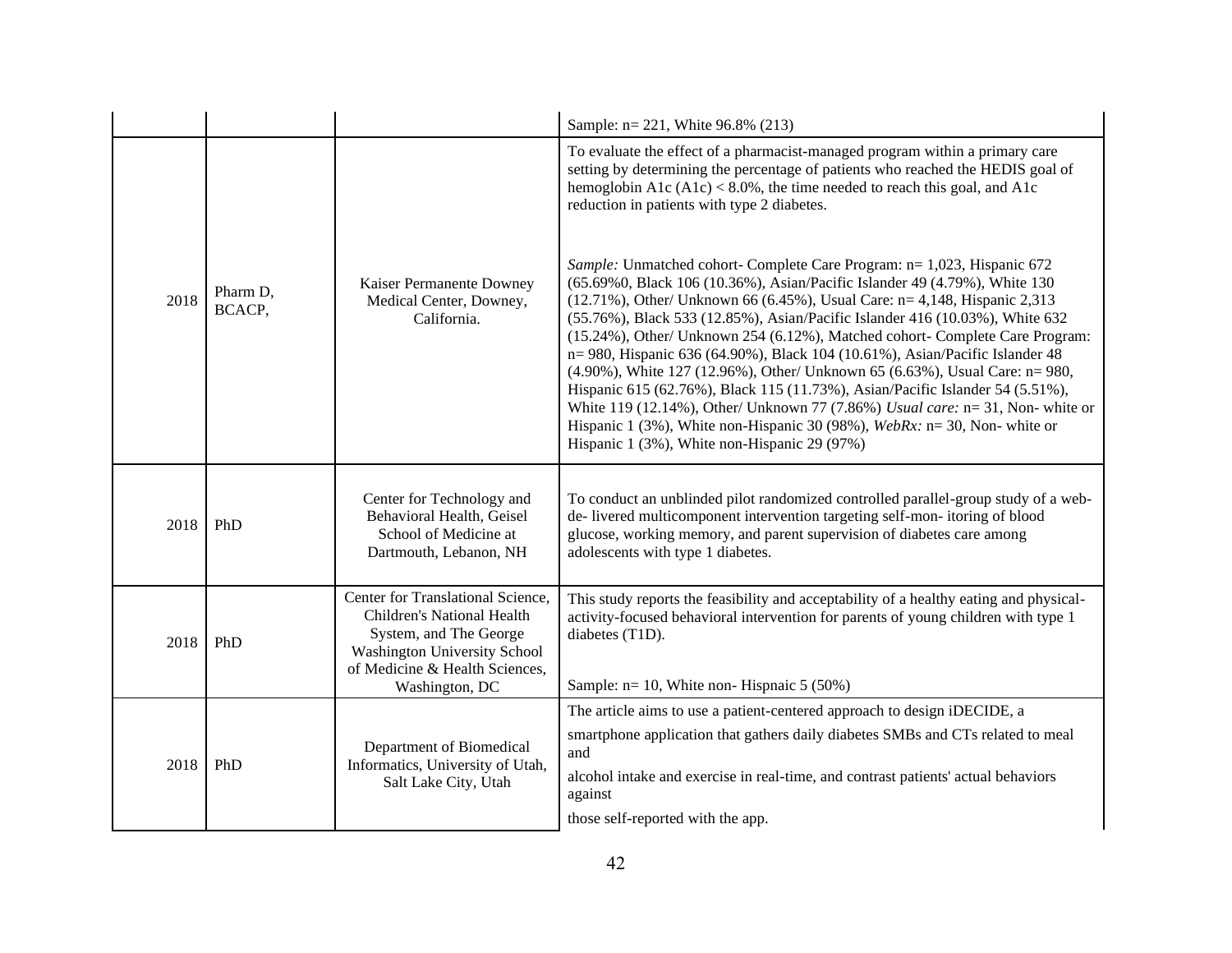|      |     |                                                                                                                                 | Sample: $n=13$                                                                                                                                                                                                                                                                                                                                                                              |
|------|-----|---------------------------------------------------------------------------------------------------------------------------------|---------------------------------------------------------------------------------------------------------------------------------------------------------------------------------------------------------------------------------------------------------------------------------------------------------------------------------------------------------------------------------------------|
| 2018 | PhD | Department of Family Medicine,<br>Ohio University Heritage<br>College of Osteopathic<br>Medicine, Athens, OH                    | The purpose of this study was to conduct a qualitative process evaluation of a<br>patient navigation program for diabetes after its first year of implementation.<br>Sample: n= 17, White 16 (94.1%), Mixed 1 (5.9%)                                                                                                                                                                        |
| 2018 | PhD | Department of Internal<br>Medicine, Wake Forest School<br>of Medicine                                                           | Examine cross-sectional relationships between dispositional mindfulness and<br>diabetes self-care behaviors (i.e., medication adherence, diet and exercise behavior,<br>and self-monitoring of blood glucose; SMBG), hemoglobin A1c (HbA1c, %), and<br>body mass index (BMI; continuously and obese vs. not).<br>Sample: N= 148, Non-Hispanic white 113 (76%), Non-Hispanic black 23 (16%), |
|      |     |                                                                                                                                 | Other 12 (8%)                                                                                                                                                                                                                                                                                                                                                                               |
| 2018 | PhD | Department of Pediatrics,<br>Stanford University School of<br>Medicine, Stanford, CA                                            | The aim is to report 1-year outcomes of the Supporting Teens Problem Solving<br>(STePS) study, a randomized controlled trial comparing a distress and depression<br>prevention program with a diabetes education program for adolescents with type 1<br>diabetes.<br>Sample: N= 264, White 173(65.5%), African American 38 (14.4%), Hispanic 29                                             |
|      |     |                                                                                                                                 | $(11\%)$ , Asian or Pacific Islander 6 (2.3%), Native American 3 (1.1%), other 15<br>$(5.7\%)$                                                                                                                                                                                                                                                                                              |
| 2018 | PhD | Department of Psychology,<br>University of Maryland, College<br>Park, Maryland,                                                 | The aim of this study was to address a gap in the mHealth and health psychology<br>literatures by investigating how individual differences in psychological traits are<br>associated with mHealth effectiveness.                                                                                                                                                                            |
|      |     |                                                                                                                                 | Sample: $n=27$                                                                                                                                                                                                                                                                                                                                                                              |
| 2018 | PhD | Department of Surgery, Division<br>of Ophthalmology, Children's<br>Hospital Los Angeles, Keck<br>School of Medicine, University | Determine whether an innovative shared telemedicine appointment care model<br>(CoYoT1 Clinic) for young adults with T1D improves care engagement,<br>satisfaction, and adherence to American Diabetes Association (ADA) guidelines<br>regarding appointment frequency.                                                                                                                      |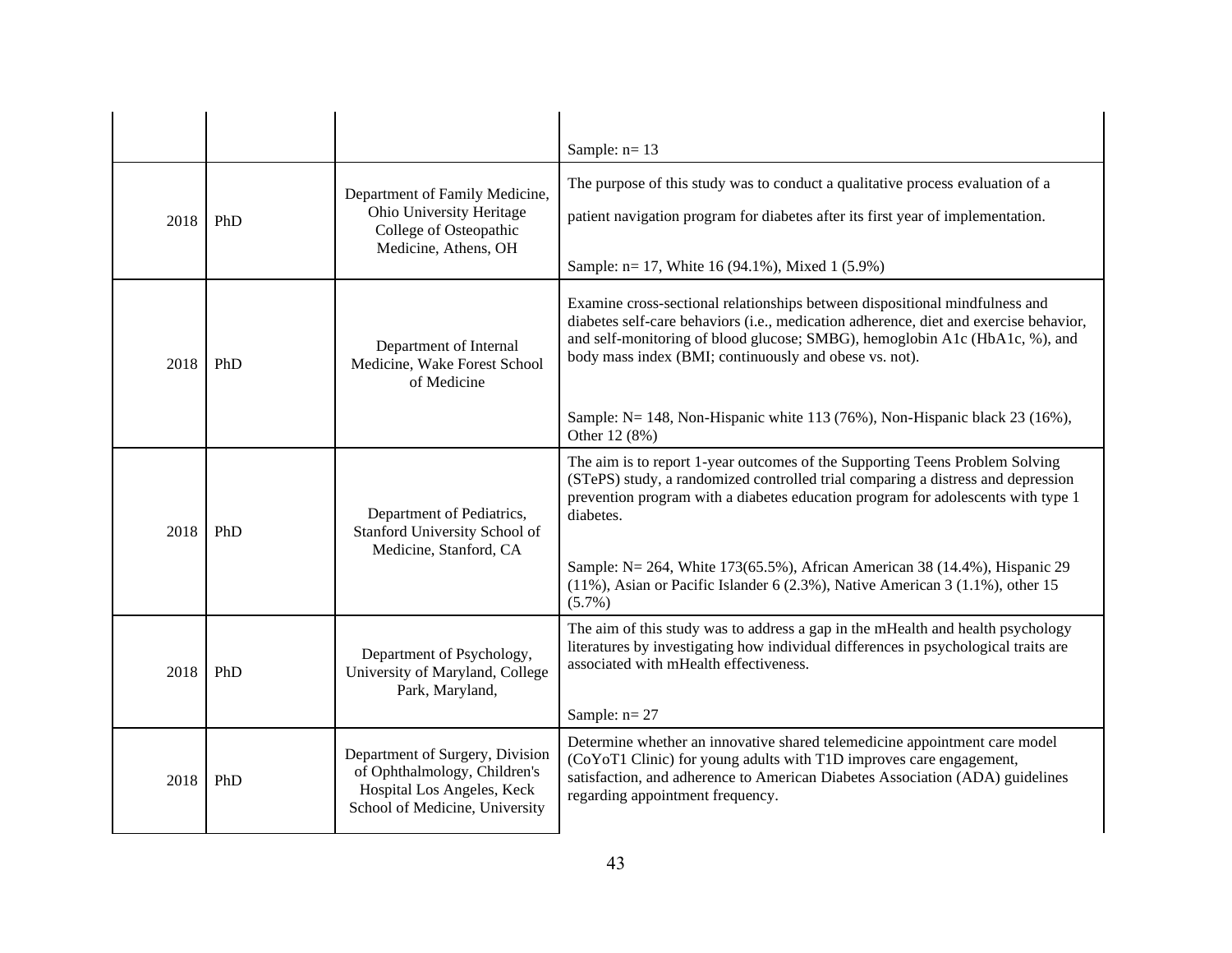|             |              | of Southern California, Los<br>Angeles, California.                                                          | Sample: <i>Intervention:</i> n= 42, Latnio 3 (7%), Not Latino 36 (86%), Unknown 3<br>(7%), Control: Latino 5 (13%), Not Latino 31 (79%), Unknown 3 (8%)                                                                                                                                                                                                                                                                                                                                             |
|-------------|--------------|--------------------------------------------------------------------------------------------------------------|-----------------------------------------------------------------------------------------------------------------------------------------------------------------------------------------------------------------------------------------------------------------------------------------------------------------------------------------------------------------------------------------------------------------------------------------------------------------------------------------------------|
| 2018<br>PhD |              | Vanderbilt University Medical<br>Center, Nashville, Tennessee                                                | randomized pilot study investigating the effects of a positive psychology<br>intervention on diabetes out- comes with 48 adolescents and their caregivers.                                                                                                                                                                                                                                                                                                                                          |
|             |              |                                                                                                              | Sample: n= 48, White Non- Hispanic 39 (81.2%), Other 9 (18.8%)                                                                                                                                                                                                                                                                                                                                                                                                                                      |
| 2018        | PhD, CDCES   | Cincinnati Children's Hospital<br>Medical Center, University of                                              | This paper details FLEX design, demographic characteristics of the sample, and<br>outcome variables at baseline.                                                                                                                                                                                                                                                                                                                                                                                    |
|             |              | Cincinnati Medical School                                                                                    | Sample: n= 258, Non-Hispanic (NH) White 200 (77.5%), Hispanic 33 (12.8%), NH<br>Black/African American 11 (4.3%) INH Multiracial/ Other 14 (5.4%)                                                                                                                                                                                                                                                                                                                                                   |
| 2018        | RPh, PhD     | Department of Epidemiology<br>and Biostatistics, College of<br>Public Health, University of<br>South Florida | To evaluate changes in HbA1c, blood pressure, and LDLc levels in participants<br>from practices where certified diabetes educators (CDEs) implemented standardized<br>protocols to intensify treatment compared with those receiving usual care.<br>Sample: <i>Intervention:</i> N= 175, Missing 5 (2.86%), White 134 (76.57%), Black 28<br>(16%), Other 8 (4.57%), Missing 5 (2.86%), Usual care: N= 65, Missing 2 (3.08%),<br>White 60 (92.31%), Black 3 (4.62%), Other 0 (0%), Missing 2 (3.08%) |
| 2019        | APRN, CNS-BC | Capstone College of Nursing,<br>University of Alabama,<br>Tuscaloosa, Alabama                                | To provide a comprehensive evaluation of a grant-funded pilot diabetescare<br>program.<br>Sample: n = 59, Black 24 (40.68), White 33 (55.93%), Hispanic 2 (3.39%)                                                                                                                                                                                                                                                                                                                                   |
| 2019        | DNP, MSN, RN | The University of Alabama in<br>Huntsville                                                                   | Provide health coaching to patients with a primary or secondary diagnosis of Type 2<br>diabetes mellitus (T2DM) to increase self-management skills and reduce 30-day<br>readmissions.<br>Sample: $N = 20$                                                                                                                                                                                                                                                                                           |
| 2019        | MA           | University of Kansas                                                                                         | The current study aimed to develop an online platform to provide educational<br>material in the form of video microlectures using an iterative, user-centered design<br>process                                                                                                                                                                                                                                                                                                                     |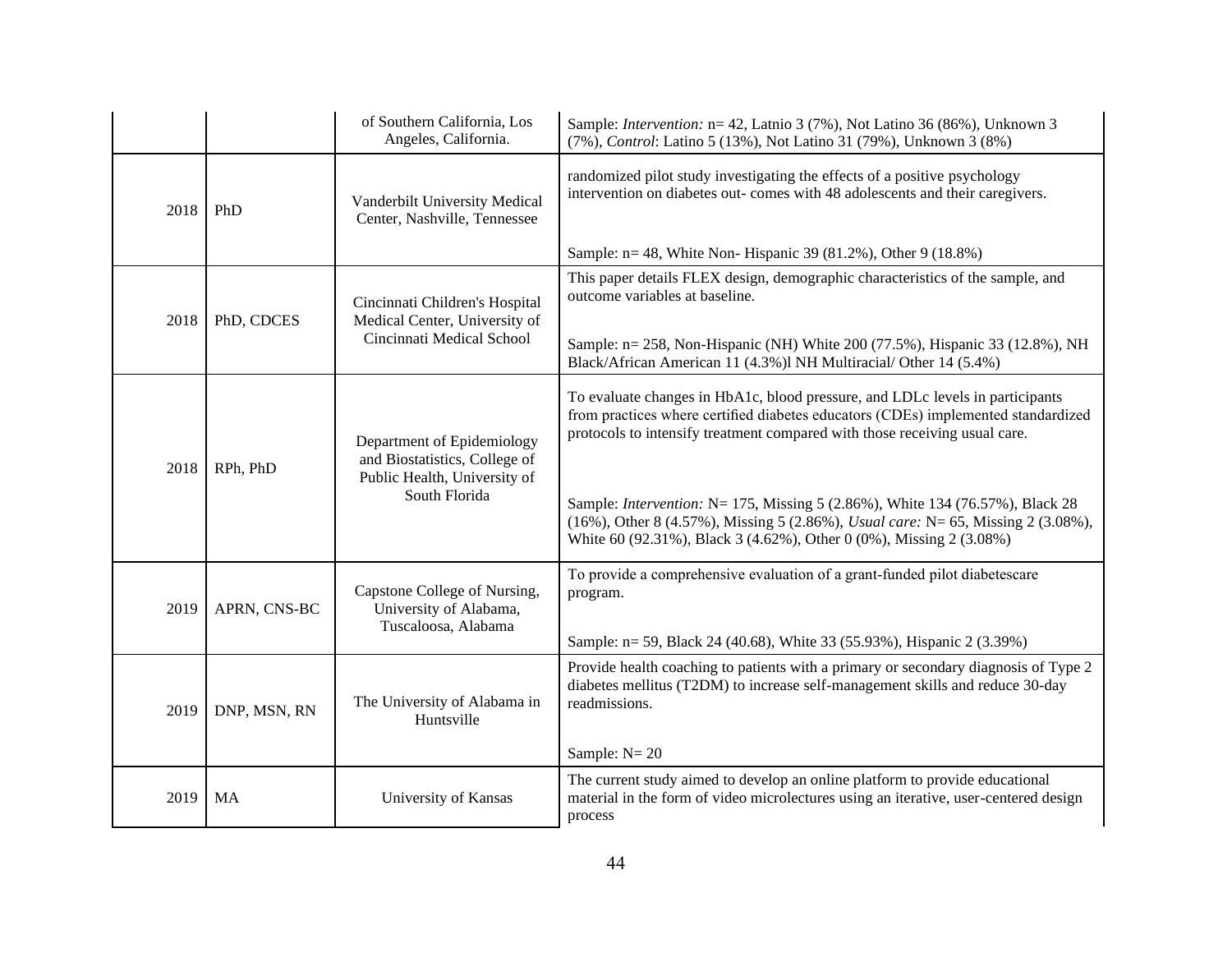|      |                                |                                                                                                                           | Sample: $n=22$                                                                                                                                                                                                                                                                                                                                                                                                 |
|------|--------------------------------|---------------------------------------------------------------------------------------------------------------------------|----------------------------------------------------------------------------------------------------------------------------------------------------------------------------------------------------------------------------------------------------------------------------------------------------------------------------------------------------------------------------------------------------------------|
| 2019 | MD                             | Department of Pediatrics,<br>Medical College of<br>Wisconsin/Children's Hospital of<br>Wisconsin, Milwaukee,<br>Wisconsin | To assess an intervention that tailored delivery of self-management resources to<br>families' specific self-management barriers.<br>Sample: $n=214$                                                                                                                                                                                                                                                            |
| 2019 | MD, FACS                       | MedStar Health Research<br>Institute, Hyattsville, Maryland                                                               | Designed and implemented a pragmatic evidence-based DCM intervention-the<br>Diabetes Boot Camp—for patients being managed in primary care settings.<br>Sample: N = 732, White 102 (14%), African American 280 (79%), Hispanic 8 (1%)                                                                                                                                                                           |
| 2019 | MD, MPA                        | Department of Internal<br>Medicine, University of<br>Michigan, Ann Arbor, Michigan                                        | This study's purpose is to examine whether a peer coaching intervention is more<br>effective in improving clinical outcomes in diabetes when enhanced with e-Health<br>educational tools than peer coaching alone.<br>Sample: Peer Support only: n= 144, African American 89(61.8%), White<br>53(36.8%), other 2 (1.4%), Peer + iDecide: n= 146, African American 92(63.4%),<br>White 53 (36.6%), other 0 (0%) |
| 2019 | MD, MPH                        | Department of Medicine,<br>University of Chicago, Chicago,<br>IL.                                                         | Objective of this study was to assess the acceptability, feasibility, and perceived<br>utility of photovoice in a diabetes self-management intervention for Latinos.<br>Sample: $n=50$                                                                                                                                                                                                                         |
| 2019 | MD, MS                         | Morehouse School of Medicine,<br>Department of Medicine and<br>Clinical Research Center;<br>Atlanta, Georgia              | Describe the implementa- tion, clinical outcomes and participant perspectives for e-<br>Healthystrides©.<br>Sample: $N = 264$                                                                                                                                                                                                                                                                                  |
| 2019 | Pharm D,<br><b>BCACP, BCPS</b> | VA Tennessee Valley<br>Healthcare System,<br>Murfreesboro, TN                                                             | To evaluate whether clinical pharmacy specialist (CPS) services delivered using<br>clinical video telehealth (CVT) is consistent with CPS services via face-to-face<br>(FTF) visits in a cohort of patients with poorly controlled type 2 diabetes mellitus.<br>In addition, the study aimed to evaluate the potential benefits for the patient with<br>implementation of CVT services.                        |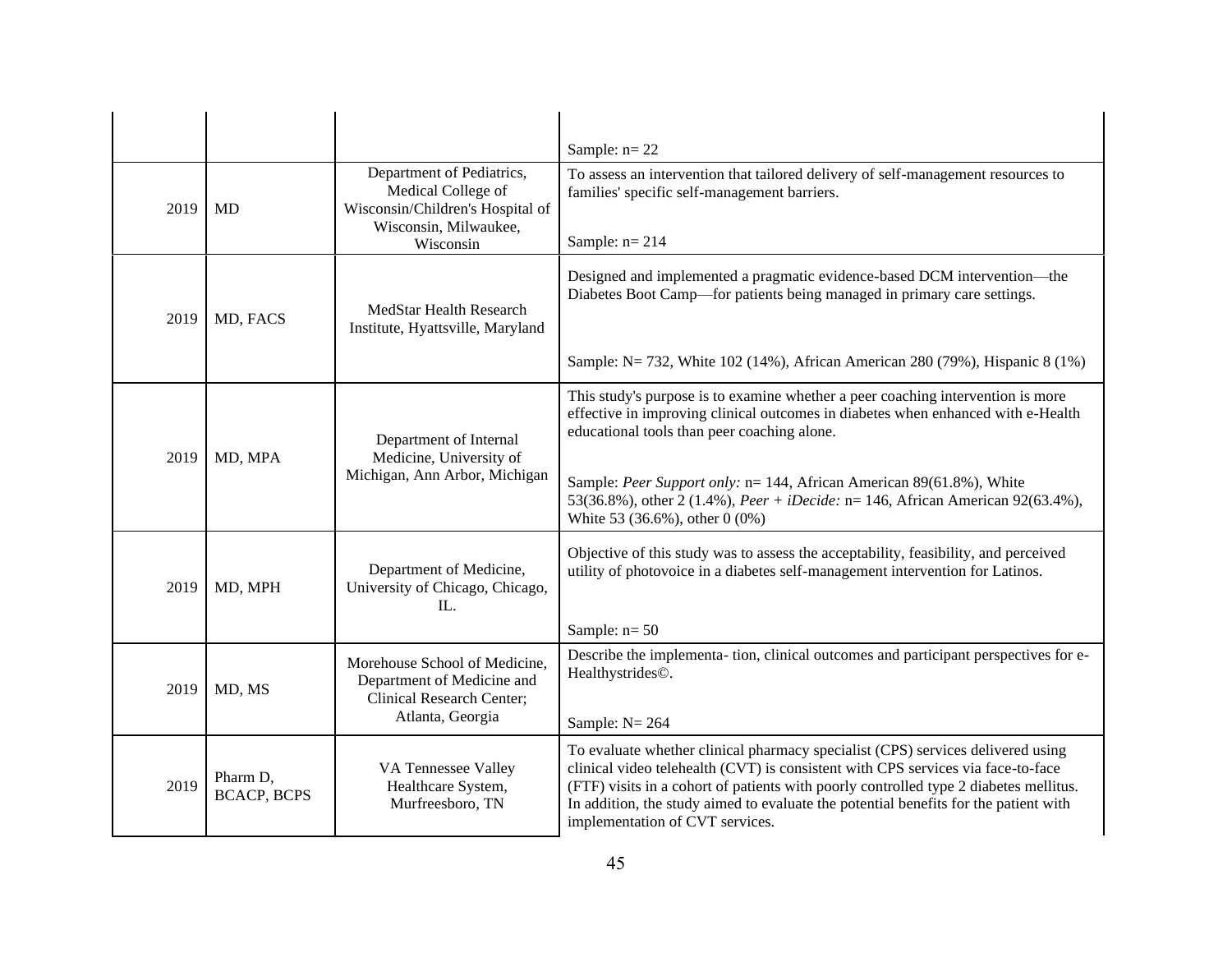|      |             |                                                                                                                                                          | Sample: Face-to-face 2013 group: N= 51, White 42 (82%), African American 8<br>(16%), Other 1 (2%), Face-to-face 2014 group: N= 31, White 25 (81%), African<br>American 4 (13%), Other 2 (6%), CVT 2014 group: N= 21, White 18 (86%),<br>African American 3 (114%), Other 0 (0%)                                                                                   |  |
|------|-------------|----------------------------------------------------------------------------------------------------------------------------------------------------------|-------------------------------------------------------------------------------------------------------------------------------------------------------------------------------------------------------------------------------------------------------------------------------------------------------------------------------------------------------------------|--|
| 2019 | PharmD, PhD | Department of Medicine, Center<br>for Healthcare Delivery<br>Sciences, Brigham and Women's<br>Hospital, Harvard Medical<br>School, Boston, Massachusetts | To evaluate whether delivering more intensive insulin-adherence interventions only<br>to individuals with type 2 diabetes predicted to benefit most was more effective than<br>delivering a lower-intensity intervention to a larger group of unselected individuals.<br>Sample: $Arm 1: n = 2000$ , $ Arm 2: n = 2000$                                           |  |
| 2019 | PhD         | Baylor College of Medicine and<br>Texas Children's Hospital                                                                                              | This pilot study tested the feasibility, acceptability, and preliminary outcomes of a<br>brief, strengths-based behavioral intervention for adolescents with type 1 diabetes.<br>Sample: $n=63$                                                                                                                                                                   |  |
| 2019 | PhD         | Department of Family Medicine<br>and Public Health Sciences,<br>Wayne State University                                                                   | To adapt an evidence-based intervention targeting diabetes management in<br>adolescents with poorly controlled type 1 diabetes for use in a community setting by<br>community health workers (CHWs) and to conduct pilot testing of the new<br>intervention, REACH for Control (RFC).<br>Sample: N= 47, African American/Black 79%, White/ Caucasin 17%, Other 4% |  |
| 2019 | PhD         | Fay W. Boozman College of<br>Public Health, University of<br>Arkansas for Medical Sciences,<br>Little Rock, AR                                           | Assess the effect of Family Diabetes Self-Management Educa- tion (DSME)<br>intervention on changes in self-care behaviors among Marshallese adults with type 2<br>diabetes.<br>Sample: Overall: N= 221                                                                                                                                                            |  |
| 2019 | PhD         | Geisel School of Medicine at<br>Dartmouth, Lebanon, NH                                                                                                   | This was the first study to investigate if problems with executive function were<br>associated with greater somatic problems independent of poor adherence and<br>metabolic control in a sample of adolescents with type 1 diabetes and above target<br>glycemic control.                                                                                         |  |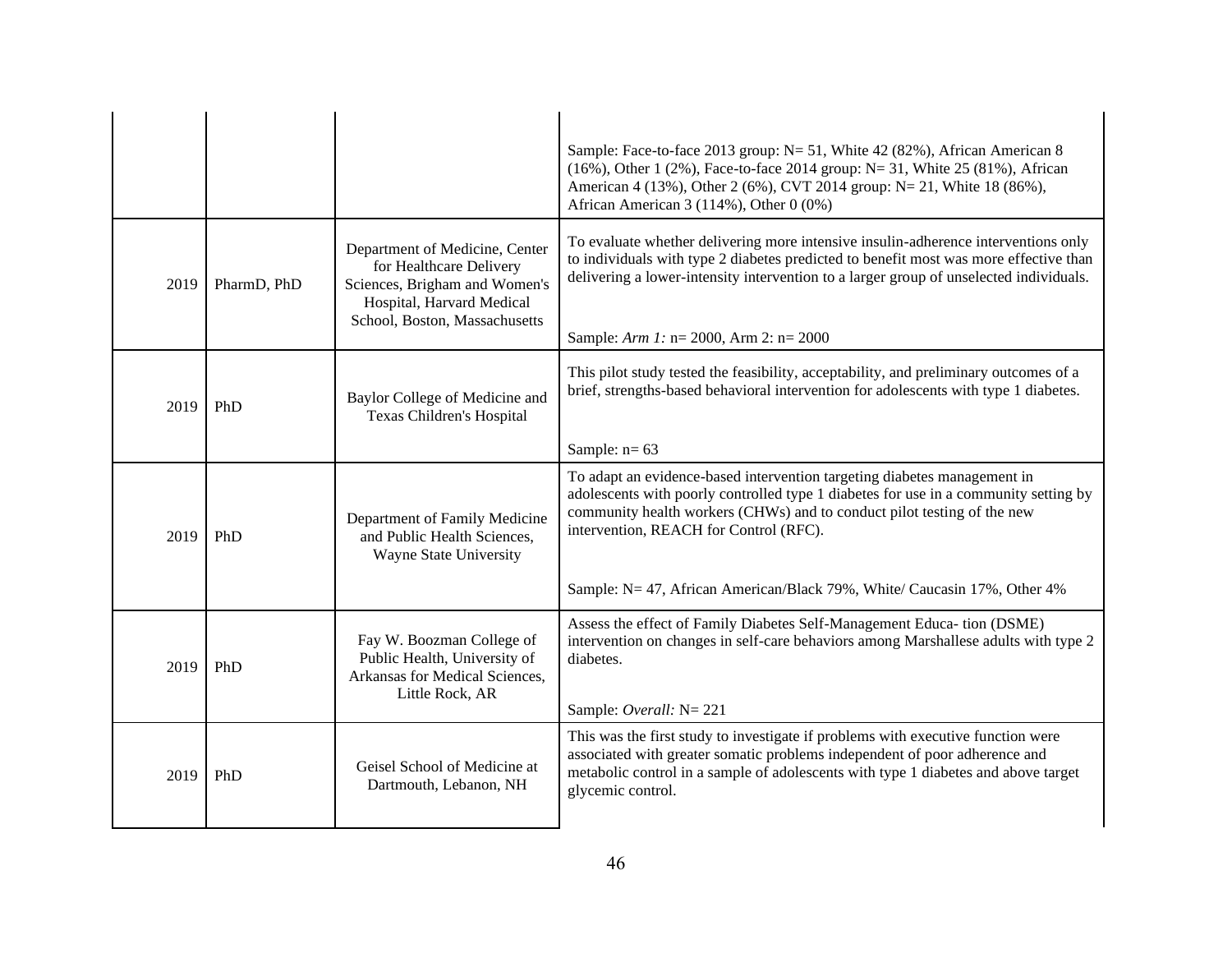|      |                             |                                                                                                                      | Sample: $n=93$ , White, 96%                                                                                                                                                                                                                                                                                                                                                                                                                                                                  |  |  |  |
|------|-----------------------------|----------------------------------------------------------------------------------------------------------------------|----------------------------------------------------------------------------------------------------------------------------------------------------------------------------------------------------------------------------------------------------------------------------------------------------------------------------------------------------------------------------------------------------------------------------------------------------------------------------------------------|--|--|--|
| 2019 | PhD                         | Oregon State University,<br>College of Public Health and<br>Human Sciences, Corvallis,<br>Oregon                     | The purpose of this study was to design a culturally sen-sitive dyad-level diabetes<br>intervention to improve glyce- mic control for older Latino adults with type 2<br>diabetes.<br>Sample: $N = 32$                                                                                                                                                                                                                                                                                       |  |  |  |
| 2019 | PhD                         | Psychiatry & Human Behavior,<br>Alpert Medical School of Brown<br>University, The Miriam<br>Hospital, Providence, RI | This study: Healthy Active and in Control (HA1C), examined the feasibility and<br>acceptability of yoga as a complementary therapy for adults with Type-2 Diabetes<br>(T2DM).<br>Sample: $N = 48$ , Hispanic 4 (8.3%), Non-Hispanic White 35 (72.9%)                                                                                                                                                                                                                                         |  |  |  |
| 2019 | PhD                         | Texas A&M AgriLife Extension<br>Service, College Station, TX                                                         | The study purposes were to 1) explore the impact of a culturally tailored DSME/S<br>intervention on psychological distress and diabetes-related outcomes among<br>African-American and Hispanic/Latino participants and 2) examine differences<br>across groups in self-care, self-efficacy, diabetes knowledge, and psychological<br>distress.<br>Sample: African Americans n= 122, Hispanic/Latino n= 137                                                                                  |  |  |  |
| 2019 | PhD                         | Yale University                                                                                                      | The purpose of this study was to evaluate the feasibility and safety of a group<br>MVPA intervention for adolescents with type 1 diabetes that included their parents<br>and peers and to estimate the probable magnitude of the pre-post effect on MVPA<br>and other exploratory outcomes (nutritional, psychosocial, clinical, and fitness)<br>pertinent to self-management of type 1 diabetes.<br>Sample: n= 18, Lation 7 (39%), African American 5 (28%), White 5 (28%), Asian 1<br>(6%) |  |  |  |
| 2019 | PhD, OTR/L,<br>CDCES, FAOTA | University of Sothern California                                                                                     | To report on the implementation and preliminary clinical outcomes of a Lifestyle<br>Redesign® (LR)–occupational therapy (LR–OT) diabetes management intervention<br>in a primary care clinic.<br>Sample: N= 73, Hispanic 56 (77%), Non-Hispanic 14 (19%), Unknown 3 (4%)                                                                                                                                                                                                                     |  |  |  |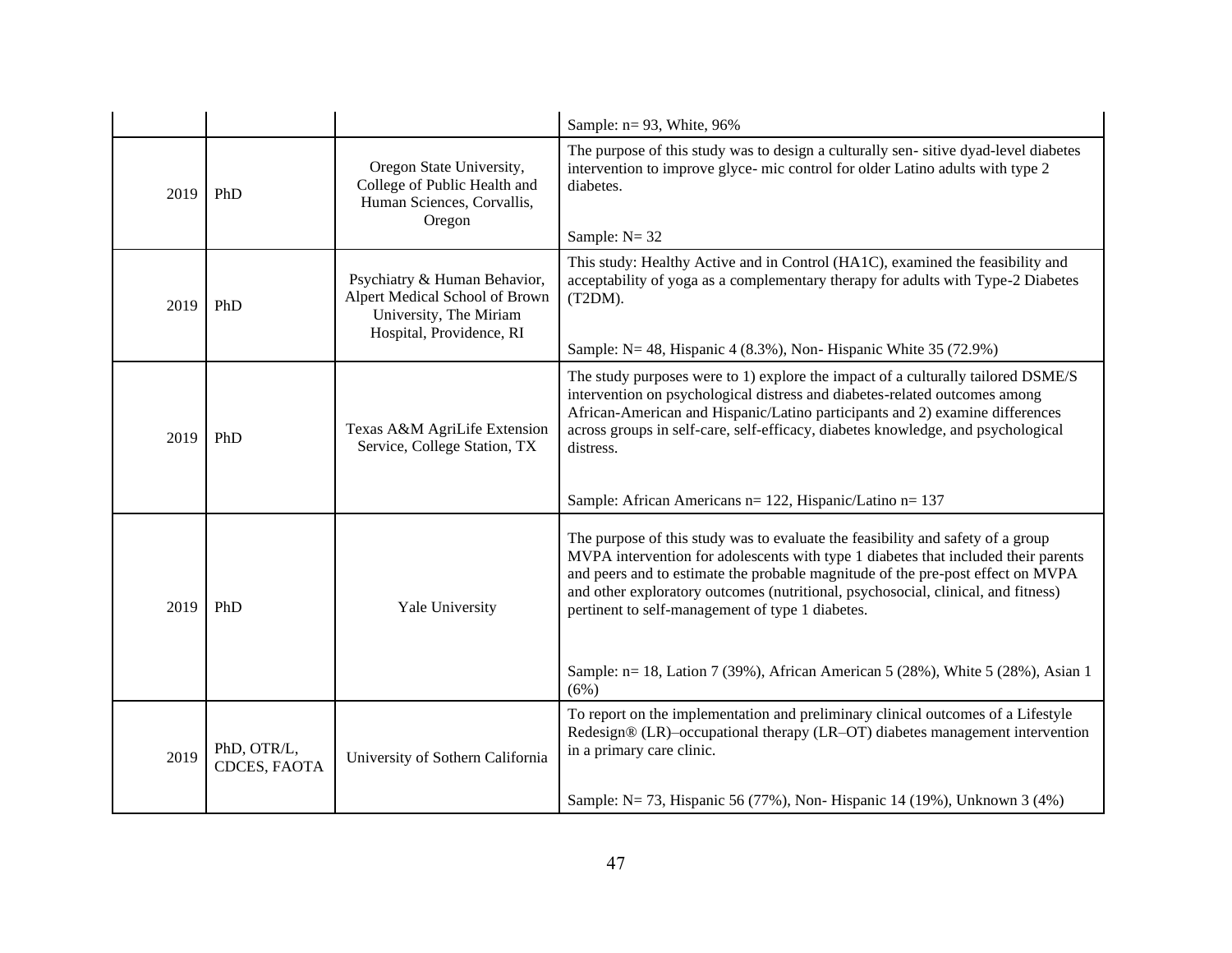| 2019 | PhD, PharmD         | Center for Healthcare Delivery<br>Sciences (C4HDS), Department<br>of Medicine, Brigham and<br>Women's Hospital and Harvard<br>Medical School, Boston,<br>Massachusetts | Evaluate the impact of a telephone-based patient-centered intervention on<br>glycosylated hemoglobin (HbA1c) control for individuals with poorly-controlled<br>diabetes.<br>Sample: $n=1400$                                                                                                                                                                                                        |  |  |
|------|---------------------|------------------------------------------------------------------------------------------------------------------------------------------------------------------------|-----------------------------------------------------------------------------------------------------------------------------------------------------------------------------------------------------------------------------------------------------------------------------------------------------------------------------------------------------------------------------------------------------|--|--|
| 2019 | PhD, RN             | Betty Irene Moore School of<br>Nursing, University of<br>California Davis, Sacramento                                                                                  | Success in diabetes research and self-management is often defined as a significant<br>decrease in glycated hemoglobin (A1C). The aim of this article is to explore<br>different types of successes experienced by adults with type-2 diabetes participating<br>in a health technology and nurse coaching clinical trial.<br>Sample: n= 132, White 60%, African American 15%, Hispanic 16%, Asian 9% |  |  |
| 2019 | RN, MPH, CDE        | University of Colorado Denver,<br>School of Medicine, Barbara<br>Davis Center for Childhood<br>Diabetes                                                                | To describe the behavioral interventions developed for this study, including the<br>results of a pilot test, and describe the methods and analysis plan to test this<br>intervention strategy with ninety participants in a large-scale, randomized trial using<br>a SMART design.<br>Sample: n=19                                                                                                  |  |  |
| 2019 | <b>RPh</b>          | <b>American Pharmacists</b><br>Association Foundation,<br>Washington, District of<br>Columbia                                                                          | The study was conducted to answer the question of whether augmented diabetes<br>selfmanagement support with an economically vulnerable population addresses<br>unmet needs and reduces morbidity and premature mortality<br>Sample: N= 446, White 218 (48.9%), African American/ Black 98 (22%, Hispanic<br>115 (25.8%), Native American 12 (2.7%), Other 2 (0.4%), Not Specified 1 (0.2%)          |  |  |
| 2020 | DNP, ARNP,<br>FNP-C | AstraZeneca Medical Affairs,<br>Zionsville, Indiana                                                                                                                    | The purpose of this project was to improve glycemic control and QOL of Medicare<br>patients age 65 years and older with T2DM.<br>Sample: $n=24$                                                                                                                                                                                                                                                     |  |  |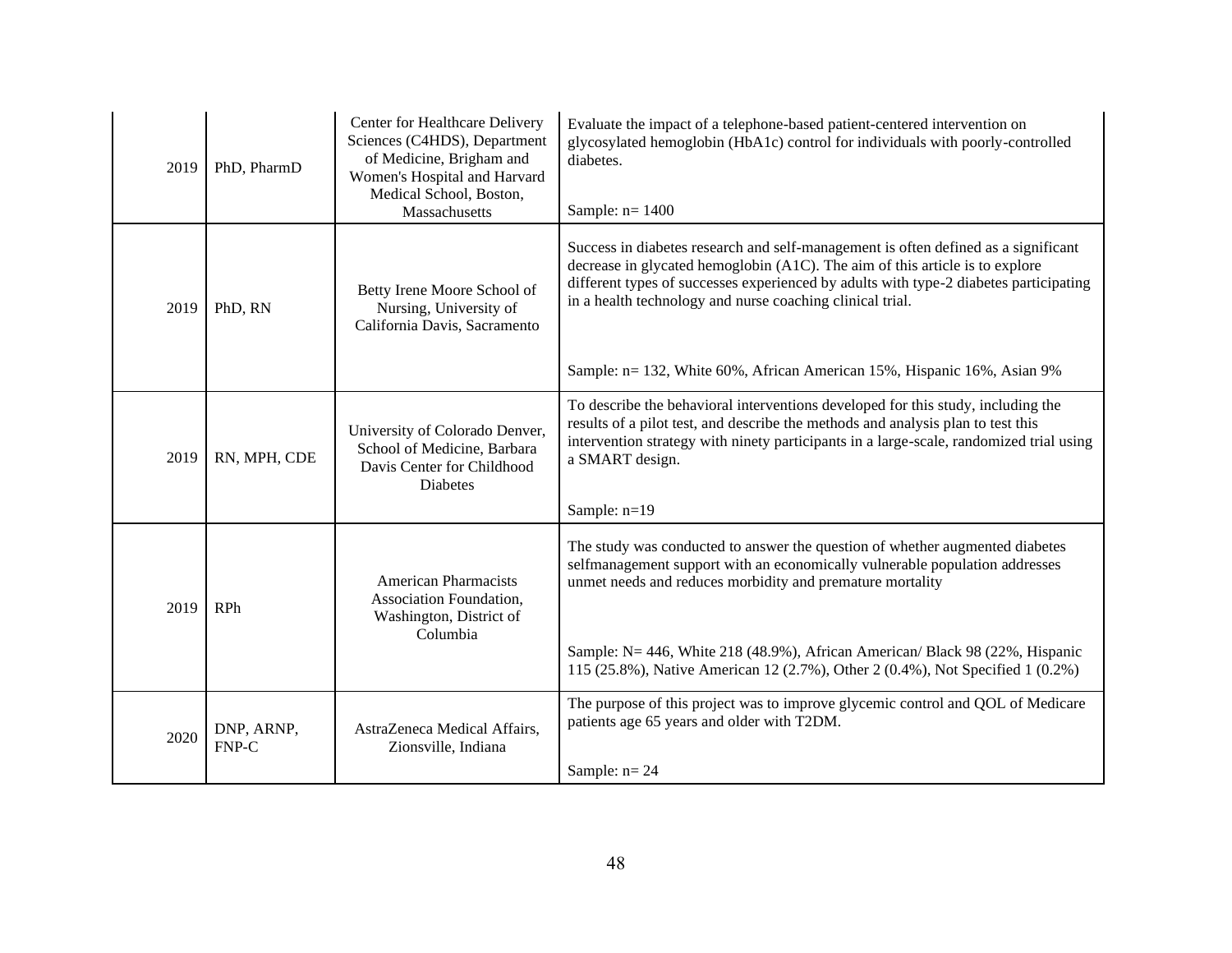| 2020 | DNP, RN,<br><b>CPHMIS</b> | Georgia Southern University,<br>Savannah, GA                                                         | A pilot program using the Chronic Care Model framework was implemented to<br>determine its effectiveness in improving clinical and self-management outcomes of<br>high-risk patients with diabetes attending a free clinic for the uninsured.<br>Sample: $N = 13$                                                                                                                            |  |
|------|---------------------------|------------------------------------------------------------------------------------------------------|----------------------------------------------------------------------------------------------------------------------------------------------------------------------------------------------------------------------------------------------------------------------------------------------------------------------------------------------------------------------------------------------|--|
| 2020 | <b>MD</b>                 | Department of Family<br>Medicine, Rutgers New Jersey<br>Medical School, Newark, NJ                   | The project aimed to enhance patient care with the<br>assistance of a nursing student in the role of case manager,<br>without adding to the cost of the practice.<br>Sample: Intervention Group: $N = 58$ , Control Group $N = 61$                                                                                                                                                           |  |
| 2020 | <b>MD</b>                 | Center for Addiction Medicine,<br>Department of Psychiatry,<br><b>Massachusetts General Hospital</b> | The purpose of this study was to evaluate a 16-week, reverse integrated care,<br>behavioral and educational group intervention for individuals with serious mental<br>illness and diabetes.<br>Sample: $n=35$                                                                                                                                                                                |  |
| 2020 | MD                        | Division of Endocrinology, St.<br>Louis VA Medical Service, St.<br>Louis, Missouri                   | Conducted a randomized controlled trial of EpxDiabetes, a novel digital health<br>intervention as an adjunct therapy to reduce HbA1c and fasting blood glucose<br>(FBG) among patients with type 2 diabetes mellitus (T2DM).<br>Sample: <i>Intervention group</i> : n= 33, Caucasian 6 (18%), African American 27 (82%)<br>Control group: n= 32, Caucasian 2 (7%), African American 29 (93%) |  |
| 2020 | MD, MPH                   | Division of General Internal<br>Medicine, Massachusetts<br>General Hospital, Boston, MA              | Understand elements of the program that worked well, and elements that could be<br>improved, in order to foster greater clinical benefit and facilitate more widespread<br>implementation.<br>Sample: N= 20, Non- Hispanic White 13 (65%), Non- Hispanic Black, 4 (20%),<br>Hispanic 3 (15%)                                                                                                 |  |
| 2020 | PharmD                    | Department of Pharmacy<br>Practice, University of Rhode<br>Island, Kingston                          | Determine whether a pharmacist-led telehealth disease management program is<br>better to usual care of nurse-led telehealth in improving diabetes medication<br>adherence, haemoglobin A1C (A1C), and depression scores in patients with<br>concomitant diabetes and depression.                                                                                                             |  |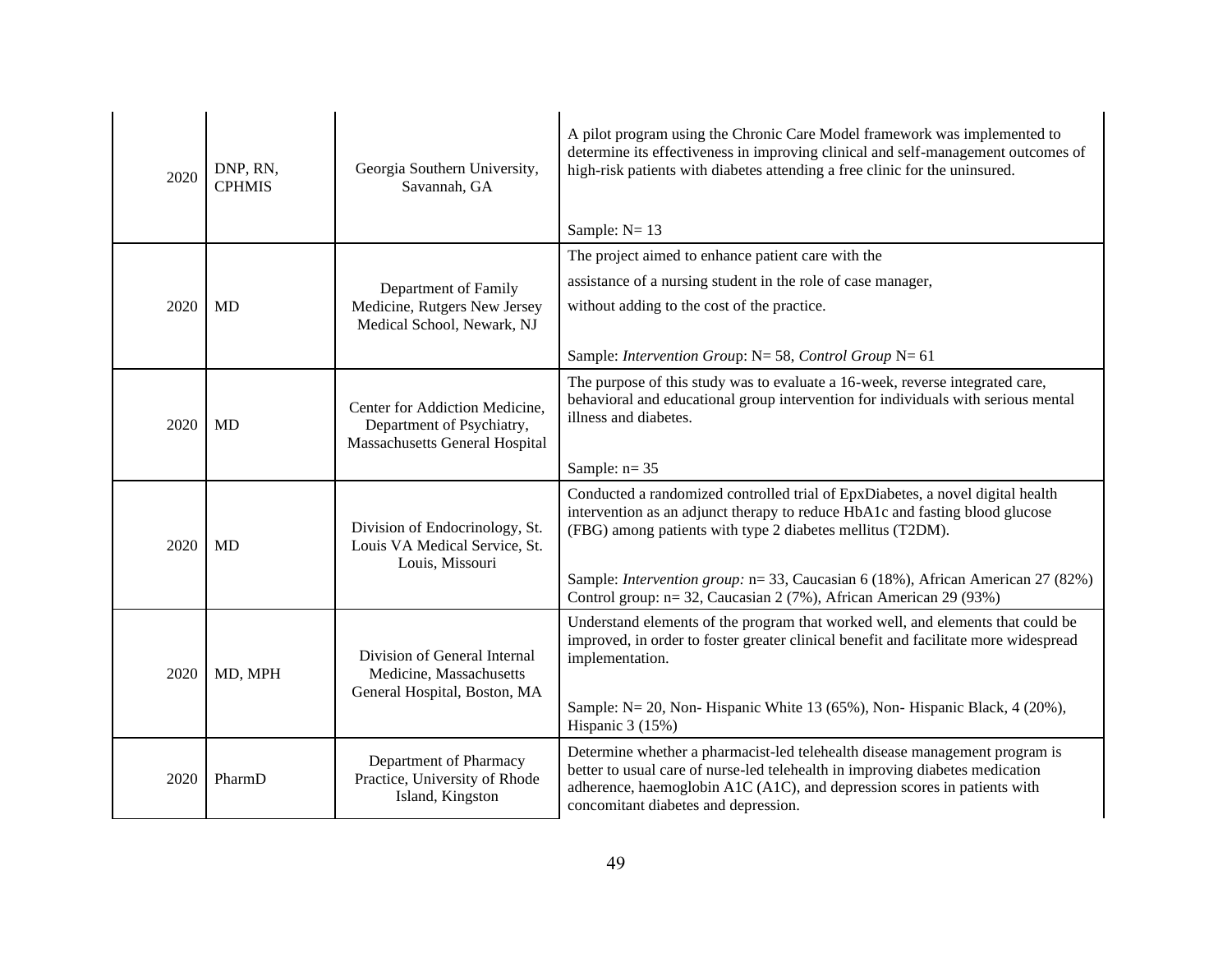|      |     |                                                                                                                                     | Sample: Pharmacist-led telehelth: $n=15$ , Nurse-led telehealth: $n=15$                                                                                                                                                                                                                                                                                                                                                     |  |  |  |
|------|-----|-------------------------------------------------------------------------------------------------------------------------------------|-----------------------------------------------------------------------------------------------------------------------------------------------------------------------------------------------------------------------------------------------------------------------------------------------------------------------------------------------------------------------------------------------------------------------------|--|--|--|
| 2020 | PhD | College of Medicine, University<br>of Arkansas for Medical<br>Sciences Northwest,<br>Fayetteville, AR                               | Examined the effect of hours of intervention exposure, with the hypothesis that<br>increased exposure is one reason the Adapted-Family DSME was found to be more<br>effective than the Standard DSME.<br>Sample: Adapted-Family DSME: N= 110, Standard DSME: N= 111                                                                                                                                                         |  |  |  |
| 2020 | PhD | Department of Medicine,<br>Vanderbilt University Medical<br>Center, Nashville, TN                                                   | Examine user engagement in a 12-month text message-delivered intervention<br>supporting diabetes self-care, called REACH (Rapid Education/Encouragement And<br>Communications for Health), among racially and socioeconomically diverse patients<br>with type 2 diabetes (T2D).<br>Sample: N= 248, Non- Hispanic White 119 (48%), Non- Hispanic Black 97<br>(39.1%), Non-Hispanic other race(s) 17 (6.9%), Hispanic 15 (6%) |  |  |  |
| 2020 | PhD | Department of Public Health<br>Sciences, Clemson University,<br>Clemson, SC                                                         | The primary objective was to enhance patient activation and self-management of<br>T2D using the US Department of Defense's Mobile Health Care Environment<br>(MHCE) in a patient-centered medical home setting.<br>Sample: n= 229, American Indina 2 (0.9%), Asian 17 (7.4%), Black 33 (14.4%),<br>Native Hawaiian 16 (7%), Unknown/ unreported 18 (7.9%), White 143 (62.4%),<br>Hispanic24 (10.5%)                         |  |  |  |
| 2020 | PhD | Division of Biostatistics,<br>Department of Population<br>Health, New York University<br>School of Medicine, New York,<br><b>NY</b> | This study aimed to develop and pilot test an intervention that leverages BE with<br>EHR technology to promote appropriate diabetes management in older adults.<br>Sample: $n=10$                                                                                                                                                                                                                                           |  |  |  |
| 2020 | PhD | School of Nursing, Duke<br>University, Durham, North<br>Carolina                                                                    | Examine the use of multiple mHealth technologies to generate and transmit data<br>from diverse and underserved patients with T2DM to healthcare professionals in<br>between clinic visits.<br>Sample: n= 60, Black/ African American 36 (60%), White 21 (35%), Other or more<br>than 1 race $3(5\%)$ , Hispanic/Latino 2(3.33%)                                                                                             |  |  |  |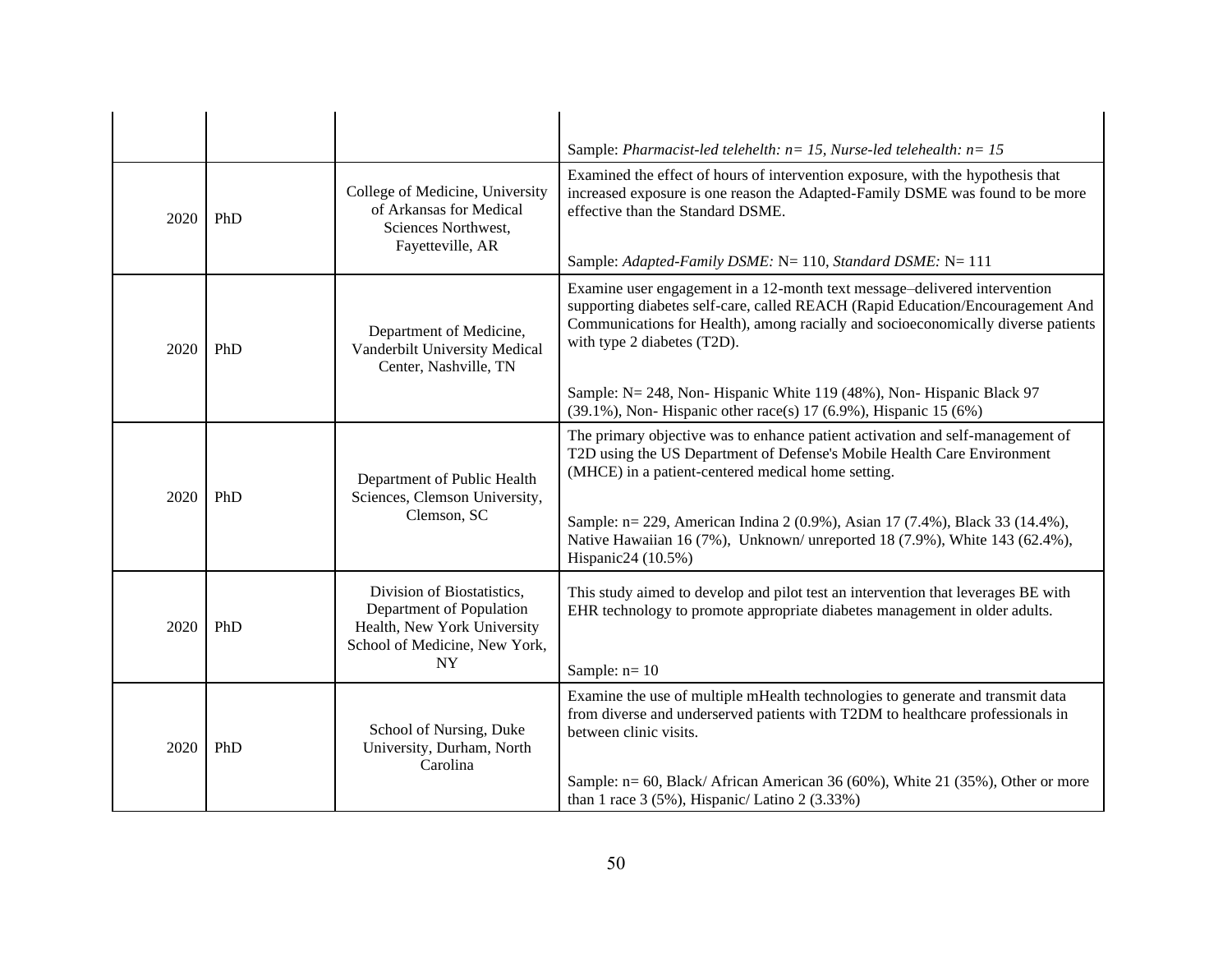| 2020 | PhD, CHES,<br><b>FASHA</b> | Social & Behavioral Sciences,<br>School of Public Health, West<br>Virginia University                                                             | To examine the relationship between changes in participant's knowledge, beliefs,<br>dietary behavior, diabetes selfmanagement and program outcomes in West Virginia<br>Dinning with Diabetes (DWD) program.<br>Sample: n= 2745, White 2587 (94.9%), Non white 139 (5.1%)             |  |
|------|----------------------------|---------------------------------------------------------------------------------------------------------------------------------------------------|--------------------------------------------------------------------------------------------------------------------------------------------------------------------------------------------------------------------------------------------------------------------------------------|--|
| 2020 | PhD, MPH                   | Institute for Research and<br><b>Education to Advance</b><br>Community Health, College of<br>Nursing, Washington State<br>University, Seattle, WA | Evaluate implementation outcomes of a culturally adapted diabetes self-<br>management education intervention delivered by peer educators to Native<br>Hawaiians and Pacific Islanders residing in Honolulu, Hawai'i.<br>Sample: $N = 28$                                             |  |
| 2020 | PhD, MPH                   | Population Studies Center,<br>University of Michigan Institutr<br>for Social Research                                                             | The purpose of this study was to identify factors influencing participant engagement<br>in a community-based Diabetes Self-Management Program (DSMP), with a focus<br>on the needs of underserved groups (e.g., racial/ethnic minorities, low income).<br>Sample: Completers: $n=10$ |  |
| 2020 | PhD, MSN                   | Section on Clinical, Behavioral,<br>and Outcomes Research, Joslin<br>Diabetes Center. Harvard<br>Medical School.<br>Boston/Massachusetts          | Provide an overview of a robust Child Life program embedded within a<br>multidisciplinary pediatric diabetes program, with a specific focus on types of<br>interventions delivered and innovative programs.<br>Sample: $N = 702$                                                     |  |
| 2020 | PhD, MSN,<br>APRN-C        | University of Missouri Sinclair<br>School of Nursing, Columbia,<br>M <sub>O</sub>                                                                 | This secondary analysis examined the relationships between Patient Activation<br>Measure (PAM) scores, use of health services, and HgA1c.<br>Sample: N=48, African-American 90%,                                                                                                     |  |
| 2020 | PhD, RN, FNP-C             | University of California San<br>Francisco, School of Nursing,<br>San Francisco, California                                                        | Evaluate the effective- ness of ALDEA (Latinos con Diabetes en Acción), a Shared<br>Medical Appointment (SMA) intervention, com- pared to usual primary care (UPC)<br>for the treatment of adults with type 2 diabetes over a 6-month period.                                        |  |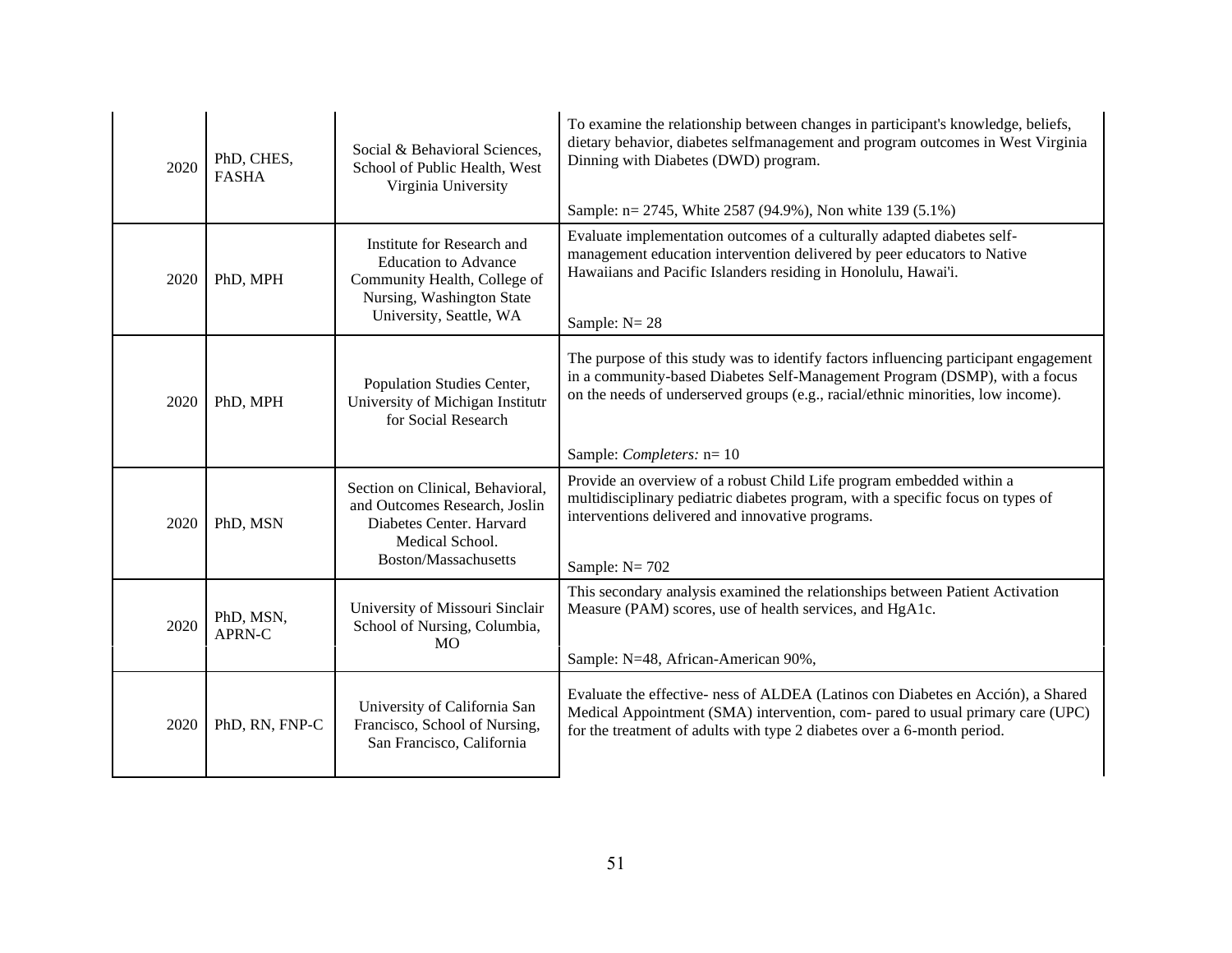|  | Sample: Site 1 SMA: n= 29, Latinx 56.7%, African American 13.3%, American<br>India/ Alaskan Native 3.3%, Asian 6.7%, White $20\%$ , Control: $n=55$ , Latinx<br>44.8%, African American 10.3%, American India/ Alaskan Native 1.7%, Asian<br>10.3%, White 31% |
|--|---------------------------------------------------------------------------------------------------------------------------------------------------------------------------------------------------------------------------------------------------------------|
|  | <b>Site 2</b> <i>SMA</i> : $n = 18$ , Latinx 100%, <i>Control</i> : $n = 37$ , Latinx 100%                                                                                                                                                                    |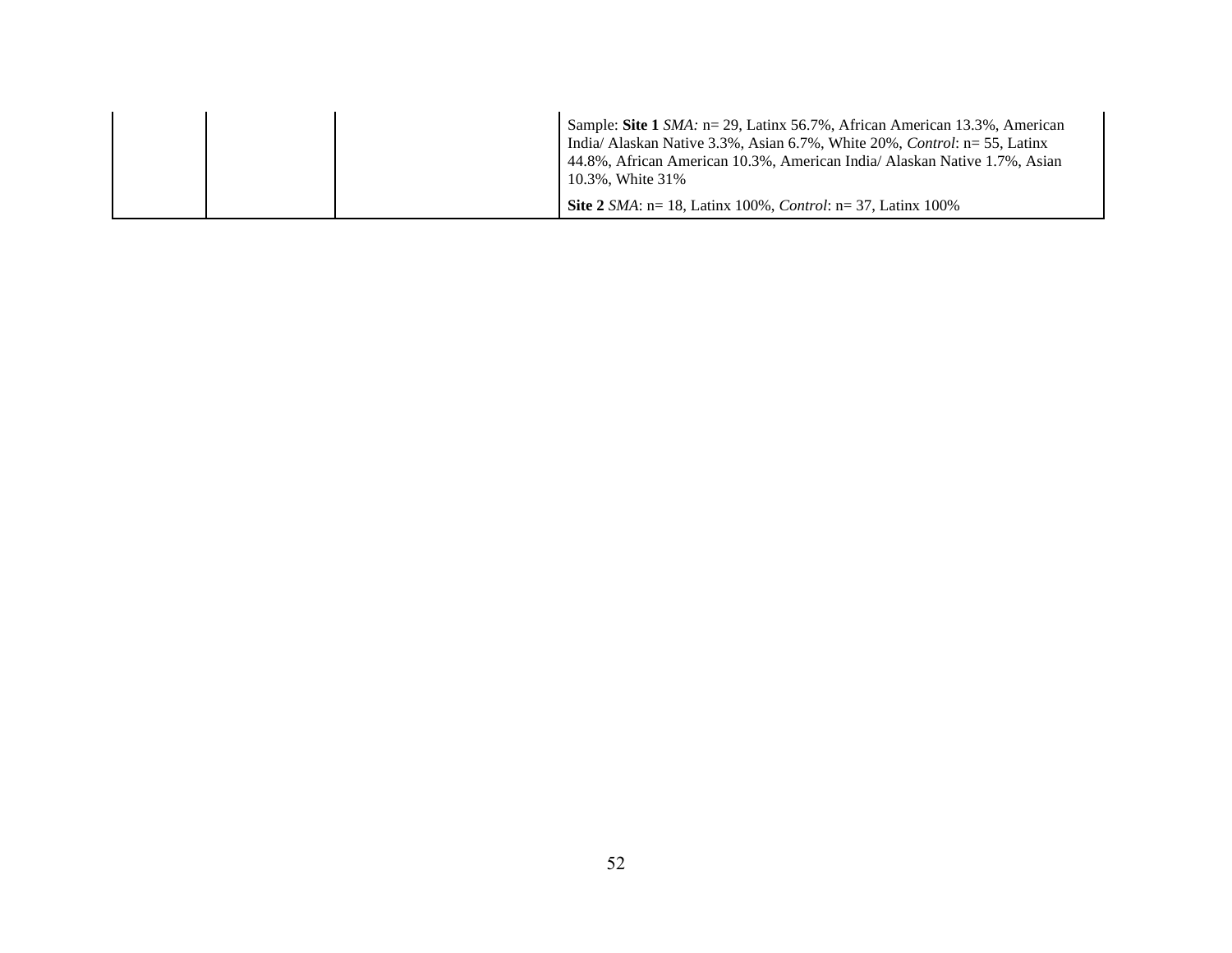| <b>Table 2: Institution publication characteristics</b> |                |  |  |  |  |
|---------------------------------------------------------|----------------|--|--|--|--|
| Article institution type                                | $\% (n)$       |  |  |  |  |
| <b>Academia- Medical School</b>                         | $41.94\%$ (26) |  |  |  |  |
| Academia                                                | $27.42\%$ (17) |  |  |  |  |
| <b>Academia- Nursing School</b>                         | $14.52\%$ (9)  |  |  |  |  |
| Hospital/clinic                                         | $14.52\%$ (9)  |  |  |  |  |
| <b>Research-Health Insurance</b>                        | $4.84\%$ (3)   |  |  |  |  |
| <b>Association</b>                                      | $1.61\%$ (1)   |  |  |  |  |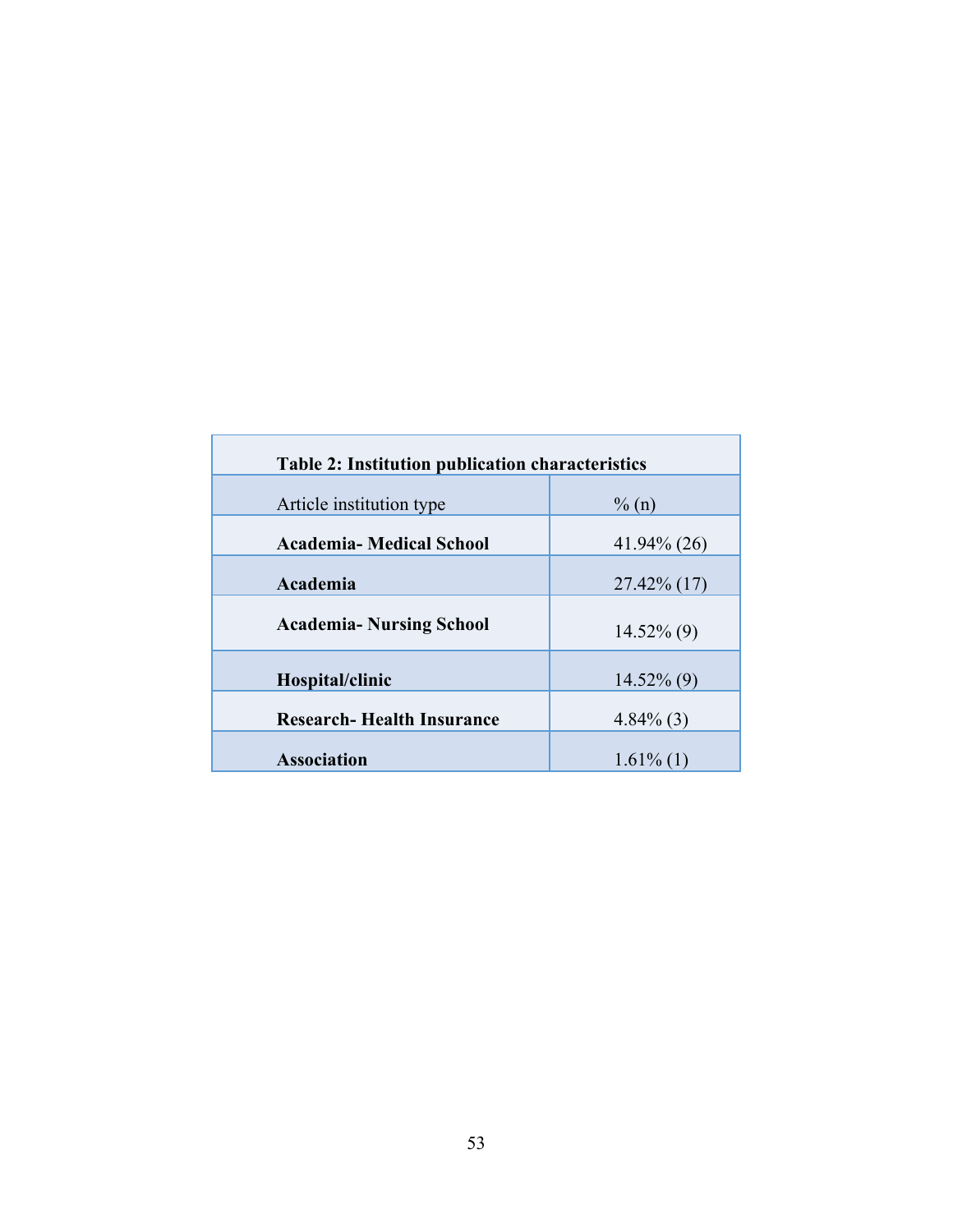| Table 3: Author credentialing characteristics               |             |  |  |  |  |
|-------------------------------------------------------------|-------------|--|--|--|--|
| <b>Credentials</b>                                          | % (n)       |  |  |  |  |
| <b>PhD</b>                                                  | 35.48% (22) |  |  |  |  |
| $PhD + additional degree and/or certification$              | 19.35(12)   |  |  |  |  |
| $MD + additional degree and/or certification$               | 16.13(10)   |  |  |  |  |
| Nurse Practitioner + additional degree and/or certification | 8.06(5)     |  |  |  |  |
| <b>MD</b>                                                   | 8.06(5)     |  |  |  |  |
| Pharmacist + additional degree and/or certification         | 3.23(2)     |  |  |  |  |
| Pharmacist                                                  | 3.23(2)     |  |  |  |  |
| $RN + additional degree with CDCES$                         | 1.61(1)     |  |  |  |  |
| <b>Nurse Practitioner</b>                                   | 1.61(1)     |  |  |  |  |
| <b>MA</b>                                                   | 1.61(1)     |  |  |  |  |
| <b>PhD with CDCES</b>                                       | 1.61(1)     |  |  |  |  |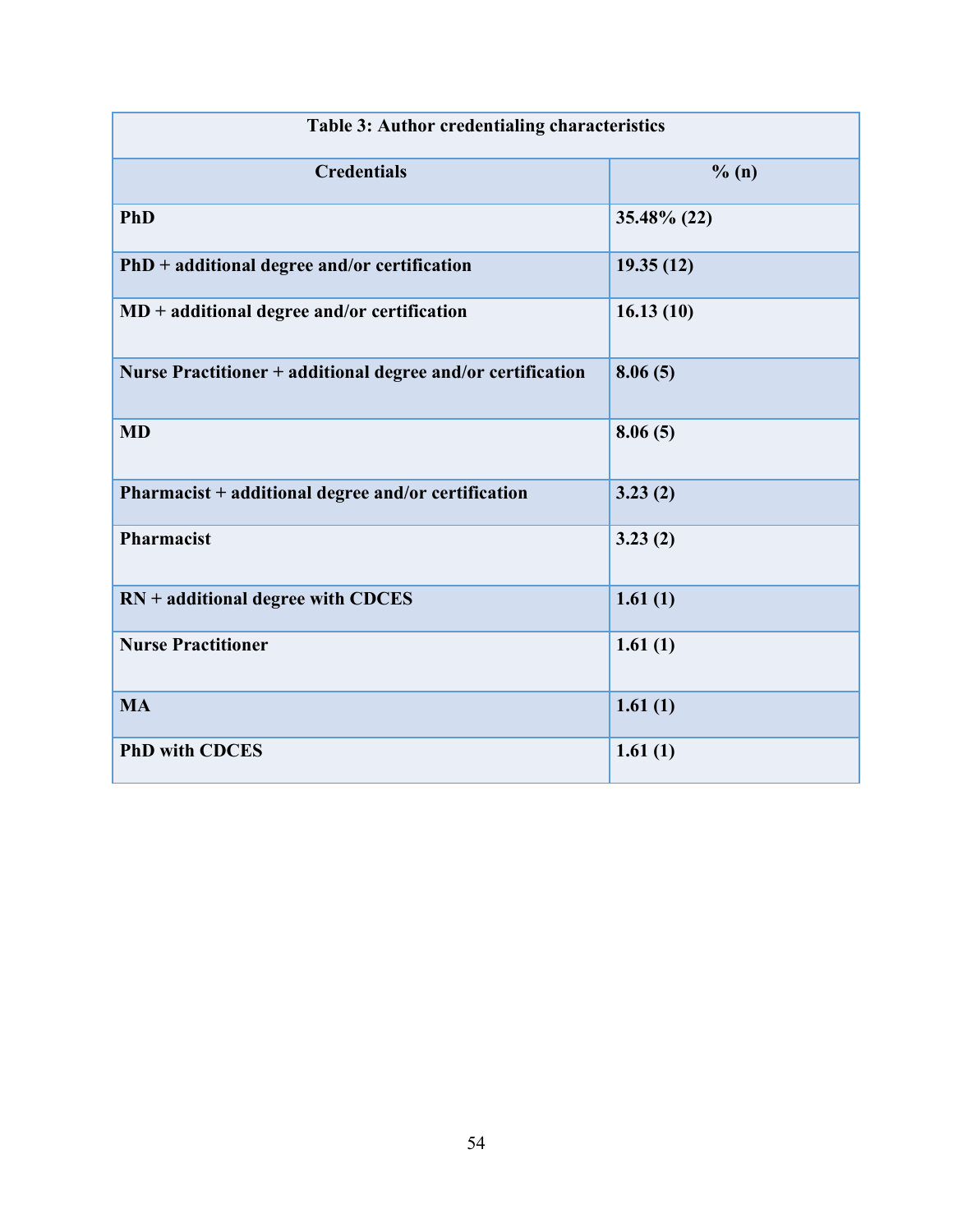| Table 5: Use of problematic words at least once by author credentialing |            |           |                |                  |  |
|-------------------------------------------------------------------------|------------|-----------|----------------|------------------|--|
| <b>Senior author credentials</b>                                        | Diabetic % | Compliant | <b>Control</b> | <b>Adherence</b> |  |
|                                                                         | (n)        | $\%$ (n)  | $\%$ (n)       | $\%$ (n)         |  |
| PhD $n=22$                                                              | 4.55(1)    | 22.73(5)  | 95.45(21)      | 86.36(19)        |  |
| $PhD + additional degree and/or$                                        | 16.67(2)   | 8.33(1)   | 100(12)        | 58.33(7)         |  |
| certification $n=12$                                                    |            |           |                |                  |  |
| $MD + additional degree and/or$                                         | 20(2)      | 0(0)      | 90(9)          | 60(6)            |  |
| certification $n=10$                                                    |            |           |                |                  |  |
| <b>Nurse Practitioner + additional degree</b>                           | 60(3)      | 20(1)     | 60(3)          | 80(4)            |  |
| and/or certification $n=5$                                              |            |           |                |                  |  |
| $MD$ n= 5                                                               | 20(1)      | 40(2)     | 100(5)         | 60(3)            |  |
| Pharmacist + additional degree and/or                                   | 50(1)      | 50(1)     | 100(2)         | 50(1)            |  |
| certification n=2                                                       |            |           |                |                  |  |
| Pharmacist $n=2$                                                        | 0(0)       | 0(0)      | 100(2)         | 50(1)            |  |
| $RN + additional degree with CDCES$ n=1                                 | 0(0)       | 0(0)      | 100(1)         | 100(1)           |  |
| <b>Nurse Practitioner n=1</b>                                           | 100(1)     | 0(0)      | 100(1)         | 0(0)             |  |
| $MA$ n= 1                                                               | 0(0)       | 0(0)      | 100(1)         | 100(1)           |  |
| PhD with CDCES n=1                                                      | 0(0)       | 0(0)      | 100(1)         | 100(1)           |  |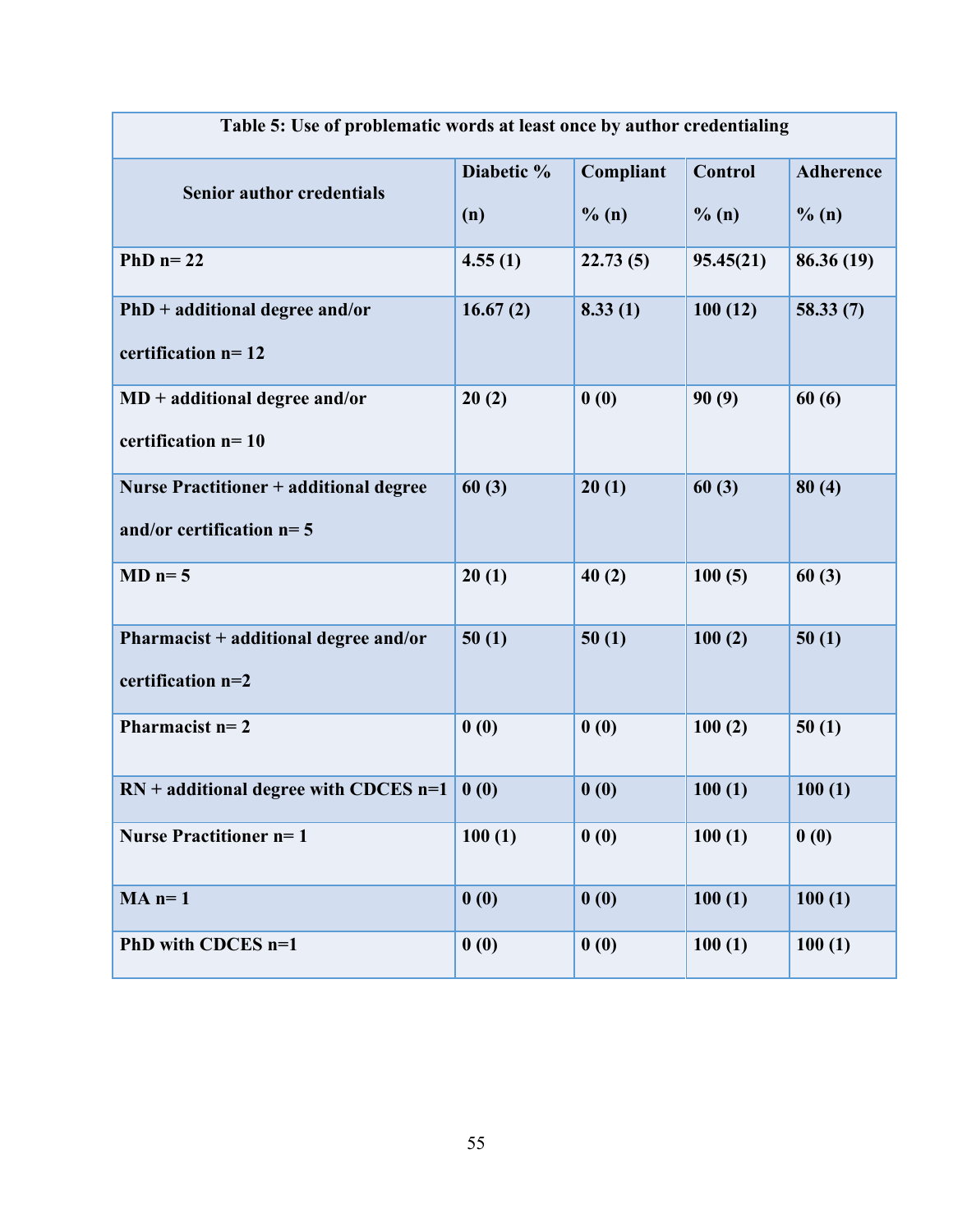| Table 6: Organization and Institution of the Senior Author and usage of problematic terms |                 |            |              |            |  |  |
|-------------------------------------------------------------------------------------------|-----------------|------------|--------------|------------|--|--|
|                                                                                           |                 |            | Control/     | Adhere/    |  |  |
|                                                                                           |                 | Complaint/ | controlling/ | adherence/ |  |  |
|                                                                                           | <b>Diabetic</b> | compliance | controlled   | adherent   |  |  |
|                                                                                           | % (n)           | % (n)      | $\%$ (n)     | % (n)      |  |  |
| <b>Academia-Medical School n=26</b>                                                       | 15.38(4)        | 15.38(4)   | 92.31 (24)   | 73.08 (19) |  |  |
| Academia n= 17                                                                            | 5.88(1)         | 23.53(4)   | 94.12(16)    | 88.24 (15) |  |  |
| Hospital/clinic $n=9$                                                                     | 44.44(4)        | 22.22(2)   | 88.89 (8)    | 55.56(5)   |  |  |
| Academia-Nursing School $n=6$                                                             | 16.67(1)        | 0(0)       | 100(6)       | 66.67(4)   |  |  |
| Research-Health Insurance $n=3$                                                           | 33.33(1)        | 0(0)       | 100(3)       | 33.33(1)   |  |  |
| Association $n=1$                                                                         | 0(0)            | 0(0)       | 100(1)       | 0(0)       |  |  |